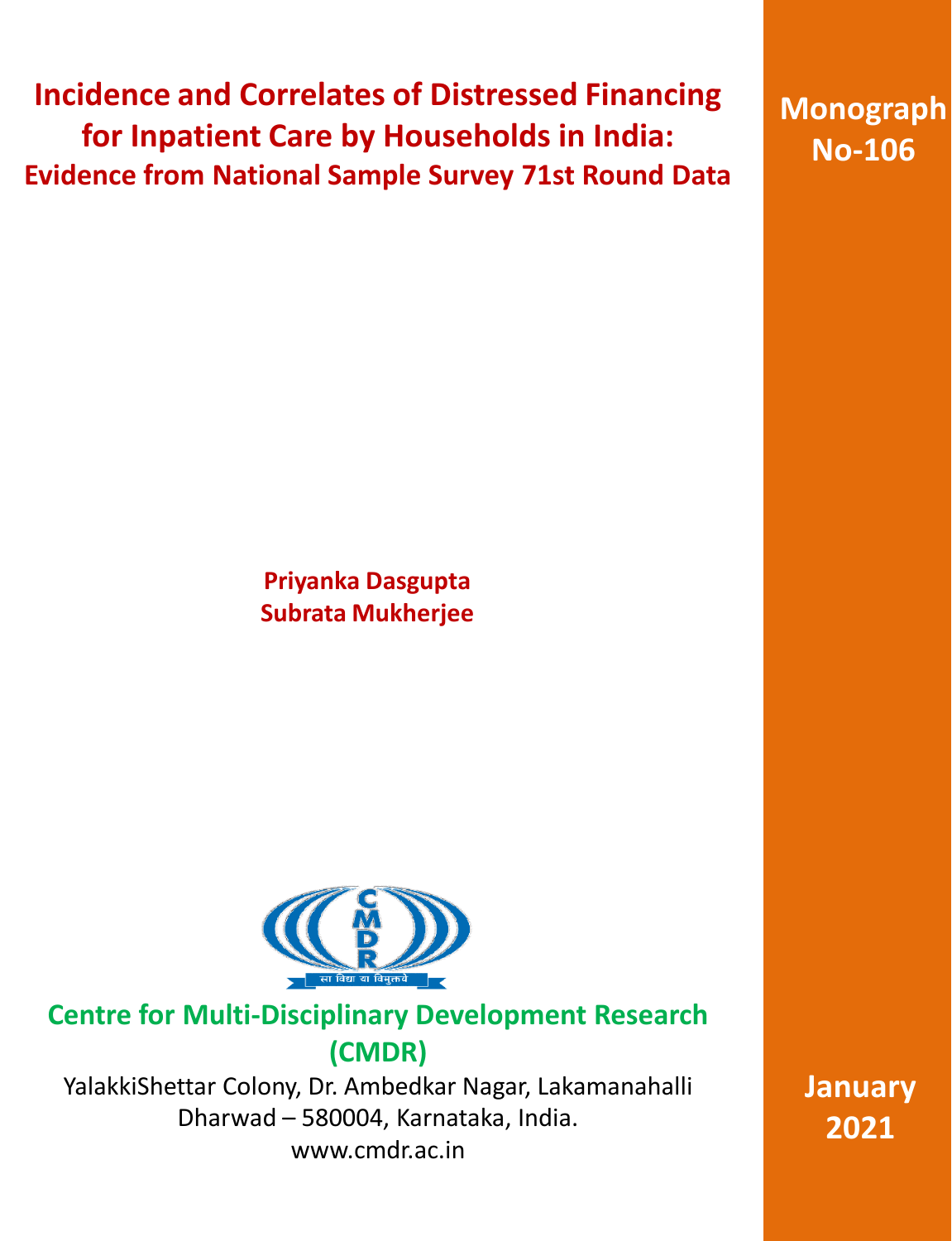# **Incidence and Correlates of Distressed Financing for Inpatient Care by Households in India: Evidence from National Sample Survey 71st Round Data**

**Priyanka Dasgupta Subrata Mukherjee**



## **Centre for Multi Disciplinary Development Research (CMDR)**

R.S.No. 9A2, Plot No. 82 Dr. B.R. Ambedkar Nagar Near Yalakki Shettar Colony Dharwad-580004 Karnataka State, India. [www.cmdr.ac.in](http://www.cmdr.ac.in)

**January** - **2021**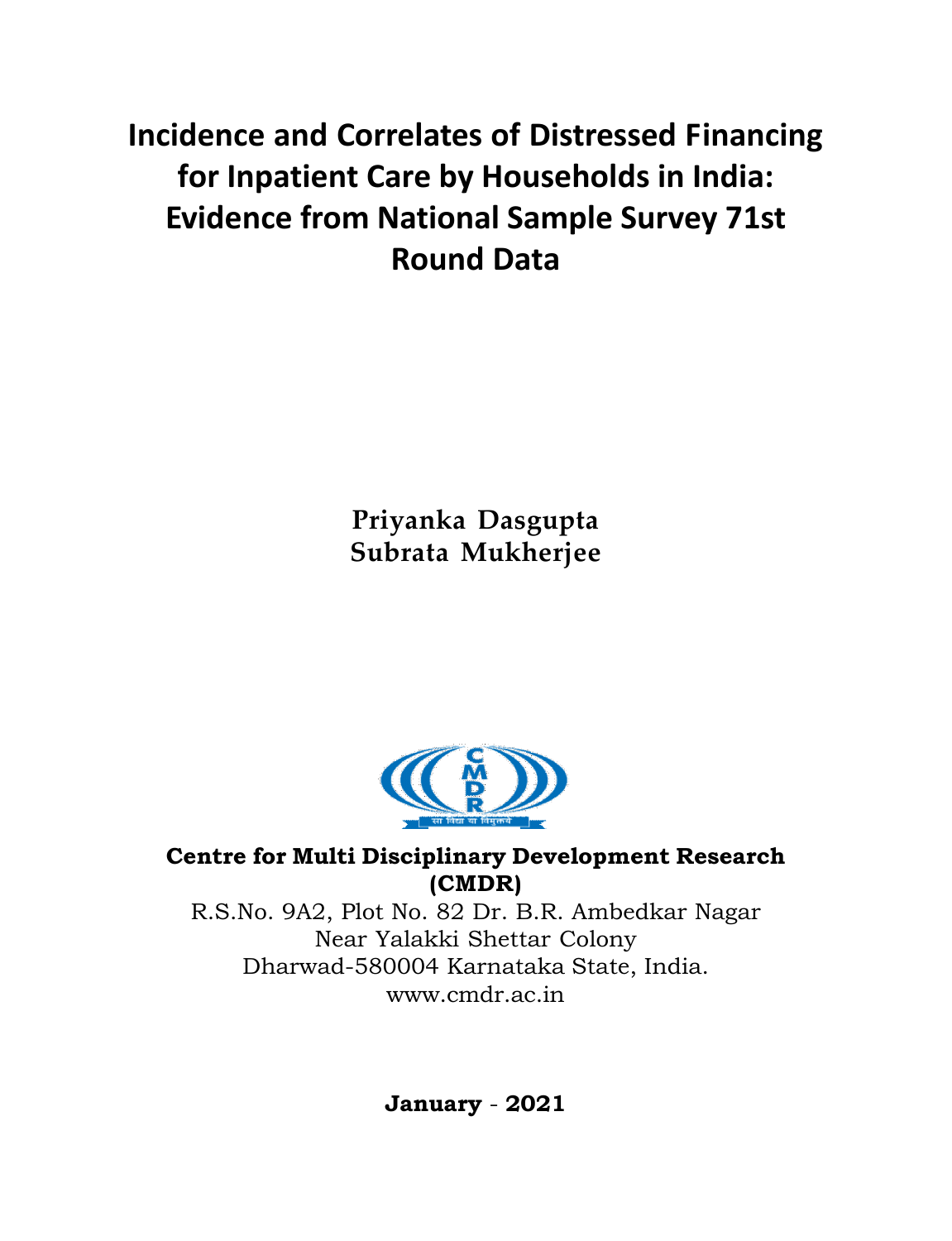All rights reserved. This publication may be used with proper citation and due acknowledgement to the author(s) and the Centre For Multi-Disciplinary Development Research (CMDR), Dharwad

**© Centre for Multi-Disciplinary Development Research (CMDR), Dharwad**

**ISBN No. : "978-81-945766-1-7"**

First Published : January - 2021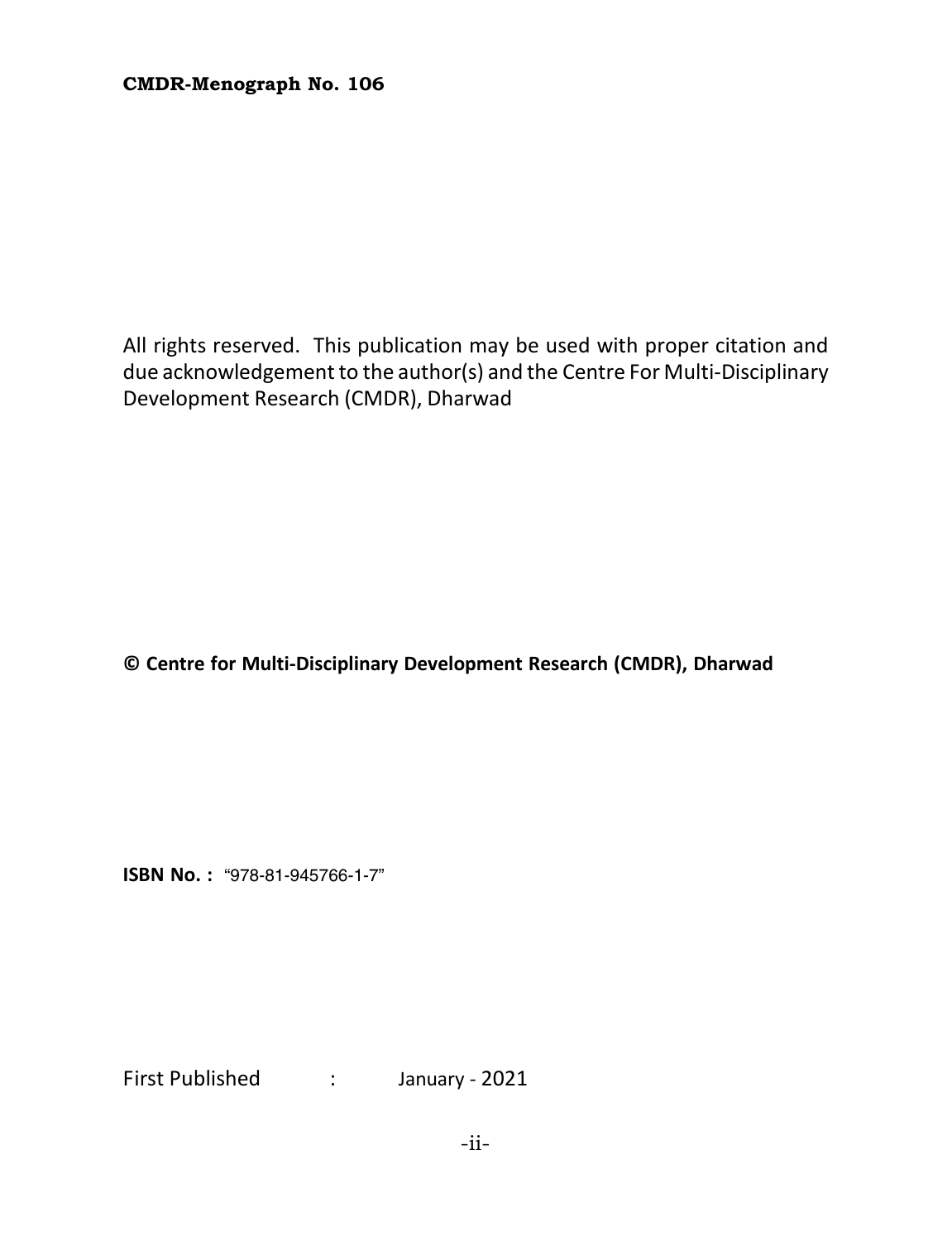## **Incidence and Correlates of Distressed Financing for Inpatient Care by Households in India: Evidence from National Sample Survey 71st Round Data**

**Priyanka Dasgupta<sup>1</sup> Subrata Mukherjee<sup>2</sup>**

## *Abstract*

The out-of-pocket (OOP) healthcare payments financed through sale of physical assets, borrowings or contribution from family/friends can be considered as distressed healthcare financing. Resorting to a distressed financing by households for paying hospitalization costs is a matter of concern in developing countries like India where substantial portion of the population is not covered by health insurance or any other means of support. While a number of studies have been carried out in Indian context focusing on distressed financing for meeting medical care expenses, they are mostly focused on specific diseases, geographical areas and confined to the time period before the introduction of various government sponsored insurance schemes. The current study uses the most recent 71st round of National Sample Survey (NSS) data for examining the incidence and correlates of distressed financing for meeting hospitalization expenses, especially in the presence of

<sup>1.</sup> PhD Student, Institute of Development Studies Kolkata. Email: [pdg0812@gmail.com](mailto:pdg0812@gmail.com)

<sup>2.</sup> Associate Professor, Institute of Development Studies Kolkata. Email: [msubrata100@gmail.com](mailto:msubrata100@gmail.com)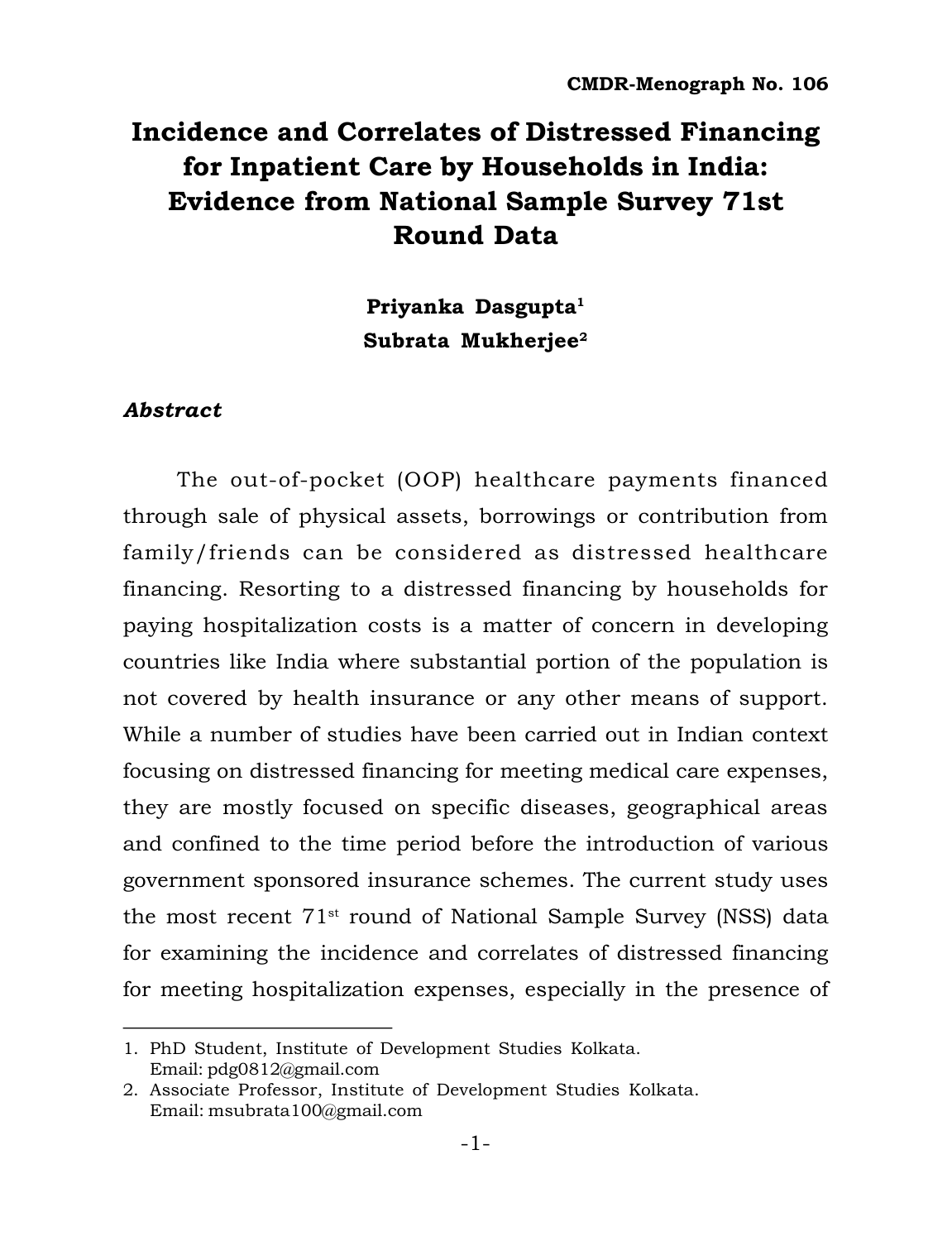state sponsored health insurance scheme. We find that as high as 26.0 per cent of the hospitalization episodes resorted to distressed financing as compared to 4.3 per cent for outpatient care. The analysis reveals that the burden of distressed financing disproportionately falls on the socially and economically backward groups as well as on those suffering from chronic ailments  $(OR=1.37, CI=1.22 - 1.53)$  and having multiple episodes of hospitalization (OR=1.96, CI=1.76 – 2.17). Surprisingly, individuals covered by government health insurance schemes are more likely to face distressed financing  $(OR=1.27, CI=1.15 - 1.41)$ . Disease specific analysis shows that cancer and other non-communicable diseases lead to higher odds of distressed financing. The empirical findings suggest any intervention that would want to protect the households from distressed financing for hospitalization episodes must incorporate other characteristics of the households (such as presence of chronically ill member, social class, multiple hospitalization episodes) in designing the measures.

**Keywords**: distressed financing, inpatient care, hospitalization expenditure, NSSO, India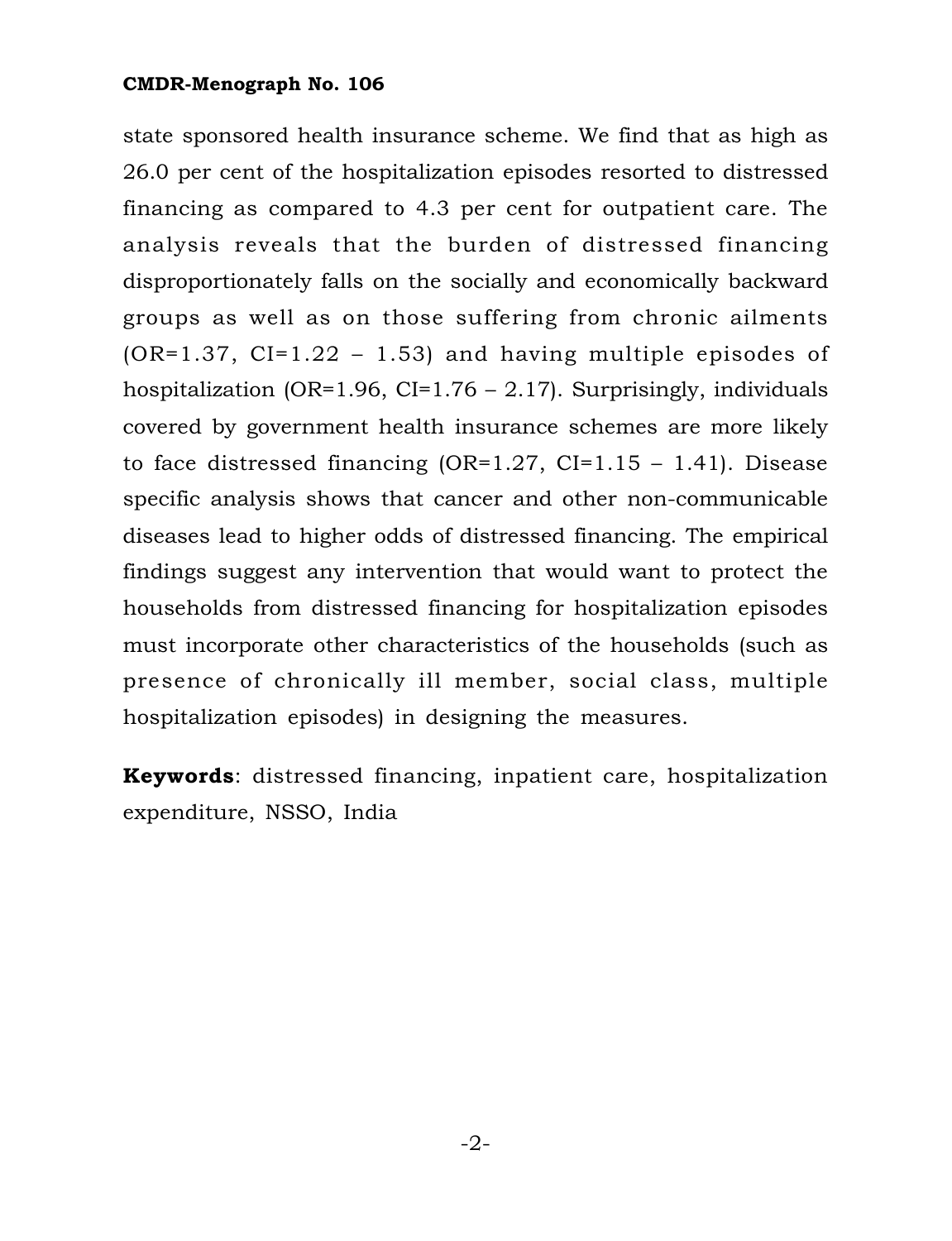## **Introduction**

One of the concerns of any fair healthcare system is to protect the people from huge financial costs associated with illnesses and treatments (WHO, 2000). While in high income countries this is done by risk pooling through public and private insurance programmes, the scenario is quite different in low and middle income countries where a major share of the health expenditure comes from households' out-of-pocket(OOP) payments. India is no exception in this regard where OOP payments constitute more than two-third of total healthcare expenditures (NHA 2009) and absorbs more than one-fourth of the resources net of food cost in at least one-tenth of the households in India (van Doorslaer *et al*., 2005). Among the various sources of health care financing, household sector finance 67.74 per cent of the total health expenditure in India (NHA 2017). It is, however, not known how the burden of OOP health payments is distributed across households availing inpatient care. The current paper takes up this issue by using the National Sample Survey  $71<sup>st</sup>$ round unit record data (January-June, 2014).

In the empirical literature on financial hardship due to high OOP health care payments, the concept of catastrophic health care payments is widely used. An OOP health care expense is considered as catastrophic for a household if it exceeds a certain percentage (a threshold value) of household's capacity to pay (Wagstaff and van Doorslaer, 2003).The proxy for household's capacity to pay and threshold values vary across studies. Whereas some studies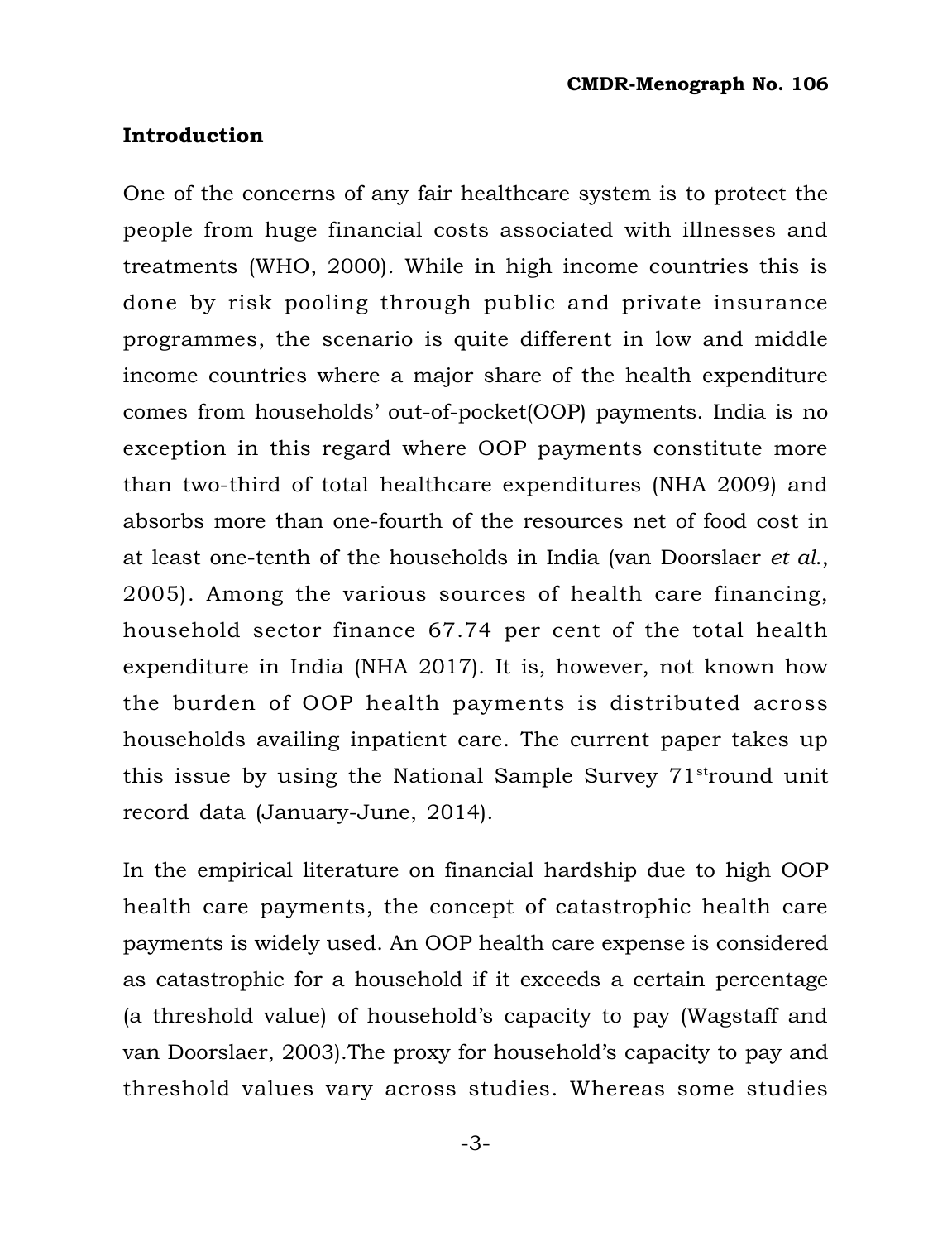consider 40 per cent of the non-food expenditure as a threshold, many studies treat 10 per cent of the total household consumption expenditure as threshold (Xu *et al*., 2003; Russell 2004; and van Doorslaer *et al*., 2005). There have also been a number of studies on the catastrophic healthcare paymentsand their effects on the impoverishment of households in Indian as well as other developing countries contexts (Garg and Karan 2008; Berman *et al*., 2010; Ghosh 2011; Gupta and Joe 2013; Bonu *et al*., 2005; van Damme *et al*., 2004). However, the approach of these studies often fail to distinguish the different degrees of hardship faced by households. Their approach also does not incorporate the coping strategies adopted by different types of households for meeting high OOP health care expenses.

A comparison of NSSO data between  $60<sup>th</sup>$  (2004) and  $71<sup>st</sup>$  (2014) rounds shows that there has been an absolute increase in inpatient expenditure in both urban and rural areas (NSSO 2006, 2014). For instance, average total medical expenditure for a single case of hospitalization increased from (92,992 Crore) of the total health expenditure for 6643 in 2004 to 18268 in 2014. Whereas in the rural areas it increased from 5695 to 14935 between 2004 and 2014, in the urban areas it increased from 8851 to 24436 during the same period. National Health Accounts (2013-14) estimates show that OOP expenseson inpatient care constituted 31.96 per cent the country as a whole. Studies also highlight the fact that around 25-40 per cent of the patients seeking hospitalization had to borrow or sell their assets to finance medical care (van Doorslaer *et al*., 2006). As a matter of fact, private medical institutions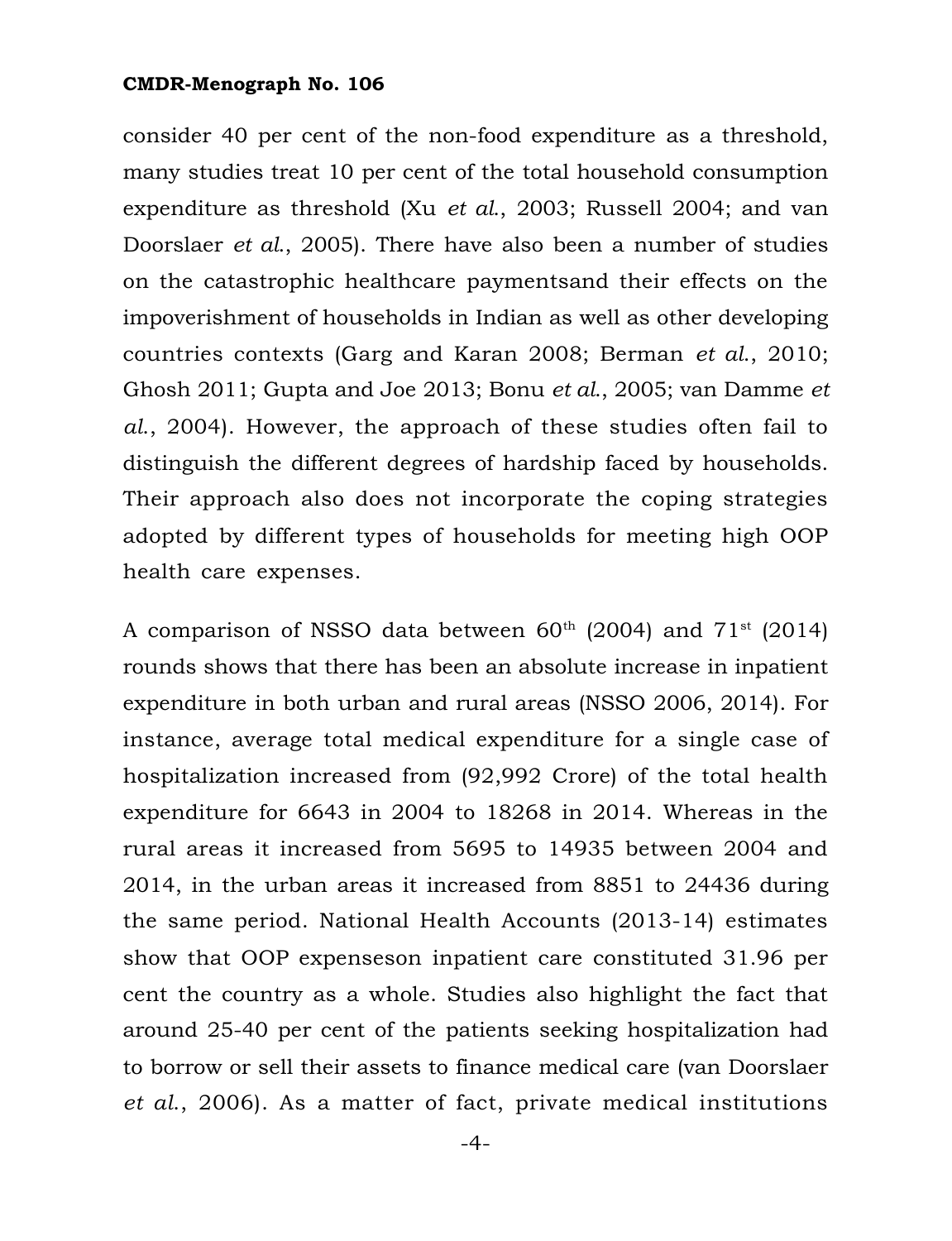dominated the urban and rural areas for both out-patient and inpatient treatment, although 86 per cent and 82 per cent of rural and urban population respectively were not covered under any scheme of health expenditure support. In addition, NSSO 71<sup>st</sup> round reports have suggested that 25 percent of the rural households and 18 per cent of the urban households resorted to borrowing to finance hospitalization expenses. This has resulted in inequitable distribution of healthcare access leading to indebtedness of the rural households resulting in their impoverishment (Berman *et al*., 2010). Thus OOP payments can force households to resort to hardship financing methods such as borrowing and/or sale of assets to finance their healthcare costs which can have grave implications on the well-being of households (Ghosh, 2011).

In this study, we aim to assess the extent of hardship that households face for meeting OOP hospitalisation expenses. We conceptualize hardship in financing health care expenses as distressed financing by looking at how arduously the OOP expenses are financed by the households. This notion has been put forward by the studies of Flores *et al.,* 2008 and Kruk *et al*., 2009. Available data identifies four sources of financing OOP health payments namely current income, savings, borrowing without interest, borrowing with interest, selling assets, contribution by relatives, contribution by friends etc. The first three sources are considered as less distressing than other sources (Kruk *et al*., 2009; Asfaw *et al*., 2010; Steinhardt *et al*., 2008). The selling of assets, especially productive assets yielding income at regular intervals (such as land, cattle) and borrowing with interest entail a considerable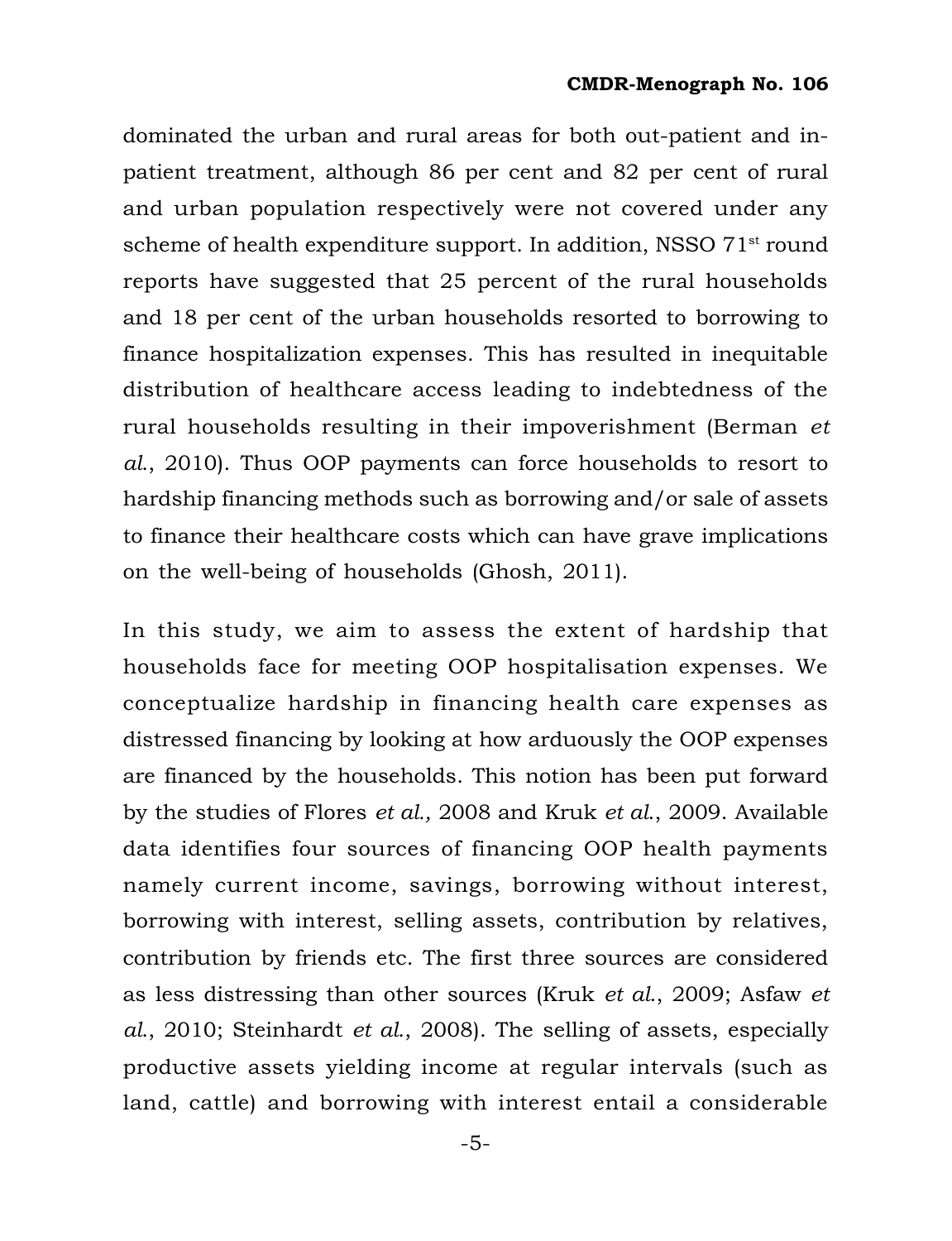burden. For borrowings, the burden is realized in the form of additional interest on the loan amount while selling productive assets leads to loss of future income. In other words, a distressing mean of financing would have perpetual effects as interest payments on borrowing and loss of income due to selling of productive assets might make situation further worse-off. Studies have found long term effects of the coping strategies on households as saving rates are low in developing countries and measures like borrowing and selling of assets might result in a welfare trade off over time. This can accentuate the economic distress to the households over time (Flores *et al*., 2008; van Damme *et al*., 2004).

While a number of studies have explored sources of financing for specific diseases such as *kala-azar*, dengue, injuries, AIDS (Russell, 2004; Adhikari *et al*., 2009; van Damme *et al*.,2004; Wyss *et al*.,2004; Mock *et al*.,2003 ), few studies have focused on different subpopulations (Binnendjik *et al.,* 2012; John and Kumar 2017; Asfaw *et al*., 2010; Bonu *et al*., 2005). There are also a few studies based on cross-country analysis (Kruk *et al*., 2009, Flores *et al*., 2008, Leive and Xu., 2008).Although Joe (2014) assessed the situation of distressed financing using previous round of NSS data (60<sup>th</sup>round: 2004), the context has completely changed since the introduction of publicly funded Rashtriya Swasthya Bima Yojana (RSBY) for the poor in 2008. Though Yeshasvini Health Insurance was introduced in rural Karnataka in 2003, there are couple of state-specific schemes which were introduced after 2004 such as Kudumbasree in Kerala (2006), Rajiv Aarogyashree Scheme in Andhra Pradesh (2010) and Vajpayee Arogyashree Scheme in Karnataka (2010).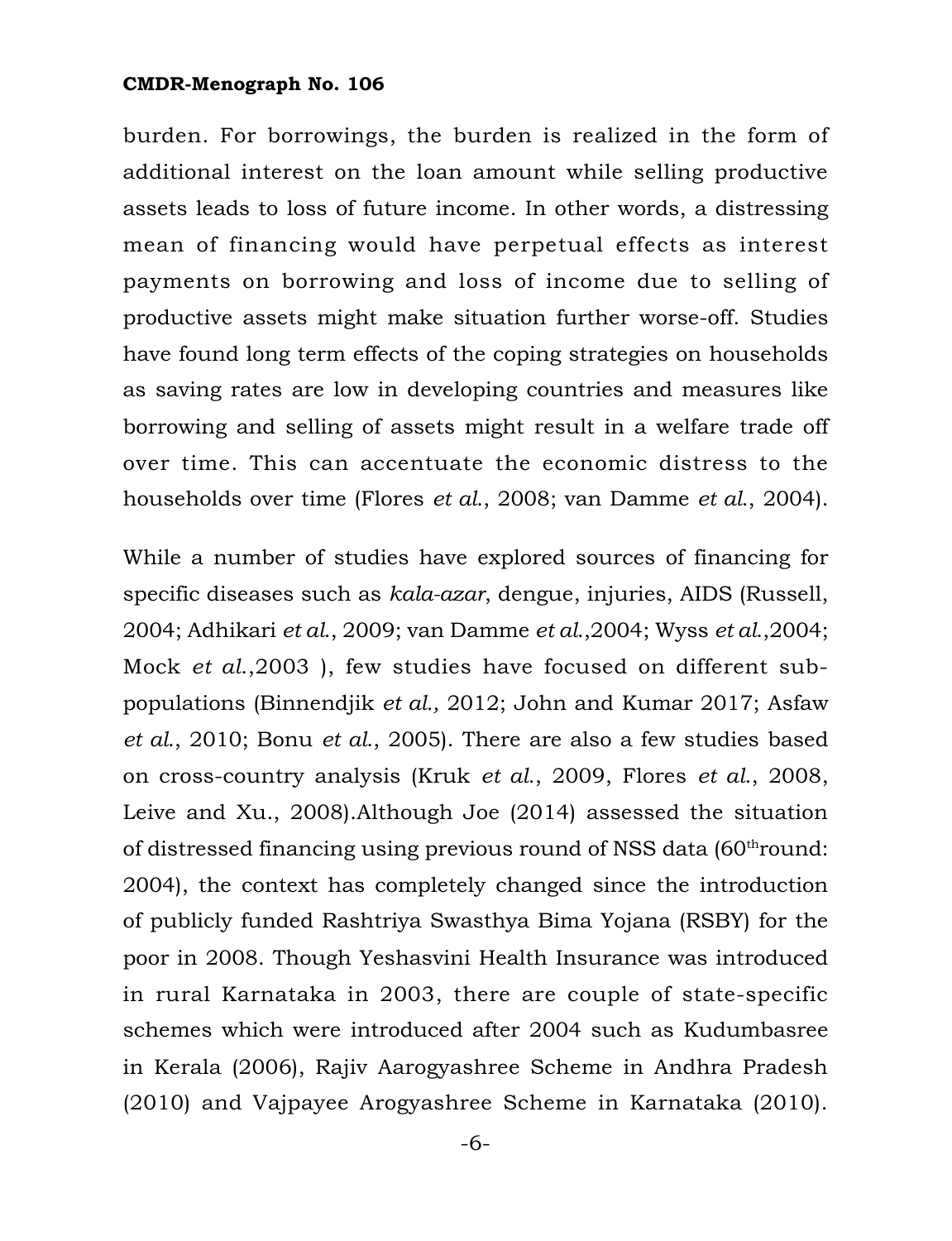The effects of RSBY and state specific health insurance schemes in financially protecting the poor households are expected to be present in 2014 which were absent during the  $60<sup>th</sup>$  round of NSS data in 2004.

Against the background, the paper takes up the following objectives: (i) to examine distribution of *households with distressed financing* by various household and contextual level characteristics; (ii) to explore and examine the household- and contextual-level factors that show strong association of *households with distressed financing*. Both the objectives are addressed considering households' distress financing due to hospitalization expenses.

## **Data source and Methods**

We use data from National Sample Survey's 71<sup>st</sup> round which was conducted during January to June 2014. In addition to standard household and individual level information, the survey collected a rich set of information on reported morbidity, health care utilization and health care expenditure from 65,932 households. Whereas data for reported illness and OP visits were collected with 15 days recall period, information on hospitalization were collected with 365 days recall period. Our analysis is based on 57456 hospitalization episodes reported by 51650 individuals from 46688 households.

The sources of financing (major and secondary) for meeting OOP expenses for hospitalization episodes are classified into the following sources by the NSS  $71^{st}$  round: (i) household income and/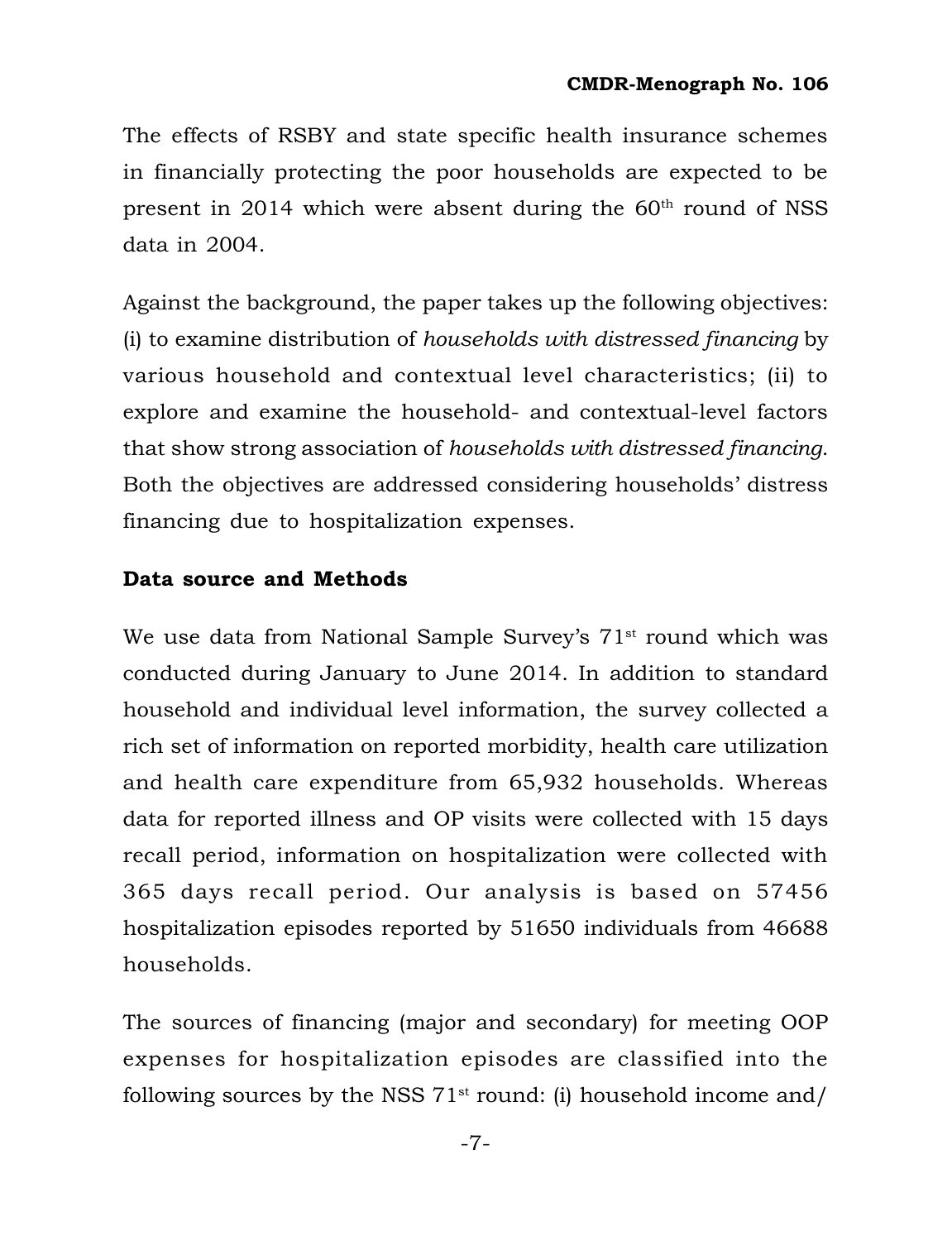or savings; (ii) borrowings; (iii) sale of physical assets; (iv) contribution from friends/relatives; and (v) others. It is reasonable to argue that when hospitalization expenses are financed by borrowing, sale of physical assets or contribution by relatives/ friends, it is a distressful situation for a household compared to a situation when the household is able to fund the hospitalization expenses from its income or savings. However, one may not completely rule out the possibility that spending current income or using savings kept for an emergency purpose can also be equally distressing for households, especially the poor ones. Options like borrowing, selling of physical assets or drawing helps from friends or relatives are also indications of a household's social capital – which the poor households often lack.

The distressed financing is first analyzed by its composition at the aggregate level. In the next stage, the incidence of distressed financing is estimated for various sub-groups based on socioeconomic, demographic and contextual characteristics. In other words, the incidence of distressed financing is estimated and compared across sub-groups based on individual-, ailment-, utilization-, household- and contextual-level characteristics. Among the individual-level characteristics, we consider sex, age group and whether covered any health insurance scheme. The broad category of the ailment for which hospitalisation took place and whether the ailment in question is a chronic one or not are considered as ailment-level characteristics. The type of hospital (public or private) utilized and medical expenses incurred are utilization level-characteristics. The economic class (measured by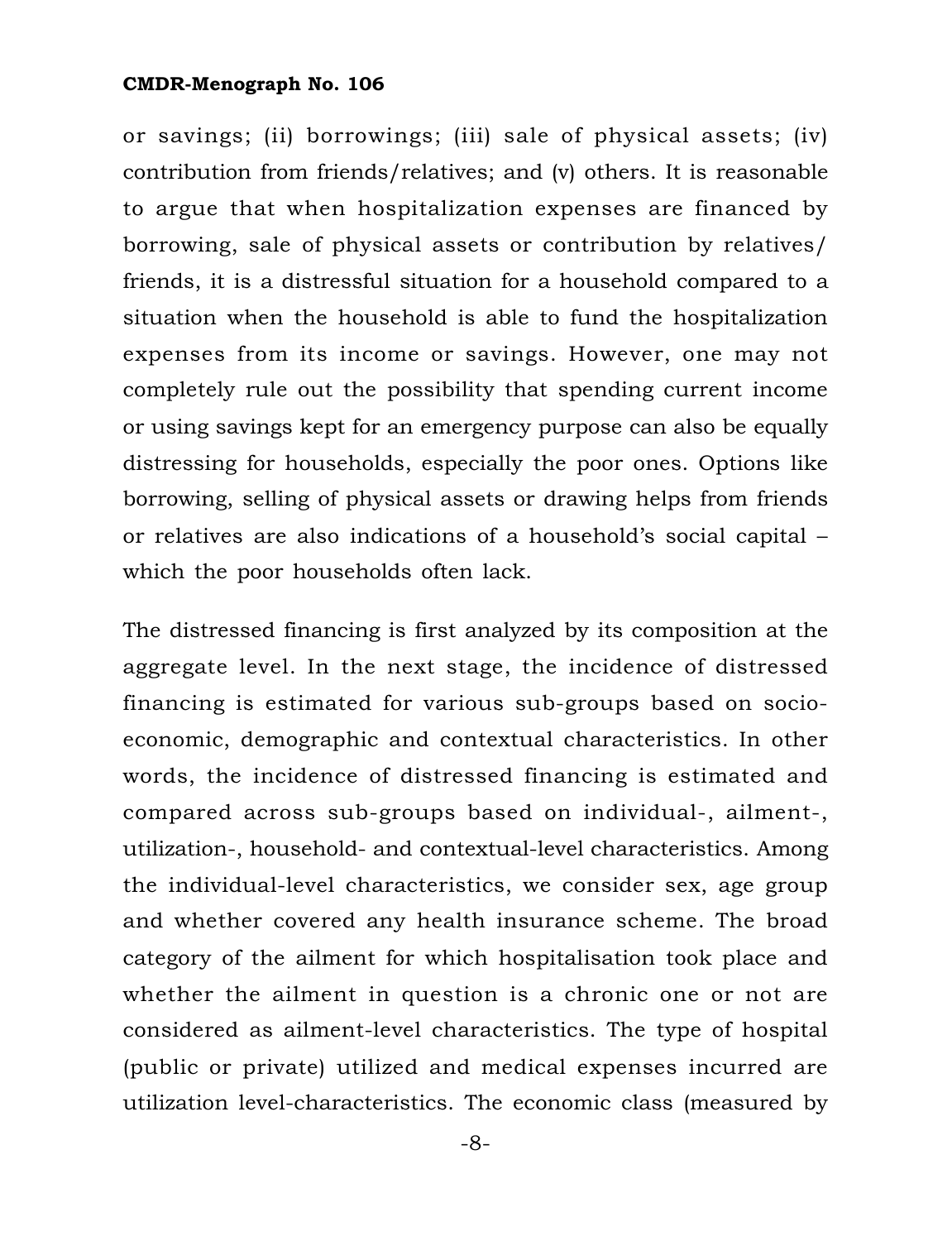per capita consumption expenditure), social class / caste, household's occupational type, number of hospitalisation that took place in the family in last one year are considered as householdlevel characteristics. The place of residence (rural/urban) and region can be considered as contextual-characteristics. For medical expenses of hospitalisation and household's per capita consumption expenditure, quintiles are created to explore how the incidence of distressed financing varies with quintile classes. For all other variables, mostly their actual response categories are used for comparing the incidence of distressed financing.

Whereas economic status of a household can broadly be measured by per capita consumption expenditure, caste may provide an important marker of a household's social status. In NSS, castes are classified into four categories, namely scheduled caste (SC), scheduled tribe (ST), other backward households (OBC) and others. Historically sub-groups belonging to present classification of ST, SC and OBC are socio-economically more backward than the Other (General) groups with some variations observed at the household level. As a part of the investigation on how incidence of distressed financing varies across space, it may provide us useful insight to look at the variations across major Indian states. Any health expenditure coverage scheme aiming at protecting the households from incurring large OOP expenditure is expected to reduce the extent of distressed financing. A government sponsored insurance scheme for the poor, named, Rashtriya Swasthya Bima Yojana was introduced in 2008 to financially protect households from incurring high OOP expenses for hospitalisation purposes. Though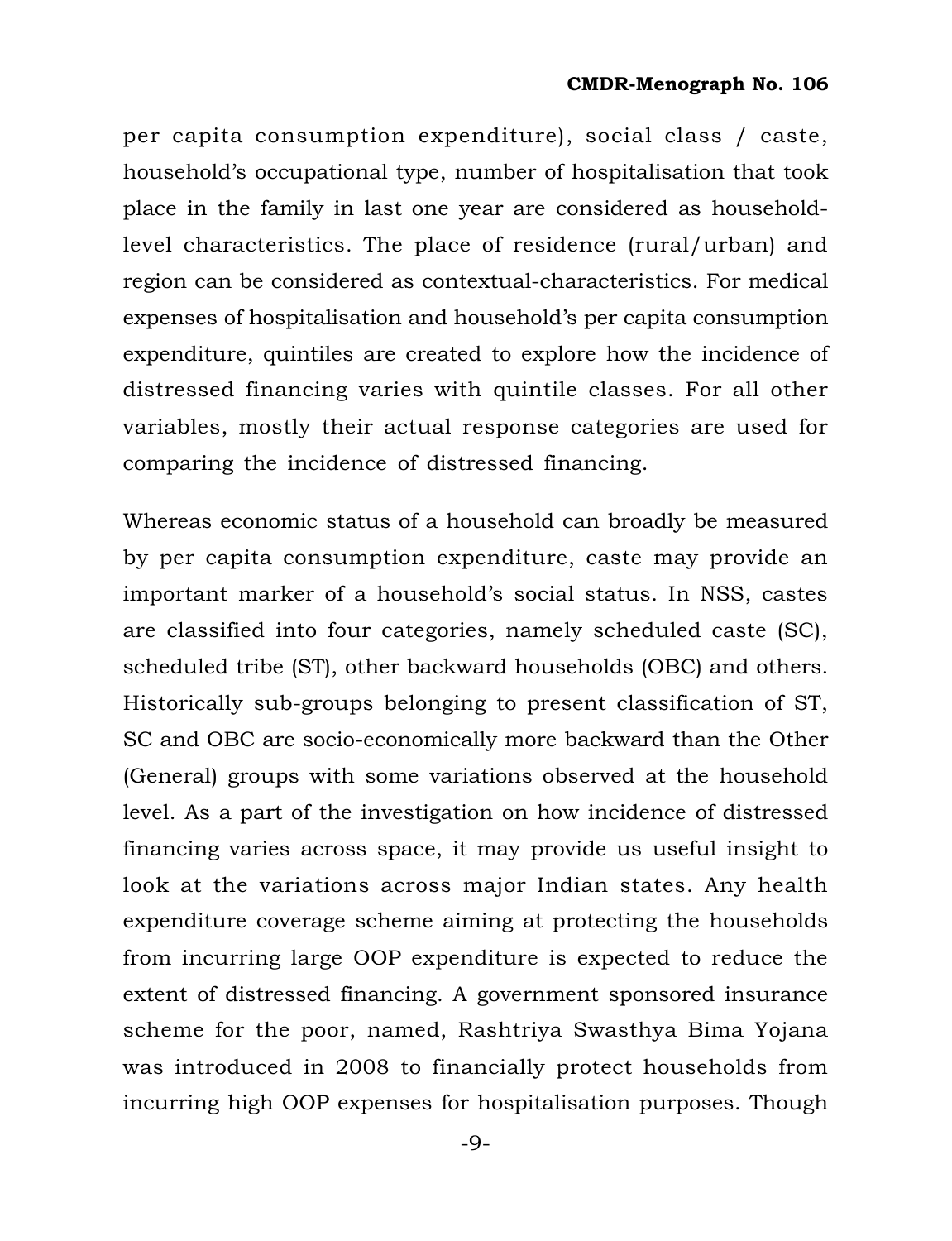a large number of households were brought under the purview of the scheme in the subsequent years, states varied substantially from one another in coverage and in implementing the scheme effectively. The states may also vary substantially from one another in average cost of hospitalisation. This aspect needs to be examined empirically.

The type of ailments may also matter in deciding hospitalisation expenses as some ailments are less expensive to treat while many chronic ailments and ailments requiring surgical interventions may be expensive to treat. An ailment with higher cost of hospitalisation is expected to put the household in more distressing position compared to a situation when hospitalisation costs are within the reach of the household or substantially covered by health insurance or employer. This aspect too needs empirical investigation.

Finally, a logistic regression is estimated to examine the association between a household's likelihood of resorting to a distressed financing and various individual-, household-level and contextual characteristics. The dependent variable  $(\text{Y}_\text{i})$ , which captures if a household depends on distressing means of financing hospitalization expenses, takes on value 1 if household goes for borrowing, selling of assets or seeking help from friends/relatives; takes on value 0 if it depends only on its current income or savings. An extensive review of literature focusing on determinants of high health expenditure or catastrophic health expenditure guide us to identify a list of correlates which can be assumed to show relation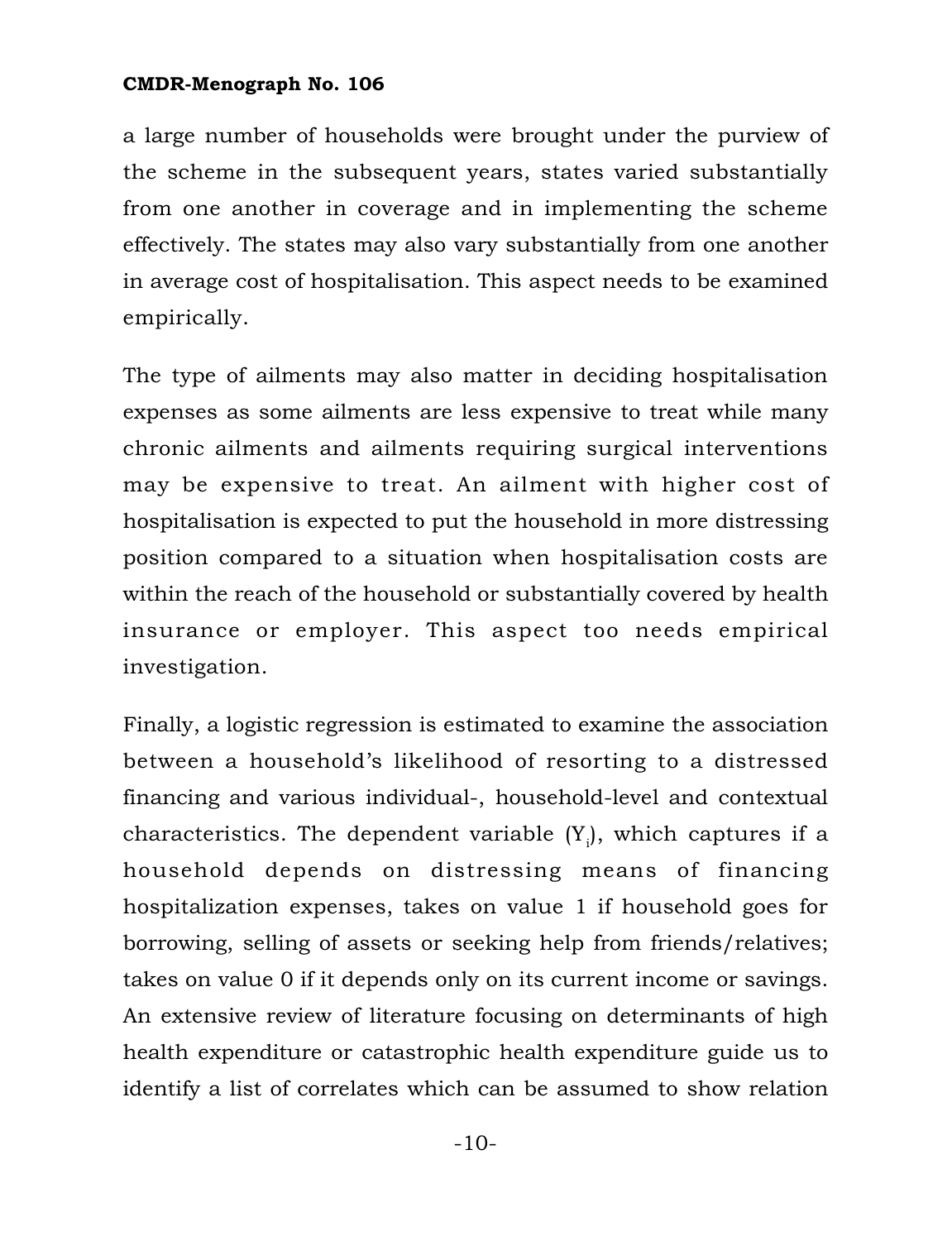with distress financing. Sex and age group may matter because of two reasons: First, females and elderly always show higher rates of hospitalisation than the males and non-elderly counterparts respectively. Second, if there is intra-household discrimination, females and elderly always find themselves in the receiving end. Type of ailment, especially the chronic nature of the ailment may influence the possibility of distressed financing through higher and repeated cost of hospitalisation. Socio-economic status of the household measured by per capita consumption expenditure and caste identity may affect the likelihood of distressed financing as households will vary in capacity to pay as well as social capital based on their socio-economic positions. Type of hospital and number of hospitalisation are expected to have direct influence on the possibility of distressed financing. A typical hospitalisation in a private facility is expected to cost much higher than that in a public facility, thereby increasing the possibility of distressed financing. Similarly, as number of hospitalisation increases in a household in a given year, it may find more and more difficult to finance the expenses from its current income or savings if there is no other alternative such as employer provision or insurance. The medical cost of hospitalisation must have a direct and positive effect on the possibility of distressed financing but that may be countered by household's capacity to pay and/or insurance coverage. To capture the contextual effects and spatial effects we include place of residence (rural/urban) and country regions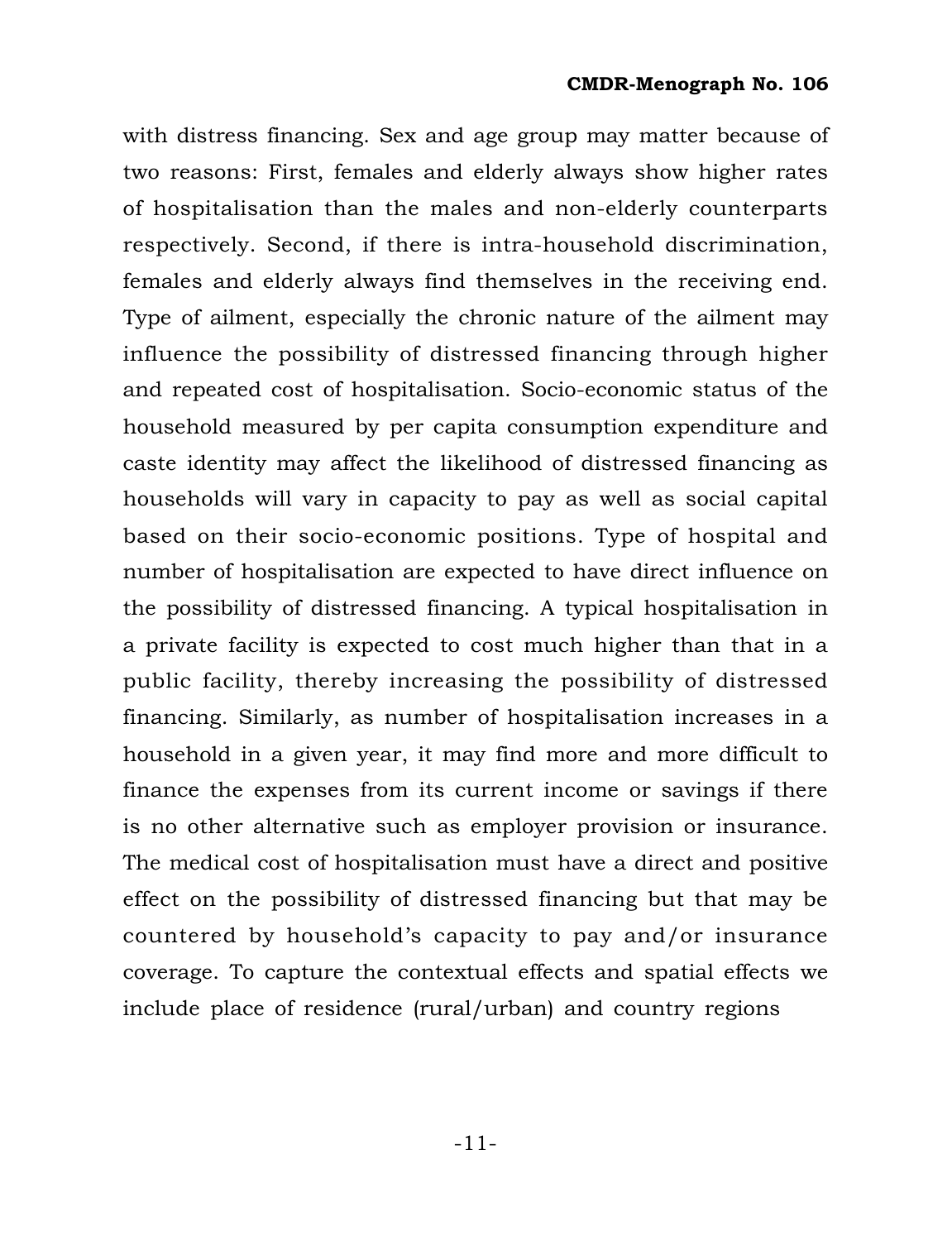We estimate the logistic regressions represented by the following equation:

$$
L_i = \log_e \left( \frac{\text{Prob}(Y_i = 1)}{1 - \text{Prob}(Y_i = 1)} \right) = \beta_0 + \sum_{i=1}^n \beta_i X_i + \varepsilon_i
$$

Where  $\mathrm{L}_{\mathrm{i}}$  is the logit for the i $^{\mathrm{th}}$  hospitalisation episode;  $\boldsymbol{\beta}_{0}$  is the constant term,  $\boldsymbol{\beta}_i$  are the corresponding coefficients for the independent variables/correlates  $X_{\!\!_{\rm i}}$  and  $\varepsilon_{\!\!_{\rm i}}$  is the error term. The parameter  $\boldsymbol{\beta}_{0}$  estimates the log odds of distressed financing for the reference group and the parameter  $\boldsymbol{\beta}_i$  estimates with maximum likelihood, the differential log odds of distressed financing associated with the independent variables  $X_{\rm i}$ , as compared to the reference category. The analysis is done using STATA 14. All point estimates and logistic regressions take into account the sample weight.

## **Results**

For more than one-quarter of the hospitalization episodes, households resorted to distressed financing as a major source (Table 1). For little less than three-fourth of the hospitalization episodes (73.8 per cent), the households depended on current income or savings as major source of financing OOP expenses, followed by borrowing (20.5 per cent), contribution from friends/ relatives (4.3 per cent), other sources (0.8 per cent) and sale of assets (0.5 per cent). The dependence on distressing means of financing is not so high for outpatient care. For outpatient care, 95.7 per cent of the individuals are able to finance their OOP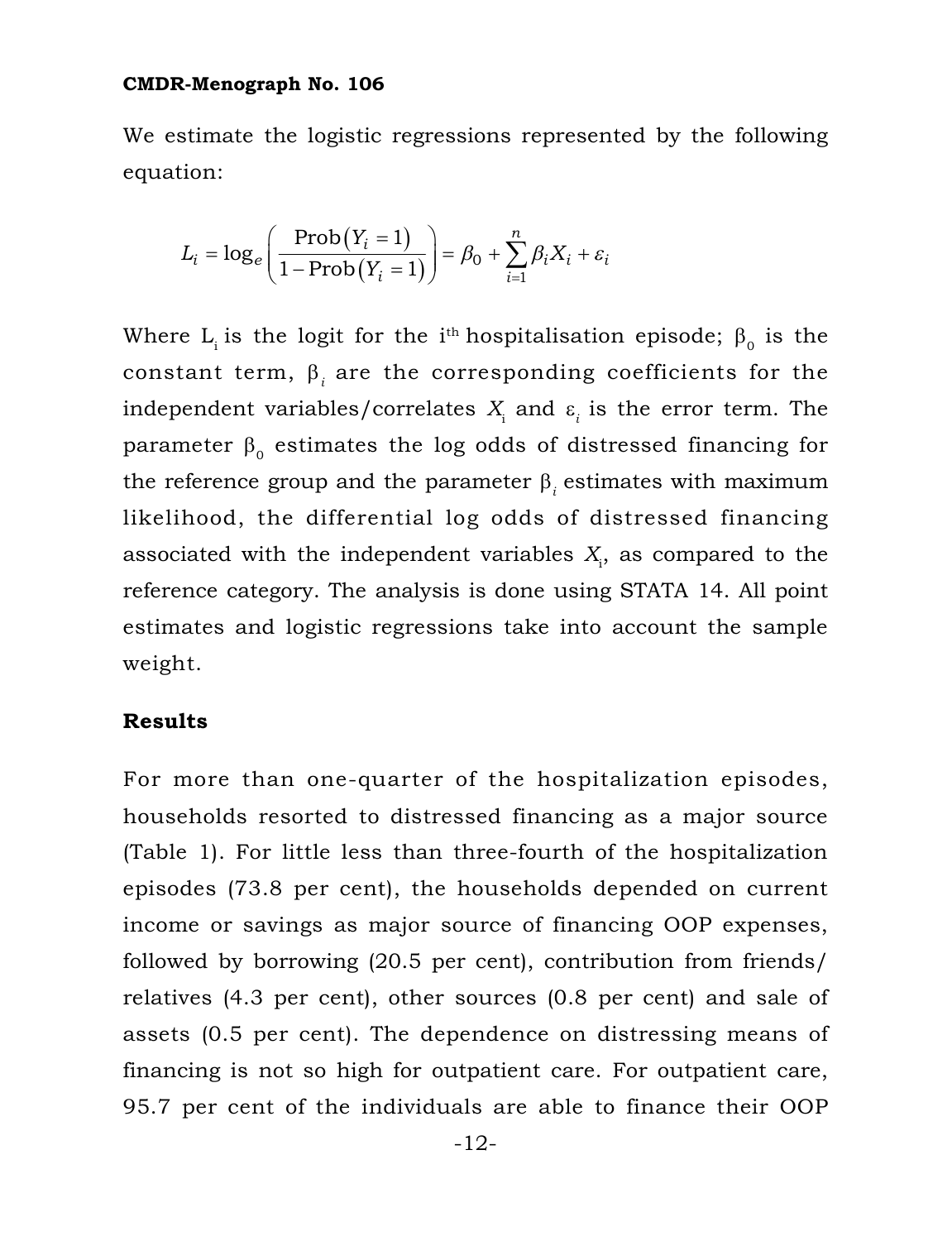expenses from current income/savings leaving only 4.3 individuals resorting to distress finance (Table A1). Exorbitantly higher percentage of households resorting to distress financing for meeting hospitalization expenses compared to outpatient visit is the reason that we have confined our analysis to inpatient care (hospitalization).

Table 2 shows the percentage of hospitalization episodes which resorted to distressed financing for different socio-economic, demographic and spatial groups. The incidence of distressed financing is higher for the males (31.3 per cent) compared to the females (23.0 per cent), higher for children (0-12 years), mid-age (40-59 years) and elderly (60 years & above) groups compared to the productive-young age group (13-39 years). Compared to ST and others, SC and OBC show much higher incidence of distressed financing. The incidence of distressed financing is higher in the rural areas than urban areas. As far as regions are concerned, south India shows the highest incidence of distressed financing compared to North and Central, Eastern and Western India but surprisingly incidence of distressed finance is very low in northeastern India (5.3 per cent). Surprisingly, incidence of distressed financing is highest for those covered by government supported health insurance compared to those who are covered by employer, privately arranged insurance, even no insurance. The incidence of distressed financing sharply increases with hospitalization expenses but increase in one's economic status (measured by per capita consumption expenditure) does not significantly reduce the incidence of distressed financing. Across household occupational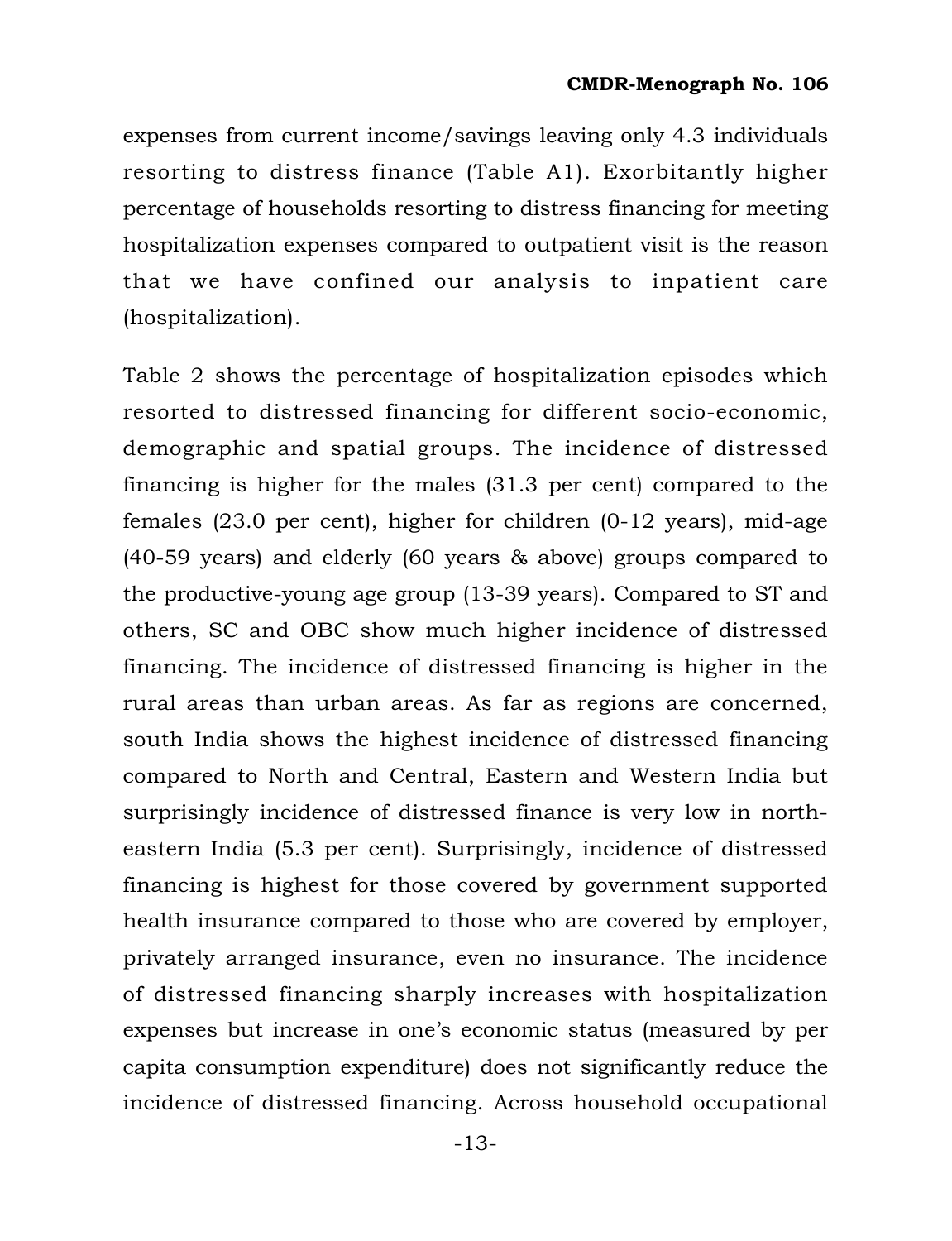categories, casual labourers face higher distressed financing for meeting hospitalization expenses as compared to self-employed and regular wage/salaried groups. The incidence of distress financing is also markedly higher when hospitalization take places in a private facility as compared to a government facility. The incidence of distressed financing steadily increases with number of hospitalization in the family. Estimates of the incidence of distressed financing across broad ailment categories show that cancer leads to higher percentage of distressed financing in comparison to other diseases. It is also followed by other ailments such as psychiatric and neurological diseases, injuries, skin, obstetric, genito-urinary and musculo-skeletal diseases.

In order to have a closer look at the incidence of distressed financing across health expenditure coverage categories and across space, we have estimated the insurance status-wise incidence for each major Indian states along with total incidence and average cost of hospitalization (Table 3).The states with very high incidence of distressed financing are Tamil Nadu (38.7 per cent), Karnataka (40.5 per cent), Telengana (44.0 per cent) and Andhra Pradesh (50.5 per cent). The states with very low incidence of distressed financing are Delhi (4.6 per cent), Assam (4.8 per cent) and Jammu & Kashmir (5.2 per cent). For half of the states (10 out of 20), the incidence of distressed financing is higher for the individuals covered by government health insurance scheme than individuals without any insurance coverage. For majority of the states, the incidence of distressed financing is higher for individuals covered by government supported insurance scheme than insurance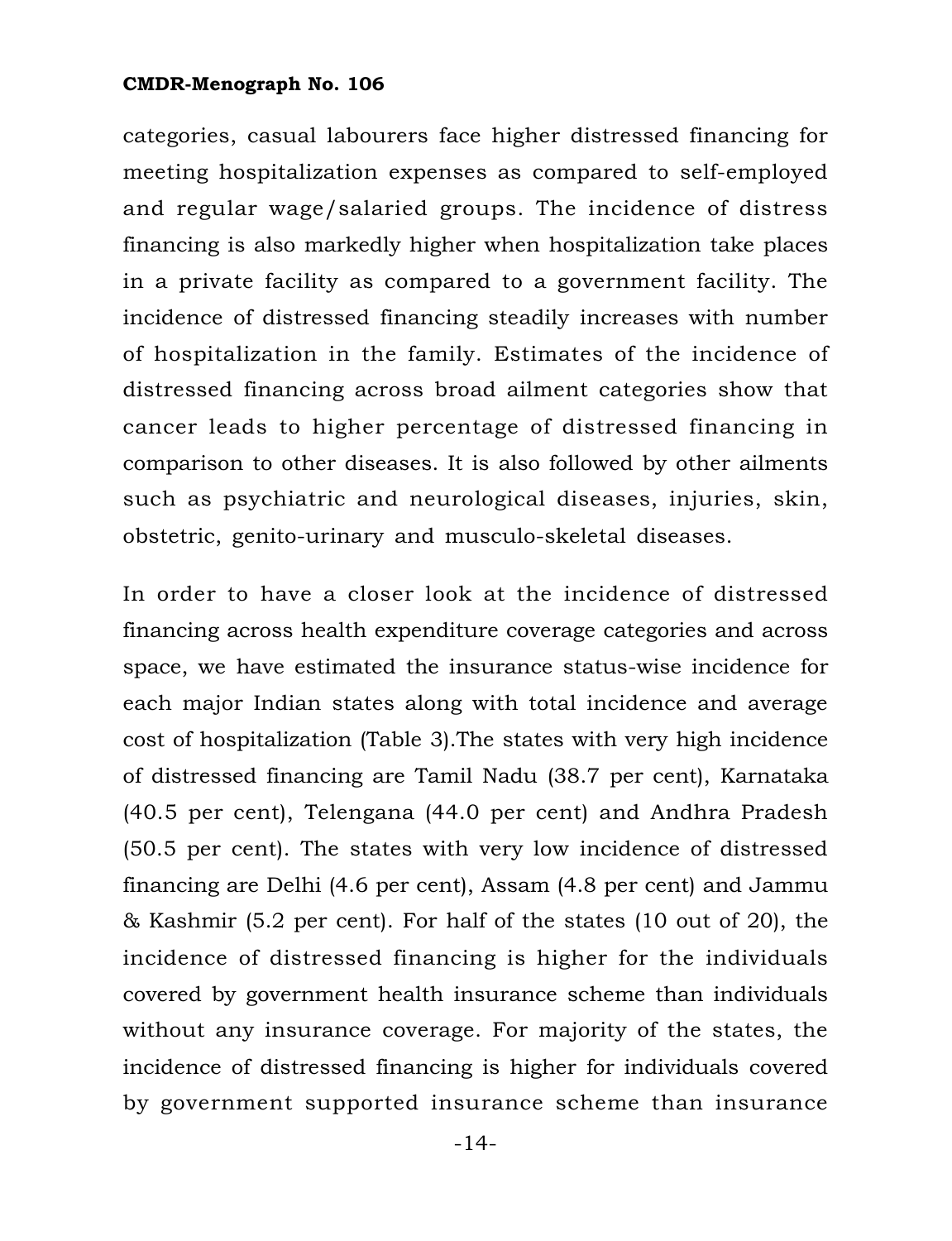scheme supported either by employer or arranged by household themselves. Given other conditions similar, incidence of distressed financing is expected to be higher in states with higher average hospitalization expenditure and vice versa. It is observed that except Maharashtra, Haryana, Punjab and Delhi, there is strong positive correlation between average cost of hospitalization and incidence of distressed financing (correlation coefficient = 0.7036, significant at 1% level).

The mean and median cost of hospitalization, average reimbursement amount and incidence of distressed financing for different ailments categories (broad) are presented in Table 4. The ailments with very high incidence of distressed financing are cancer (43.5 per cent), psychiatric and neurological (37.3 per cent), skin (37.1 per cent), genito urinary (35.8 per cent), gastro intestinal (34.7 per cent) and injuries (34 per cent). Both mean and median cost of hospitalization give similar ordering of ailments. The variations in the incidence of distressed financing across ailment types is probably due to variations in average cost of hospitalization. A detailed exploration suggests that except endocrine & metabolic, respiratory, blood and skin related ailments, there is positive correlation between average cost of hospitalization and incidence of distressed financing. In spite of having lower average cost of hospitalization, these four ailments show higher incidence of distressed financing. The average amount of reimbursement shows positive correlation with average cost of hospitalization but there does not seem to be any relation between average reimbursement amount and incidence of distressed financing.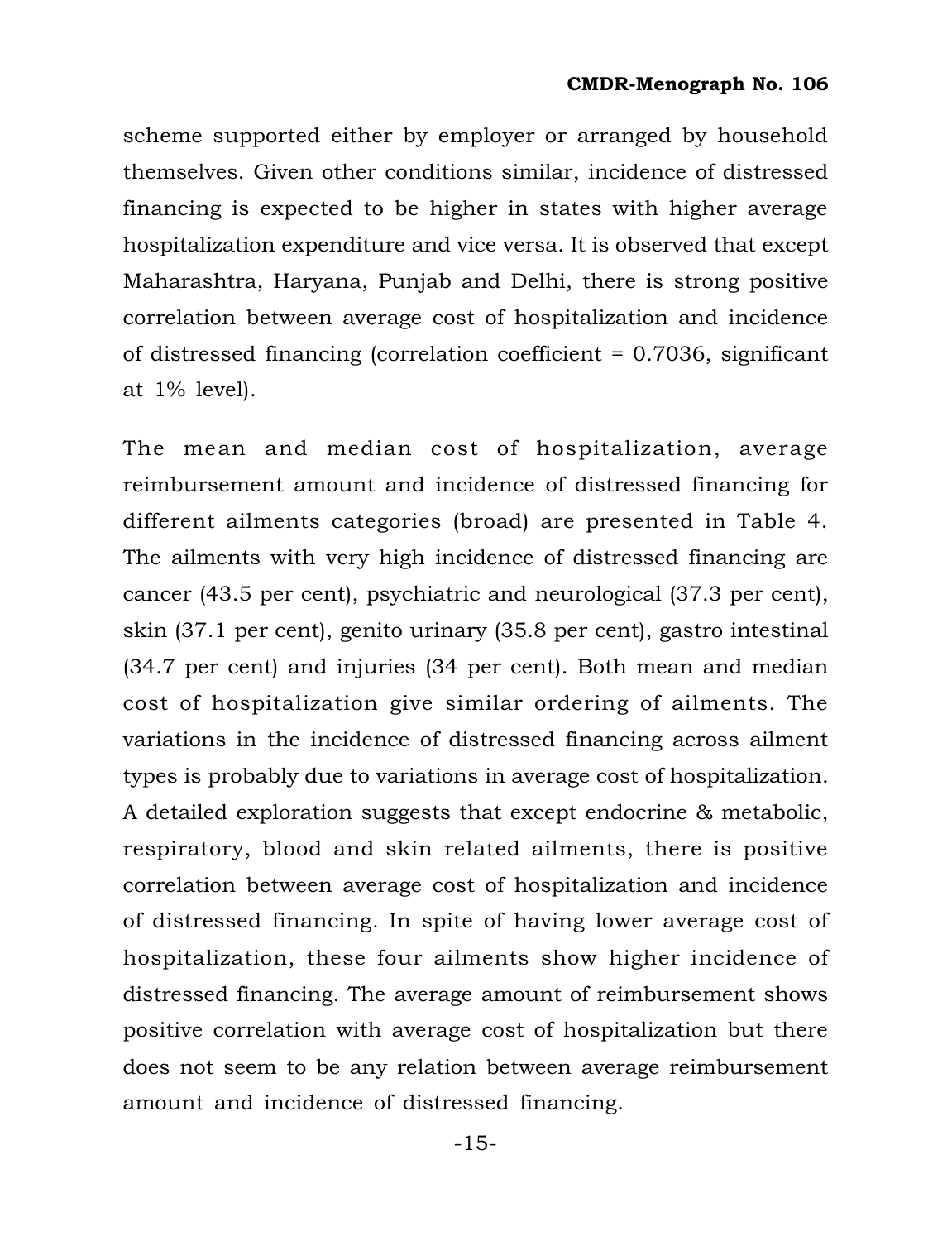Finally, logistic regressions are estimated to explore the possible correlates of distressed financing due to hospitalization expenses (Table 5). Based on the review of literature we consider the following correlates which are expected to impact the incidence of distressed financing: sex, age, presence of chronic ailment, type of insurance coverage, medical cost of hospitalisation, type of ailments, per capita consumption expenditure, household's occupation type, caste, number of hospitalisation episodes in the family, sector (place of residence) and country region. The multicollinearity between the correlates/independent variables are tested and values of variance inflation factor (VIF) are presented in Table A2. The logistic regression results reveal that distress financing is more likely for the males as compared to the females. Compared to 13-39 years age group, the odds favouring distressed financing are higher for the elderly (60 years & above). Individuals suffering from chronic ailment are more likely to face distressed financing than individuals without chronic ailment. There is no evidence that in comparison to government facility, those who choose private facility for hospitalization face higher chances of distressed financing. However, individuals having two or more spells of hospitalization face higher odds of facing distressed financing (OR = 1.49 and OR =1.96 respectively) than individuals with single episode of hospitalization. It is further observed that compared to no insurance, individuals covered by government insurance have higher odds of facing distressed financing (OR = 1.27, CI = 1.15-1.41), but health expenditure support provided by employer or insurance arranged by households show lower odds (OR =0.59, 0.31 respectively)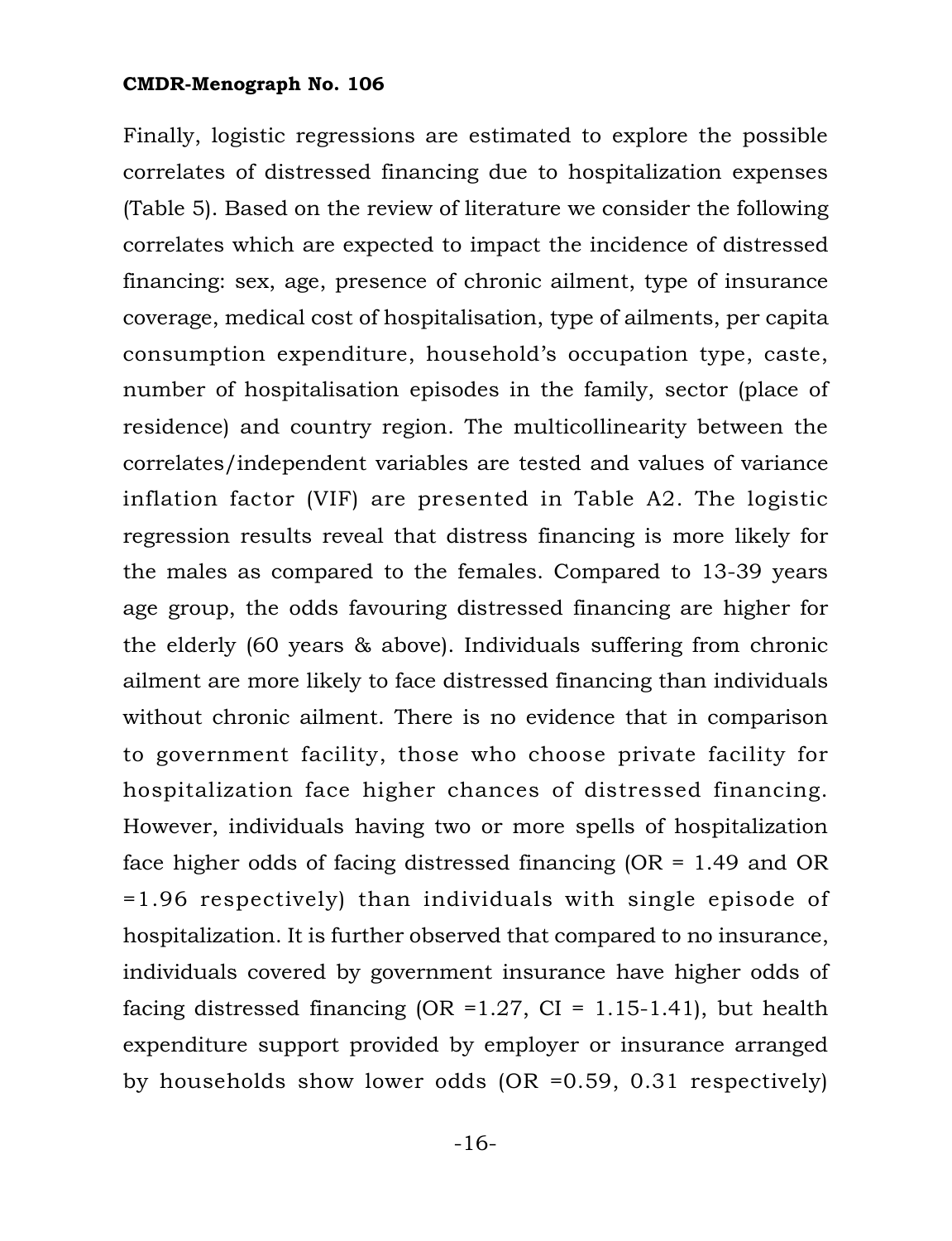favouring distressed financing. In other words, in comparison to no insurance situation, individuals with government provided insurance are more likely to experience distressed financing but individuals with employer provided health expenditure support and privately arranged insurance are less likely to experience distressed financing. As expected, an increases as total medical expenditure rises the likelihood of distressed financing  $(OR = 1.74)$ ,  $CI = 1.67 - 1.80$ .

In comparison to regular wage or salaried group, both self-employed and casual labour groups are more likely experience distressed financing (ORs = 1.65, 1.48). Across caste groups, with reference to other (general) category, all other caste groups (viz. ST, SC, OBC) are more likely to experience distressed financing (ORs = 1.35, 1.50, 1.28 respectively). Our results show that rural India faces higher odds of distress financing  $(OR = 1.28, CI = 1.16-1.40)$ in comparison to urban India. Across the regions, compared to north-central India, south India (OR=  $3.05$ , CI =  $2.71-3.42$ )and eastern India (OR =  $1.73$ , CI =  $1.51-1.99$ ) show higher odds favoring distressed financing.

The same table presents both adjusted and unadjusted odd ratios for different categories of ailments. The adjusted odds ratios for different ailment categories show that with reference to infectious ailments, blood related ailments (OR=1.30, CI= 0.98–1.74), psychiatric and neurological ailments  $(OR=1.27, CI=1.05-1.53)$ , gastro intestinal ailments (OR=1.38, CI=1.16–1.65), skin related ailments (OR=1.72, CI=0.91–3.28)and injuries (OR=1.18, CI=1.00–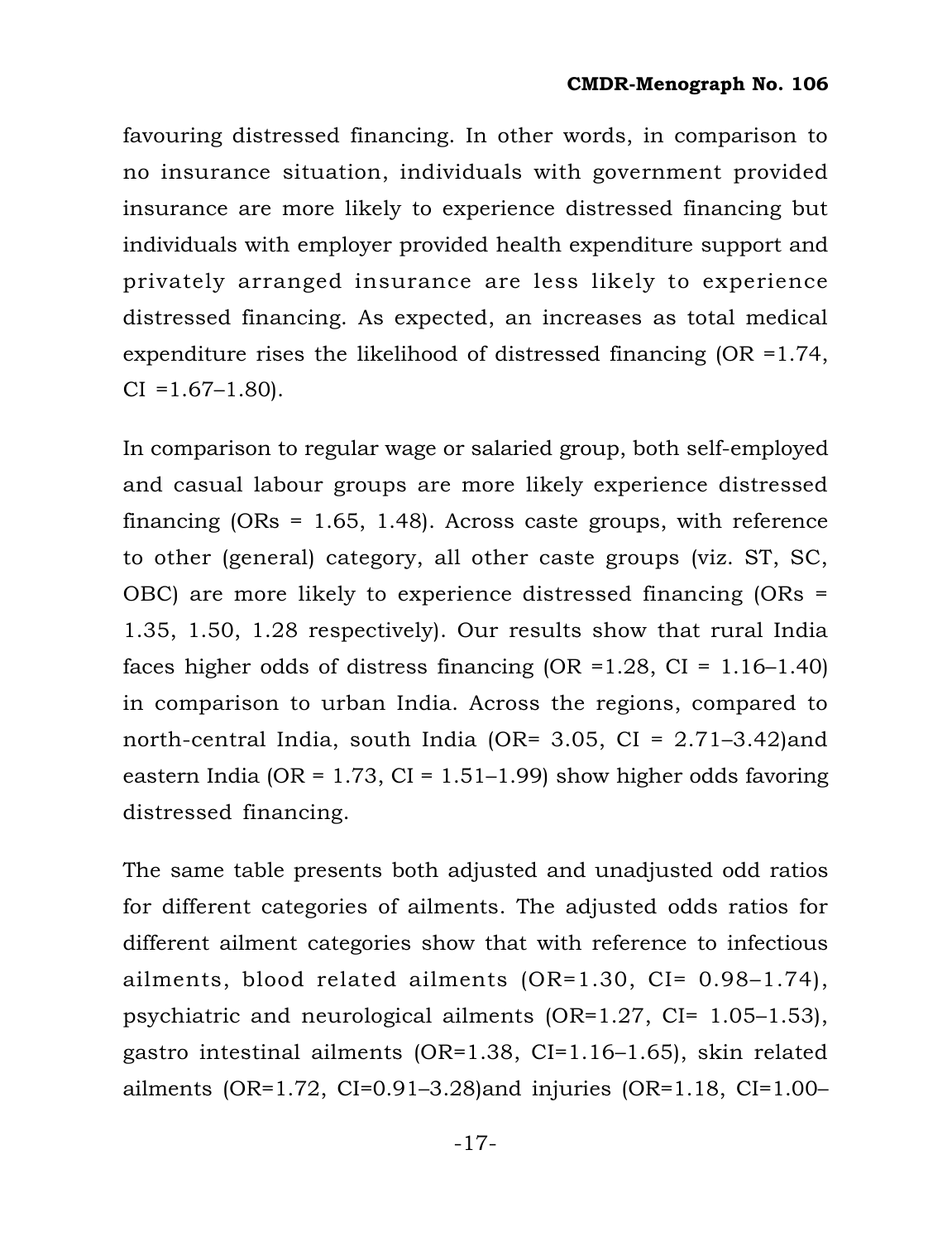1.39) have higher likelihood of resorting to distressed financing. On the contrary, eye and obstetric ailments (OR=0.76 and OR=0.70 respectively) have lower odds of distressed financing in comparison to infectious ailments. With reference to infectious ailments, the unadjusted odds ratios are significant for all ailments except ear ailments. For instance, the odds favouring distressed financing is 2.5 times higher for availing inpatient care for cancer (OR=2.50, CI= 1.95–3.19) and 1.9 times higher, each for psychiatric and neurological ailments and skin related ailments (OR=1.93 and OR=1.91 respectively) as compared to infectious ailments. However, odds ratio for eye, obstetric and other ailments have lower odds of distressed financing (OR =0.70, 0.78, 0.72 respectively) in comparison to infectious ailments.

## **Discussion**

This study attempts to explore the factors determining distressed financing for hospitalization. We have defined distressed financing as a situation when a household borrows, sells assets or seeks contribution from family and friends for funding hospitalization expenses instead of paying from current income or own savings. In addition to showing a household's helpless situation in funding its hospitalization expenditure, it also indicates a long-term welfare loss as borrowing and selling of assets may make future situation worse. A number of studies in the context of low and middle income countries show that households resort to distressed financing and incur financial debt and sell off physical assets to cope with high medical expenses (Leive and Xu 2008; Wagstaff 2008; Kruk *et al*.,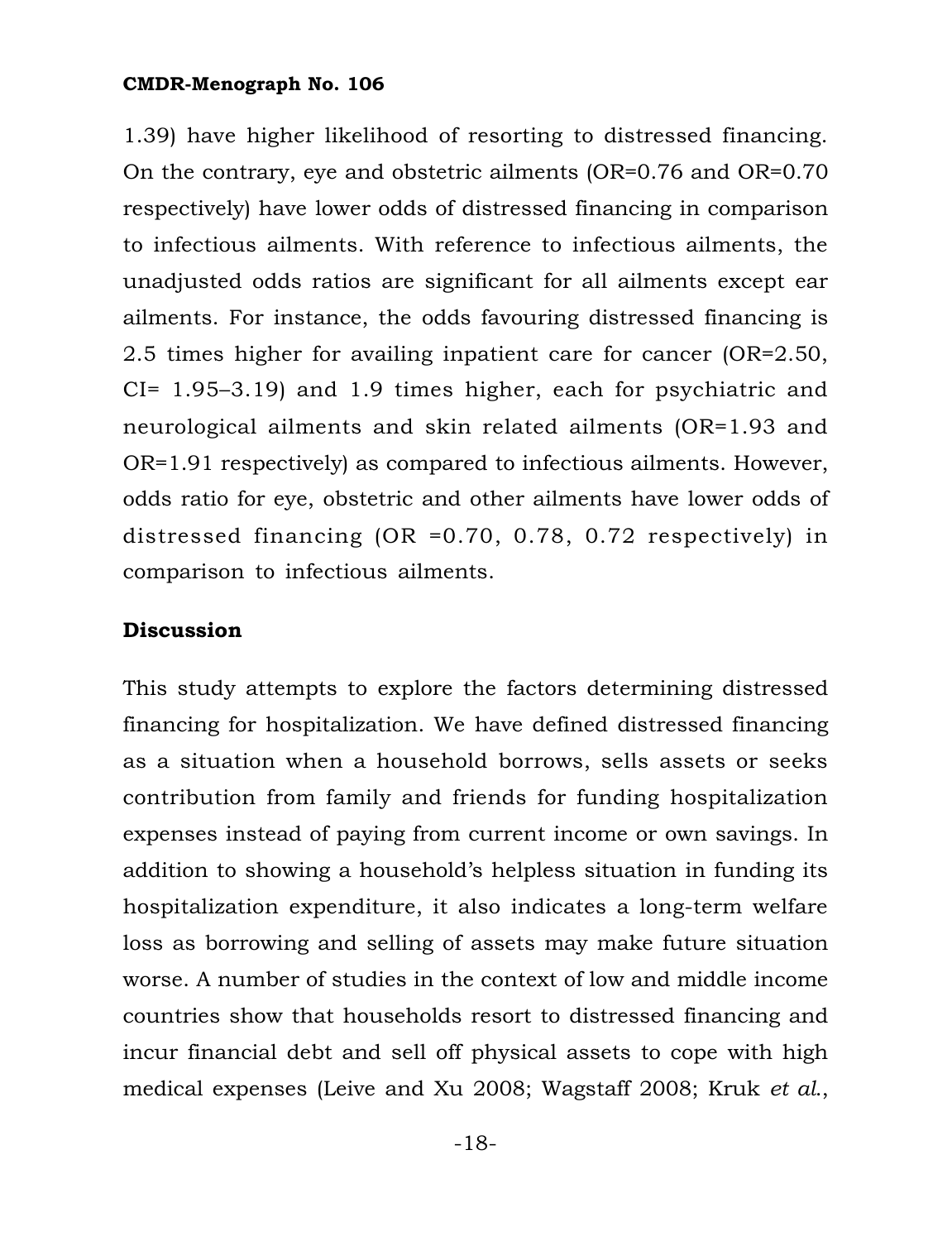2009).Like many developing countries, India is no exception where a large section of the population resort to distressed financing for meeting high OOP healthcare expenditure. Our analysis does not consider those financing as distressed if they are funded from current income or savings. However, it can be argued that when a poor household spends from its current income or savings on something which is more urgent or life threatening, it would probably have greater negative impact on its welfare in the future. Therefore, the real extent of distress financing would be higher than what our analysis and result suggest. Along with household's socio-economic and occupational characteristics, we have found that sex of a hospitalized individual exhibit strong correlations with distressed financing. Given the fact that hospitalization rate is higher for the females than the males, a higher percentage of distressed financing for males than the females could be an indication of gender inequity. For a male's hospitalization, a household explores all possible options to mobilize funds – a desperation which is observed with lower frequency for the female members. Our finding with regard to gender goes in line with the findings of Sen and Iyer (2012) and Asfaw *et al*. (2008). Their studies show that the role of men in the Indian society in terms of bread earners and household decision makers act as important determinants in healthcare utilization and financing.

We find that households resort to distressed financing more for hospitalization (26 per cent) and less for outpatient care (4.3 per cent). This is quite expected as the cost of a typical hospitalization is much higher than the cost of a typical outpatient care. A study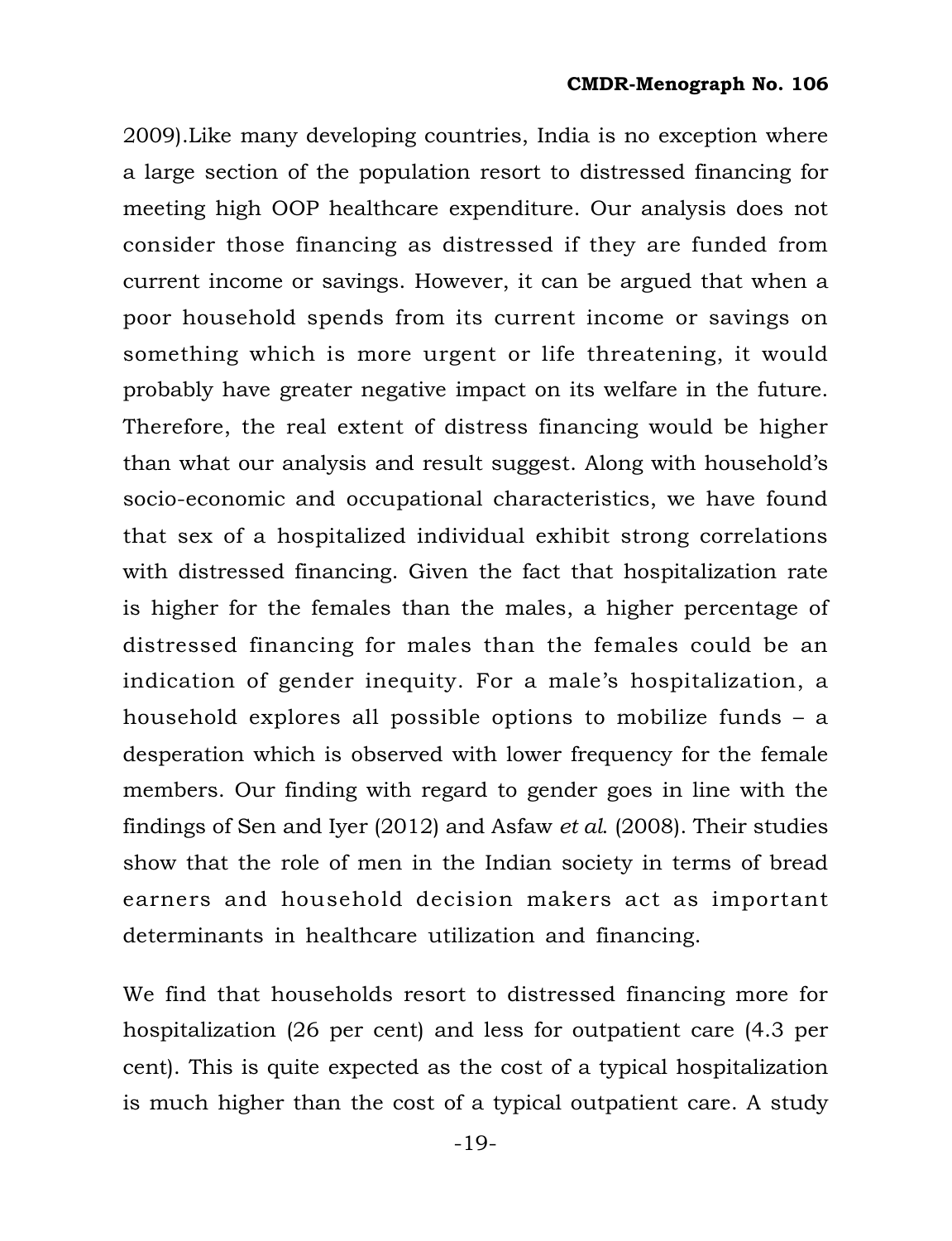by Peters and others (2002) has found that in India about 40 per cent of the hospitalized patients have to face distressed financing in the form of borrowing and sale of assets to pay for the health care. The study also reveal that the poorer and socioeconomically backward groups are more likely to have distressed financing for meeting health care costs. In fact, Duggal (2004) reported that 50 per cent of the poorest quintile in India had to face hardship to pay for hospitalization costs. The findings of Joe (2014) also identify the concentration of distressed financing among the low income households. The results from our logistic regressions make it clear that presence of a chronic ailment and more number of hospitalisation in the family lead to distressed financing but not the type of hospitals (private or public). Events of hospitalization and chronic illness might also generate indirect costs such as loss of income of the ill member and/or hospitalized patient as well as loss of income of the care giving member along with transportation and accommodation costs. One would expect that people opting for private hospitals are more likely to face distressed financing than people going to government hospitals. The difference shown in the bivariate analysis disappears in the multivariate analysis. Evidence from a cross country analysis reveals that although utilization of private facilities is more common among the rich population; the poor people also use private facilities to a considerable extent (Saksena *et al.* 2012). This happens even though price at private hospitals are well above that of public ones. The major reasons for valuing private hospitals over public hospitals are better perceived quality, responsiveness and geographical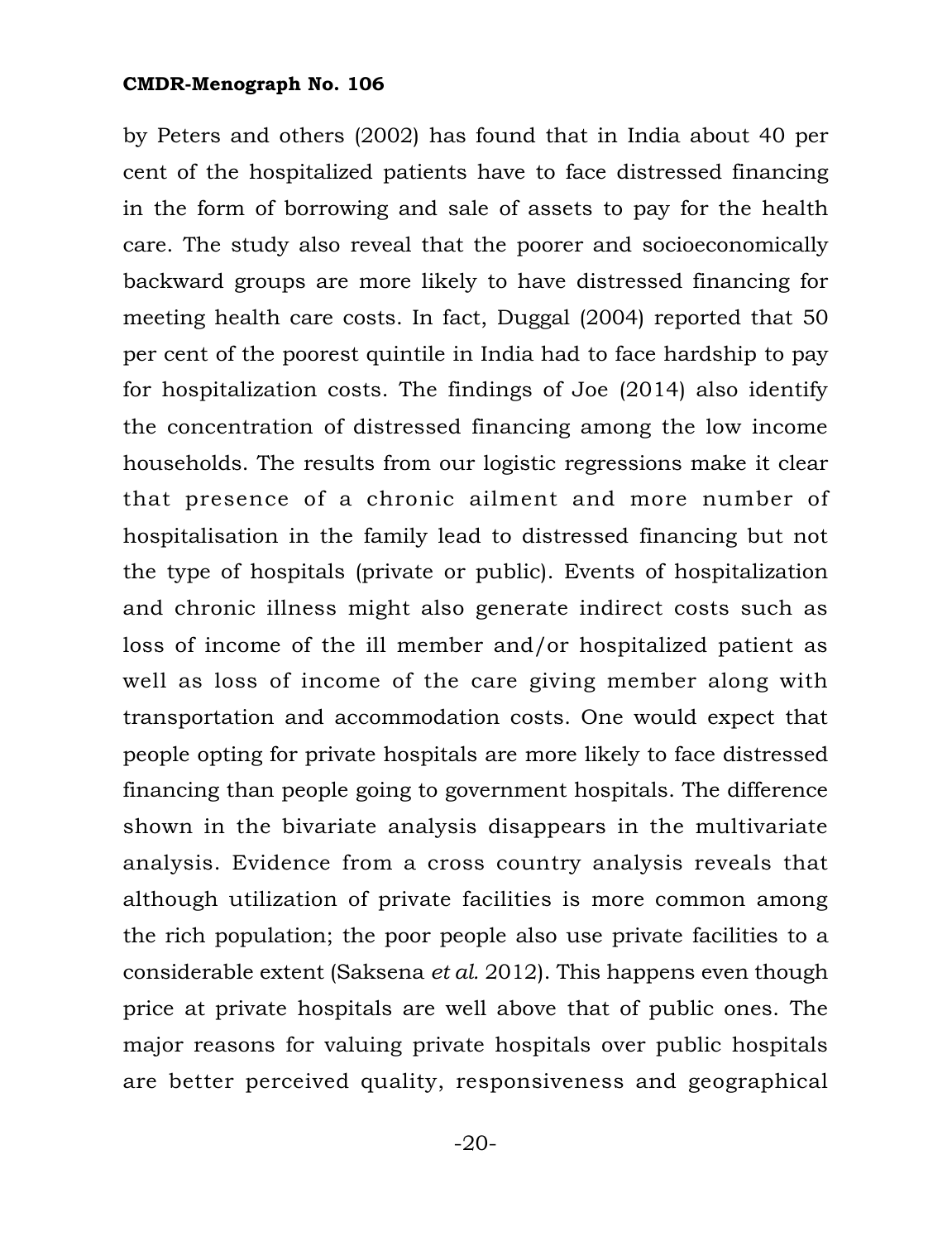access to the facility. It is also observed that hospitalization in public facilities do not necessarily mean many sub-components of services (such as diagnostic tests, medicines, different medical equipment) are obtained free of cost. Patients often need to buy these items from the market outside the public hospital consequently resorting to distressed modes of financing such expenditures (Bose and Dutta 2015; Dilip 2010).

One of the important findings of our analysis is that having covered under government supported insurance scheme does not reduce the likelihood of distressed financing. The government supported health insurance schemes include Rashtriya Swasthya Bima Yojana (RSBY), Central Government Health Scheme (CGHS), Employment State Insurance Scheme (ESIS) etc. There are also a few state governments who run separate health insurance schemes for the poor. Although the schemes have been designed to be entirely cashless for the patients, there are evidence of high OOP payments by the patients. There have been a number of studies in the Indian context examining the effectiveness of the government sponsored health insurance schemes in reducing household impoverishment because of high healthcare costs. With regard to a centrally sponsored schemes like RSBY, it has also been found that families enrolled in RSBY incur OOP spending on drugs and diagnostics during hospitalization as well as following hospitalization (Rathi et al., 2012; Devadasan et al., 2013).Empirical evidence also suggests that the role of RSBY in providing financial protection is limited as the beneficiaries often spend a substantial amount on drugs as they are not available in the empaneled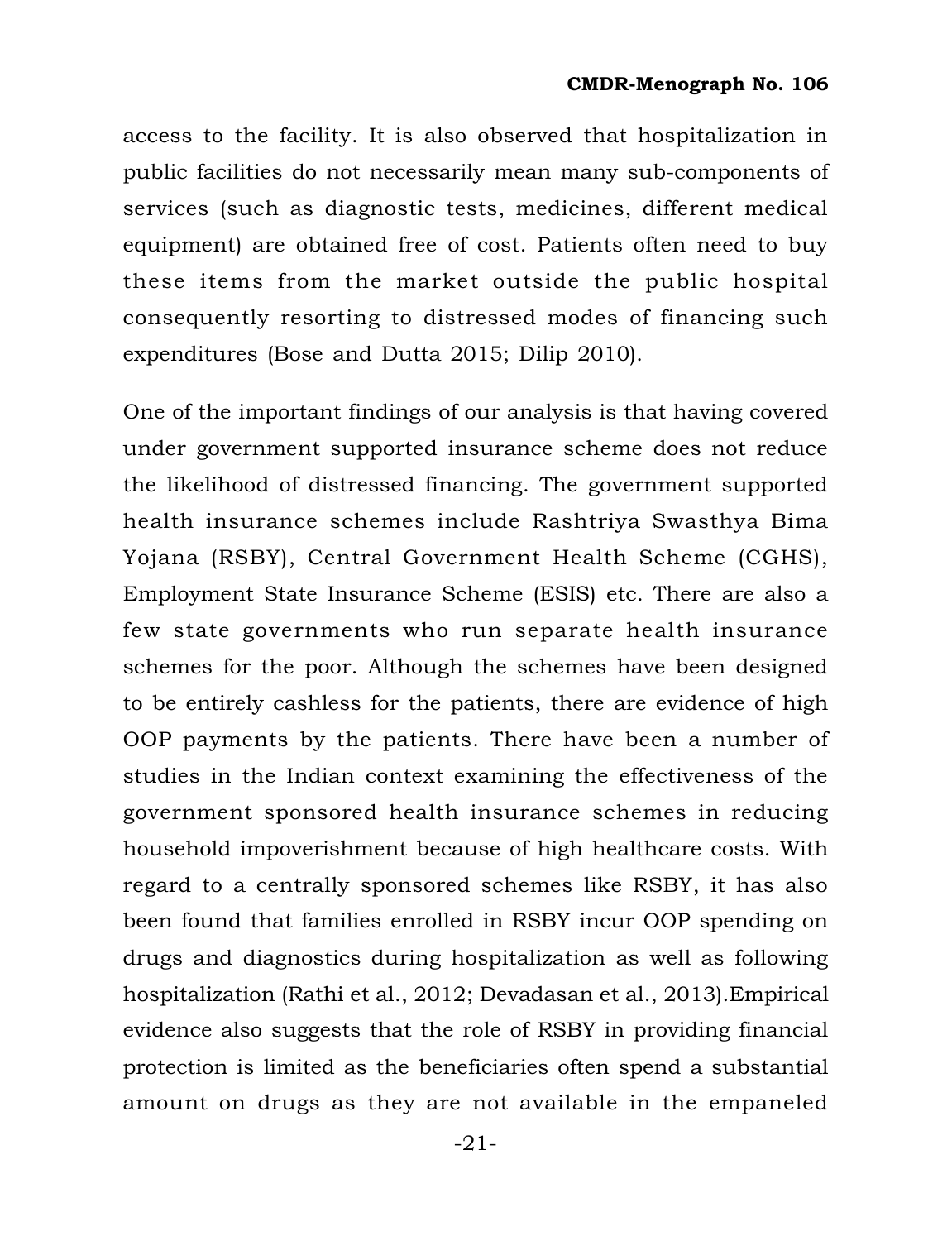hospitals or the drugs are not prescribed as per RSBY guidelines (Rathi et al., 2012; Devadasan et al., 2013; Karan et al., 2017). The overall enrollment rate of RSBY crossed a half-way mark (57 per cent) a few years ago (Karan et al., 2017) which indicates that there were a substantial number of eligible but uncovered households and that probably explains why PCCE shows significant and clear negative relationship with likelihood of distressed financing. Other plausible reasons for the ineffectiveness of government sponsored schemes in financially protecting the poor have been pointed out by Devadasan *et al*., 2013; Reddy *et al*., 2011 and Ghosh 2014. In many cases it was found that hospitals showed reluctance, even refused to admit patients covered by government insurance schemes fearing delayed reimbursement of the funds. Also the limited coverage amount of RSBY (? 30,000)might have forced them to spend substantial amount out of their pocket. Evidence from field studies reveals that families are asked to purchase costly drugs and diagnostics which are not covered by RSBY.

The study further points to a higher incidence of distressed financing among the Southern states in spite of having greater penetration of health insurance schemes. Government sponsored healthcare schemes like RSBY, though played a role in reducing out of pocket payments, were not enough to eliminate it in the states of Andhra Pradesh and Maharashtra (Gupt *et al*., 2016; Rao *et al*., 2014). A study on impacts of Rajiv Aarogyasri by Fan and others (2011) show that while health insurance programmes lead to a decline in OOP payments, they yield no significant impact on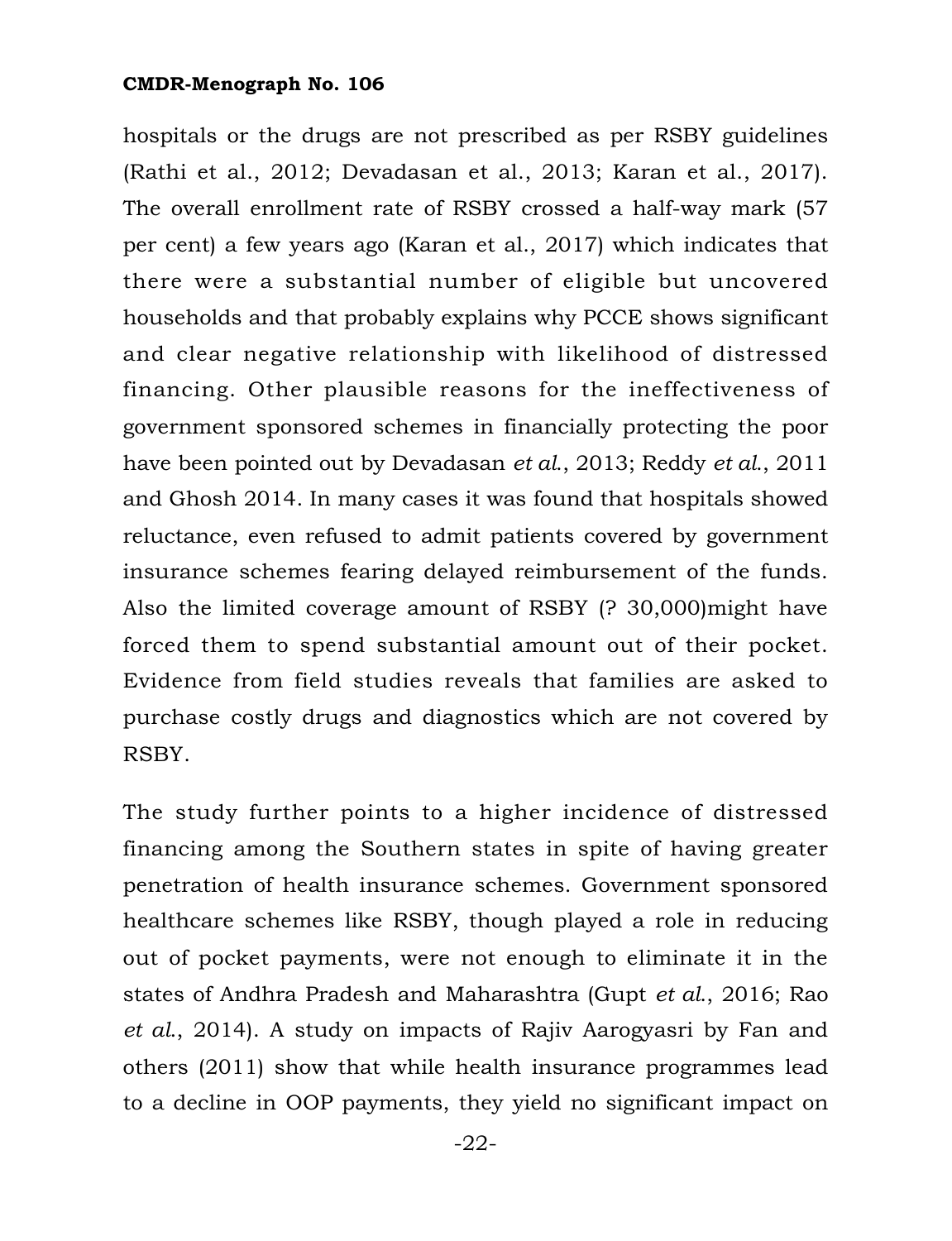catastrophic healthcare payments or on medical impoverishment. Empirical findings from Kerala also demonstrate that RSBY enrolled patients have reportedly paid additional OOP expenses (RSBY-CHIS, 2009). A study by Selvaraj and Karan (2012) show that in the post insurance years there has been a significant increase in hospitalization expenditure which tend to increase gradually over the years and this rise in seen across rural and urban India.

There also exists a marked difference across states in terms of resorting to distressed financing for availing hospitalization care. In this context, it should be noted that Indian states are at different phases of health transition. Whereas in a few states noncommunicable ailments have formed the dominant disease burden, many states are still grappling with the already existing burden of infectious diseases as well as emergence of non-communicable chronic diseases. Thus while chronic ailments entail a higher cost of treatment, the amount increases further with the additional costs of treatment for infectious ailments. The inter-region difference in incidence of distressed financing with southern and eastern states showing higher incidence of distressed financing than the other regions can also be explained from a different angle. Studies provide evidence that high and moderate income states have higher burden of non-communicable diseases and also higher per capita health expenditure (Ghosh 2011; Narang 2010). Whereas the main reason for higher incidence of distress financing in the southern states could be higher cost of hospitalisation, the reasons for the eastern states could be lower financial capacity of the people to fund hospitalisation expenses. which might be the causal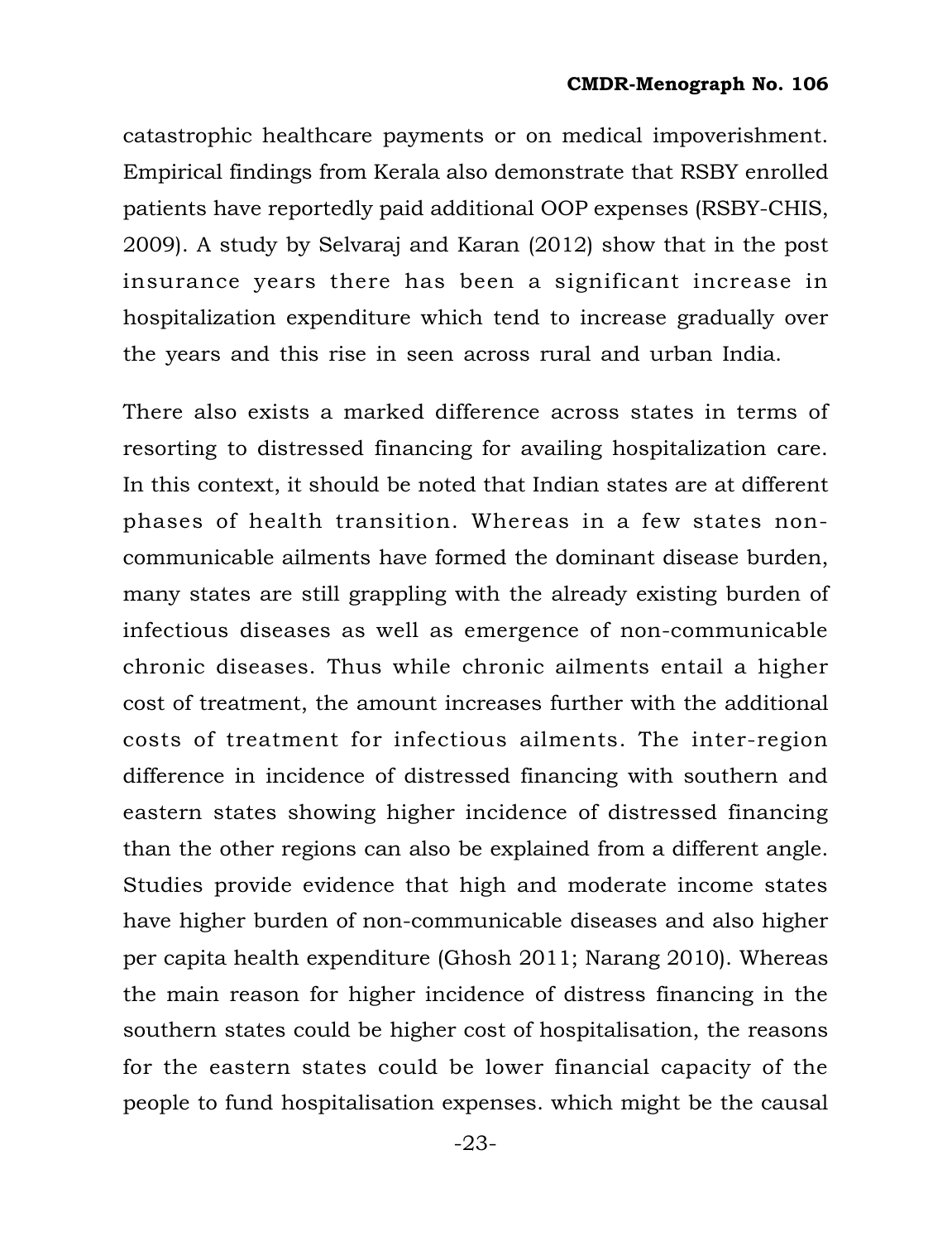factor for higher incidence of distressed financing. Eastern states also contribute to a large chunk of poor and vulnerable population who live in geographically isolated locations with poor access to inpatient care (Prachitha and Shanmugam, 2012 and Prinja *et al*., 2012).

Our disease specific analysis of distress financing finds support from Joe (2014) and Kastor and Mohanty (2018). Their studies also observe that seeking inpatient care for diseases such as cancer and cardio-vascular diseases put households at a greater risk of indebtedness. The duration of hospital stay coupled with high treatment costs aggravates not only the direct hospitalization expenses but also escalates the indirect expenses of food, lodging and transportation and cost of care giver.

Our analysis is not free from limitations. First, in our definition of distressed financing is a situation when household finances a major part of OOP hospitalisation expenses by borrowing, selling assets or taking help from family or friends. When OOP expenses are financed from current income or savings, we have not considered it as a distressed financing. This binary classification would have its limitation. For a poor household with little social capital, borrowing, selling assets or getting financial help from friends/families may not be a feasible option. Moreover, when a poor household spends on health care from current income or savings, one cannot rule out the possibility of long-term negative impact in the form of compromising consumption of other basic necessities. Second, hospitalisation for a poor, casual labour or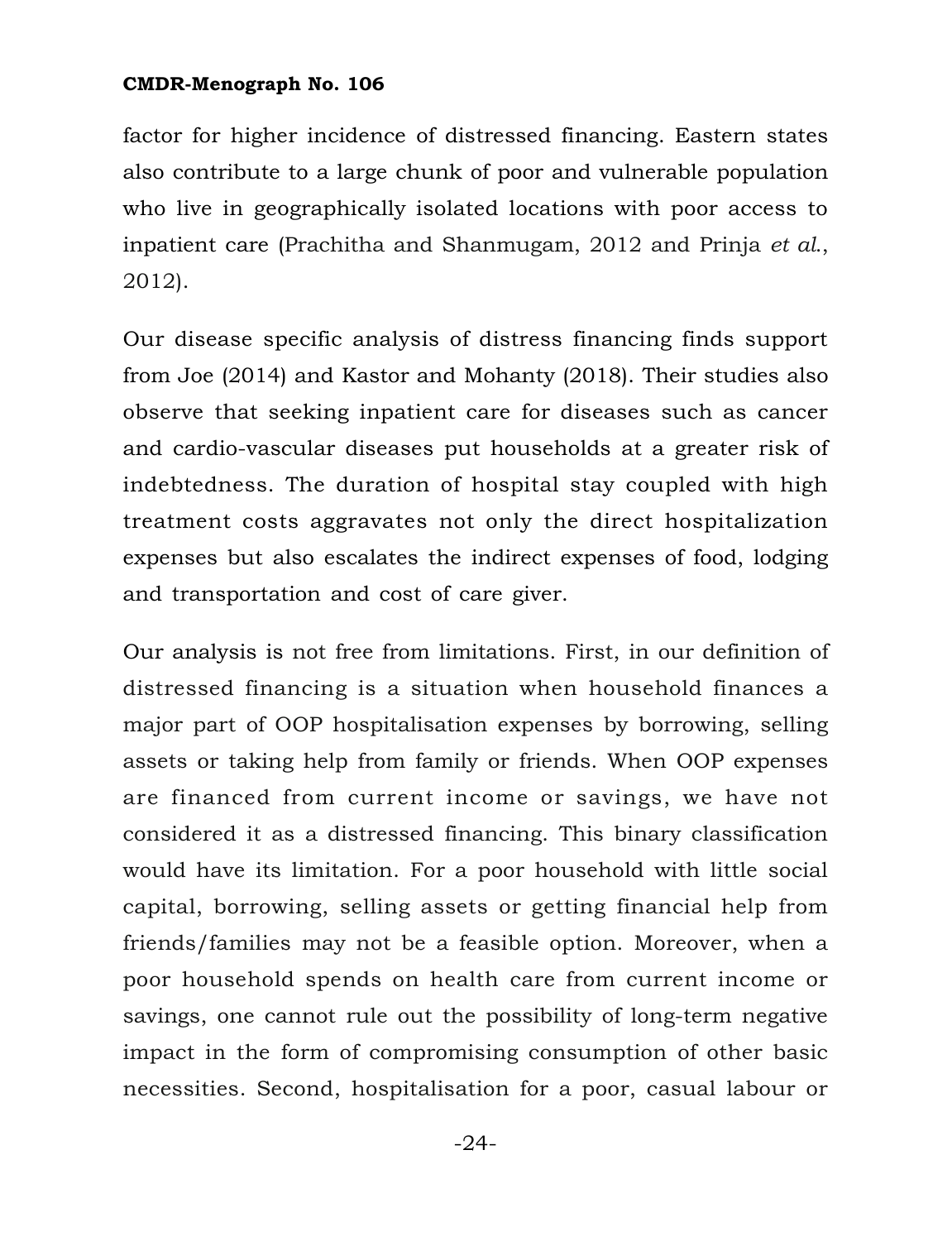low earning self-employed household also means substantial indirect and intangible costs in the form of forgone income which never gets accounted in the cost of hospitalisation. There will be households which incur substantial indirect cost in spite of not incurring huge hospitalisation expenses. Our approach fails to capture that part of the distress.

## **Conclusion**:

The paper sought to estimate the extent of distressed financing by households for meeting hospitalisation expenses and how the incidence of distressed financing varied across population subgroups based on individual-, household- and contextual-level characteristics. It finally tried to explore and identify the correlates of distressed financing. Distressed financing is defined as a situation when a household is forced to borrow money, sell assets or seek financial help from friends/relatives in order to finance the OOP cost of hospitalisation instead of being able to finance the cost from its current income or savings. We used NSS 71st Round Data (January – June 2014) for our analyses. Appropriate point estimations were carried out for assessing the overall and population sub-group wise incidence of distressed financing. Multivariate (adjusted and unadjusted) logistic regressions were estimated for identifying and assessing the correlates of distressed financing. For more than one-fourth of the hospitalisation episodes, households resort to distress financing. Incidence of distress financing is higher for the males (compared to females), middle and elderly age groups (compared to children and young), SC and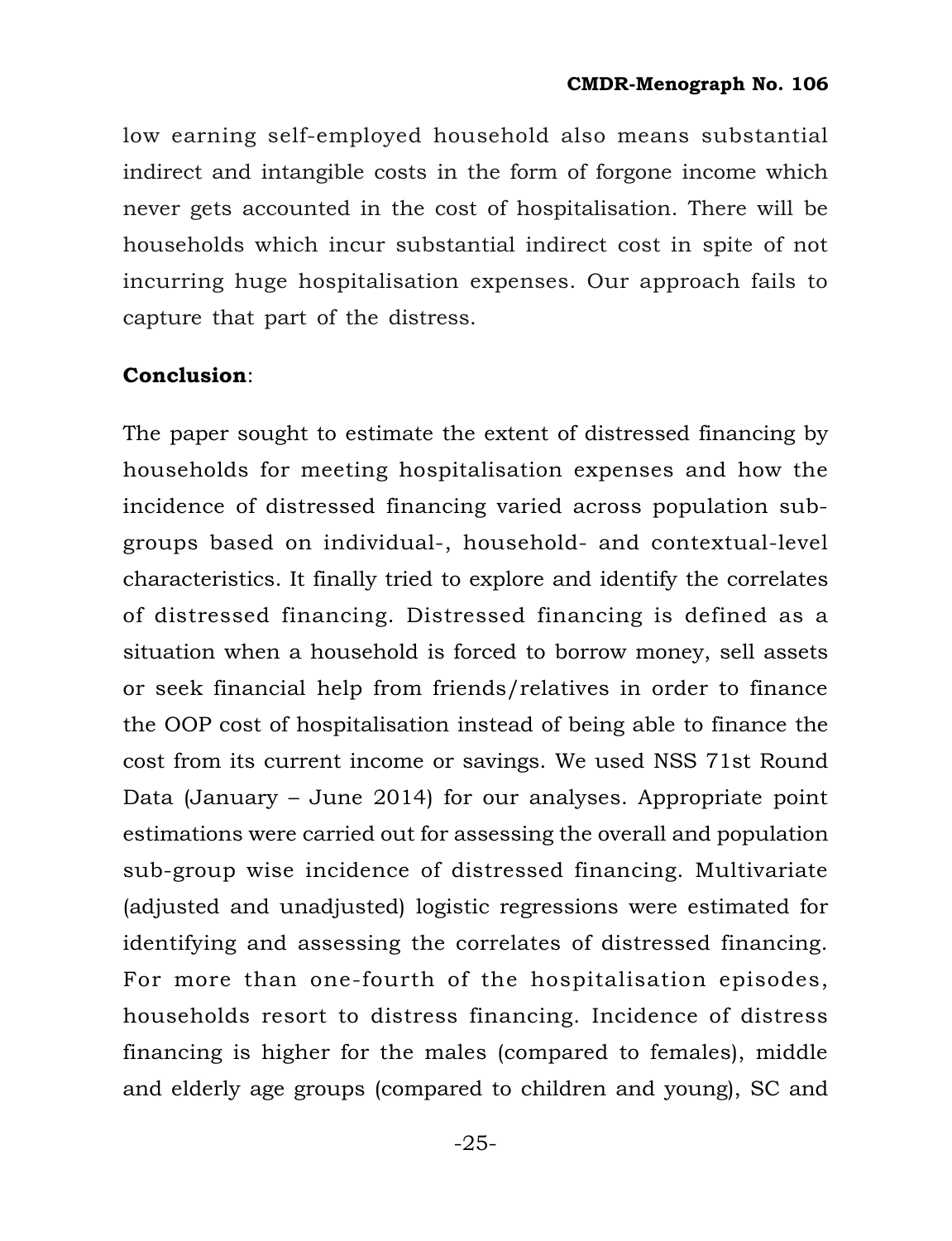OBC (compared to ST and Others/General), rural (compared to urban), eastern and southern regions of the country (compared to other regions), individuals with government sponsored insurance schemes, casual labour households (compared to other household categories), persons with chronic ailments (compared to persons with no chronic ailments) and households with two or more hospitalizations in a year (compared to households with just one hospitalisation). The incidence of distressed financing shows steady increase with increase in medical cost of hospitalisation but as we move from lower to higher PCCE quintiles, incidence of distressed financing does not show any significant fall. The incidence of distressed financing is very high for cancer, psychiatric and neurological ailments, skin disease, gastro-intestinal, genitourinary and injuries.

The logistic regressions reveal that hospitalisation of the elderly (compared to young age group), chronic ailments (compared to nonchronic), coverage of government sponsored health insurance schemes (compared to no-insurance coverage), lower economic status, higher medical cost of hospitalisation, belonging to casual labour households (compared to regular wage or salaried), belonging to ST-SC-OBC caste groups (compared to general castes), having two or more episodes of hospitalisation in the family (compared to only one episode of hospitalisation), living in rural areas (compared to urban areas) and residing in eastern and southern parts of the country (compared to other regions) lead to higher likelihood of distressed financing. When controlled for all relevant confounders, adjusted and unadjusted odd ratios shows that the ailments leading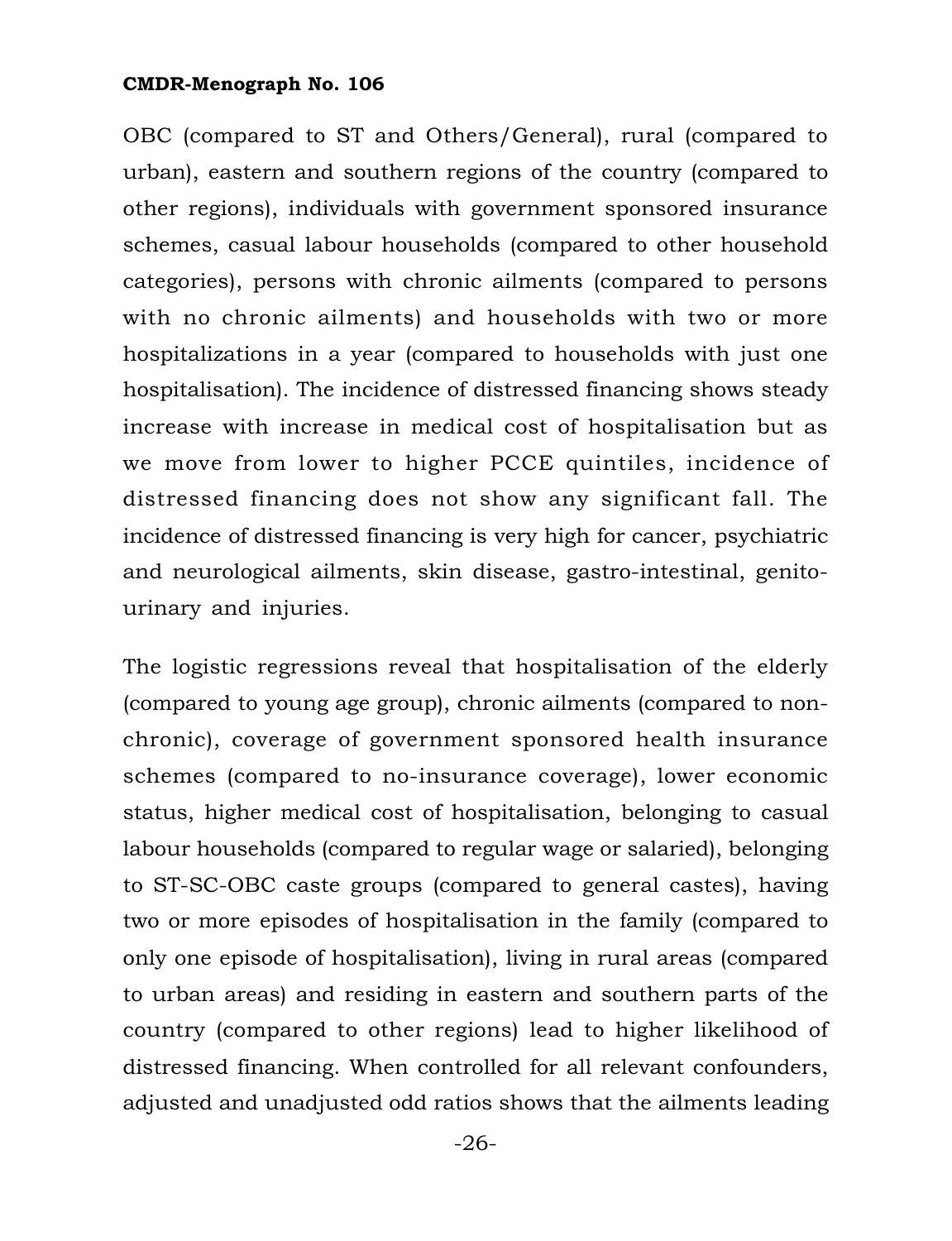to higher distressed financing are blood diseases, psychiatric & neurological, gastro-intestinal, skin ailments and injuries. When we consider the unadjusted odd ratios, in addition to the above mentioned ailments, other ailments leading to higher likelihood of distressed financing (compared to infectious ailments) are cancers, cardiovascular, respiratory, musculoskeletal and genitourinary ailments.

The findings of the study also indicate to the myopic and narrow focus of the government health insurance schemes which concerns hospitalization treatment as the single solution to health problems, keeping preventive and promotive healthcare at the hindsight. The tendency of the private healthcare providers to turn simple ailments into hospitalization episodes leads to distressed financing for payment of such high costs of hospitalization. It is important to note that hospitalisation in government facility does not reduce the likelihood of distressed financing. This finding questions the policy prescription which argues for higher public provisioning of health care for protecting people from incurring high OOP expenses. The public hospitals in their current form of functioning do not seem to protect people enough from incurring high OOP costs. To conclude, it can be said that incidence of distressed financing shows an unjust correlation with gender, age group, caste, occupation, economic status and there is no evidence of government sponsored health insurance schemes reducing the incidence of distressed financing. This disturbing pattern coupled with the growing burden of the non-communicable diseases and population ageing can further worsen the situation. Association between types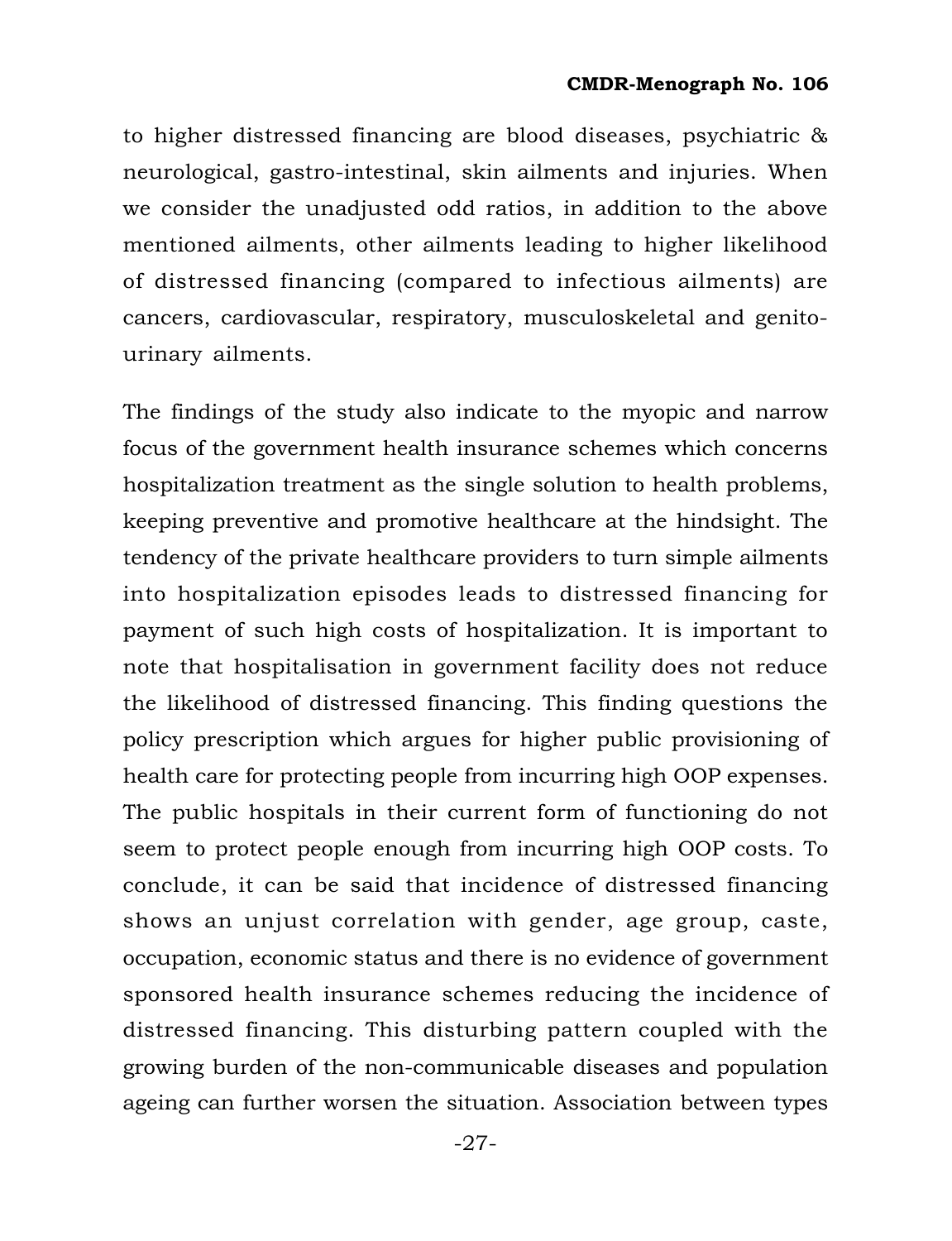of ailments and likelihood of distressed financing clearly calls disease specific enhanced coverage under the health insurance schemes. A government health insurance intended to protect the household from incurring distress financing must incorporate many individual and household specific criteria while designing the scheme.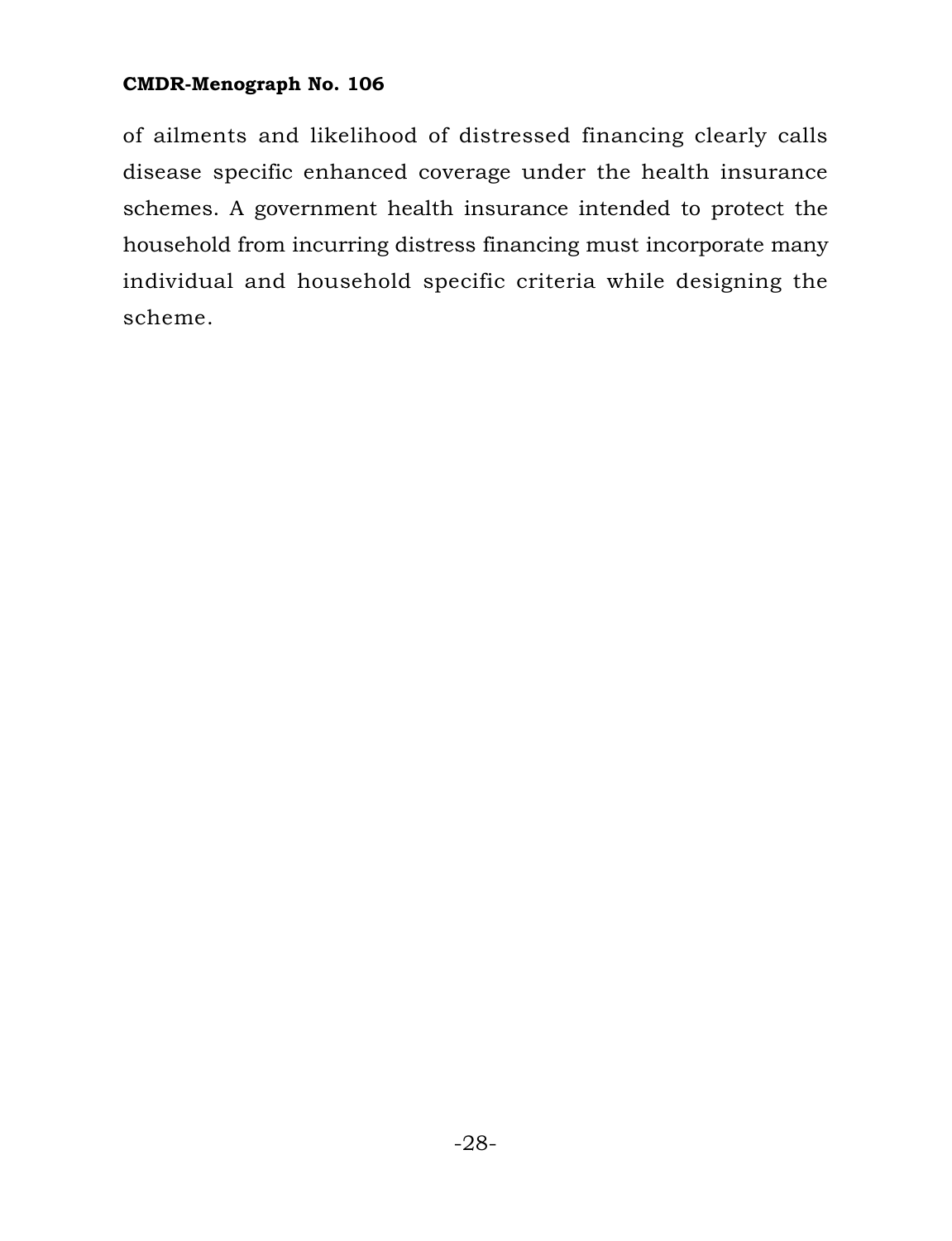## **Table 1: Distribution of first and second major sources of financing for meeting hospitalization expenses across households**

| First major source  | Percentage of   | Second major        | Percentage of             |
|---------------------|-----------------|---------------------|---------------------------|
|                     | hospitalization | source              | hospitalization           |
|                     | cases $(N)$     |                     | cases $(N)$               |
| Income/savings      | 73.8 (42244)    | Income/savings      | 15.5(8810)                |
| borrowings          | 20.5(11681)     | borrowings          | 13.3(7570)                |
| Sale of assets      | 0.5(298)        | Sale of assets      | 0.4(237)                  |
| Contribution from   |                 | Contribution from   |                           |
| friends / relatives | 4.3(2476)       | friends / relatives | 9.1(5175)                 |
| Other sources       | 0.8(504)        | Other sources       | 1.2(658)                  |
|                     |                 | No second source    | $\overline{60.6}$ (35006) |
| Total               | 100 (57456)     | <b>Total</b>        | 100 (57456)               |

Source: Estimated from NSS 71<sup>st</sup> round (2014) unit-record data

## **Table 2: Incidence of distress financing by individual-, ailment, household and contextual characteristics**

| Variables | Hospitalization  | Variables                 | Hospitalization  |
|-----------|------------------|---------------------------|------------------|
|           | episodes with    |                           | episodes with    |
|           | distressed       |                           | distressed       |
|           | financing $(\%)$ |                           | financing $(\%)$ |
| Sex       |                  | Coverage by any scheme    |                  |
|           |                  | for health expenditure    |                  |
|           |                  | support                   |                  |
| Male      | 31.3(6567)       | Government insurance      | 36.2(3395)       |
| Female    | 22.9(8386)       | Employer funded           |                  |
|           |                  | insurance                 | 20.1(170)        |
| Age Group |                  | Arranged by households    |                  |
| (years)   |                  | with insurance            | 10.3(82)         |
| $0 - 12$  | 28.2(1699)       | Others                    | 29.4(49)         |
| 13-39     | 22.7(6628)       | Not covered               | 24.3(11258)      |
| 40-59     | 30.8(3812)       | Total medical expenditure |                  |
|           |                  | Quintiles                 |                  |
| Above 60  | 28.5(2814)       | Q1                        | 8.9 (1008)       |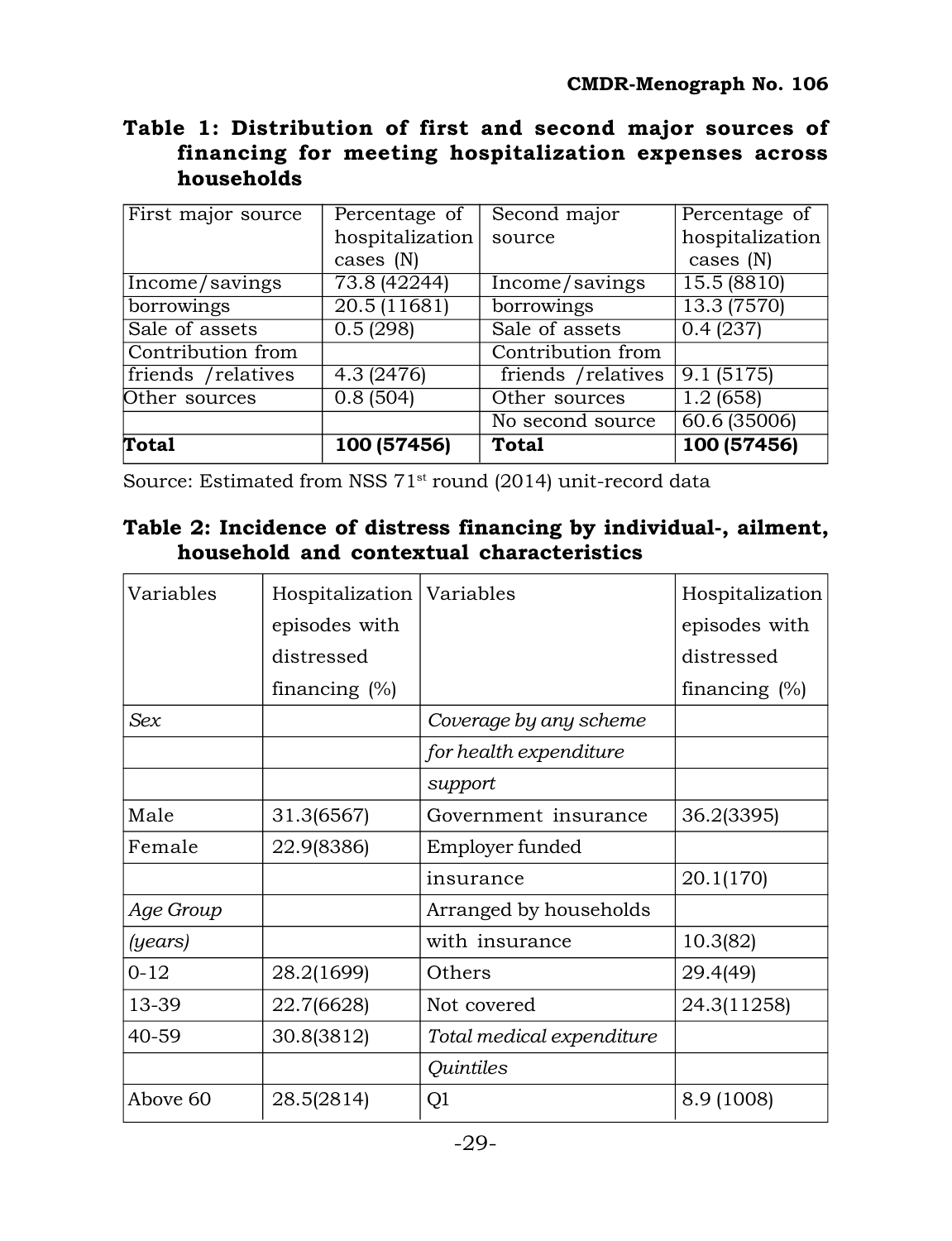| Social Group    |             | Q2                     | 18.7 (2162) |
|-----------------|-------------|------------------------|-------------|
| <b>ST</b>       | 20.9(882)   | Q <sub>3</sub>         | 26.8 (3045) |
| <b>SC</b>       | 30.1(3343)  | Q4                     | 35.4 (4054) |
| <b>OBC</b>      | 28.4(7222)  | Q5                     | 40.2 (4684) |
| Others          | 20.9(3507)  | Per capita consumption |             |
|                 |             | expenditure(PCCE)      |             |
|                 |             | <b>Quintiles</b>       |             |
| Sector          |             | Q1                     | 26.5 (2089) |
| Rural           | 27.7(10679) | Q <sub>2</sub>         | 27.6 (2719) |
| Urban           | 22.7(4275)  | Q <sub>3</sub>         | 26.6 (2907) |
| Region          |             | Q4                     | 26.1 (3326) |
| North Central   | 18.6 (3431) | Q <sub>5</sub>         | 24.4 (3913) |
| East            | 27.4(3090)  | Type of ailments       |             |
| North East      | 5.3(74)     | Infection              | 23.6(2454)  |
| West            | 15.2(1298)  | Cancers                | 43.5(427)   |
| South           | 39.7(7060)  | <b>Blood</b> diseases  | 32.1(259)   |
| Household       |             |                        |             |
| Occupational    |             |                        |             |
| Category        |             | Endocrine, metabolic   | 29.3(326)   |
|                 |             |                        |             |
| Self employed   | 23.6(6706)  | Psychiatric & neurolo  | 37.4(932)   |
| Regular Wage    | 21.7(2470)  | Eye                    | 17.9(338)   |
| Casual Labour   | 33.2(4663)  | Ear                    | 23.1(44)    |
| Others          | 30.2(1115)  | Cardio-vascular        | 29.9(1132)  |
| Chronic         |             |                        |             |
| Ailment         |             | Respiratory            | 27.0(577)   |
| Yes             | 36.0(3589)  | Gastro-intestinal      | 34.8(1582)  |
| No              | 23.3(10500) | Skin                   | 37.1(142)   |
| Type of         |             |                        |             |
| hospital        |             | Musculo-skeletal       | 31.6(623)   |
| Government      | 19.1(4970)  | Genito-urinary         | 35.8(1006)  |
| Private         | 31.8(9984)  | Obstetric              | 19.6(442)   |
| Number of       |             |                        |             |
| hospitalization |             |                        |             |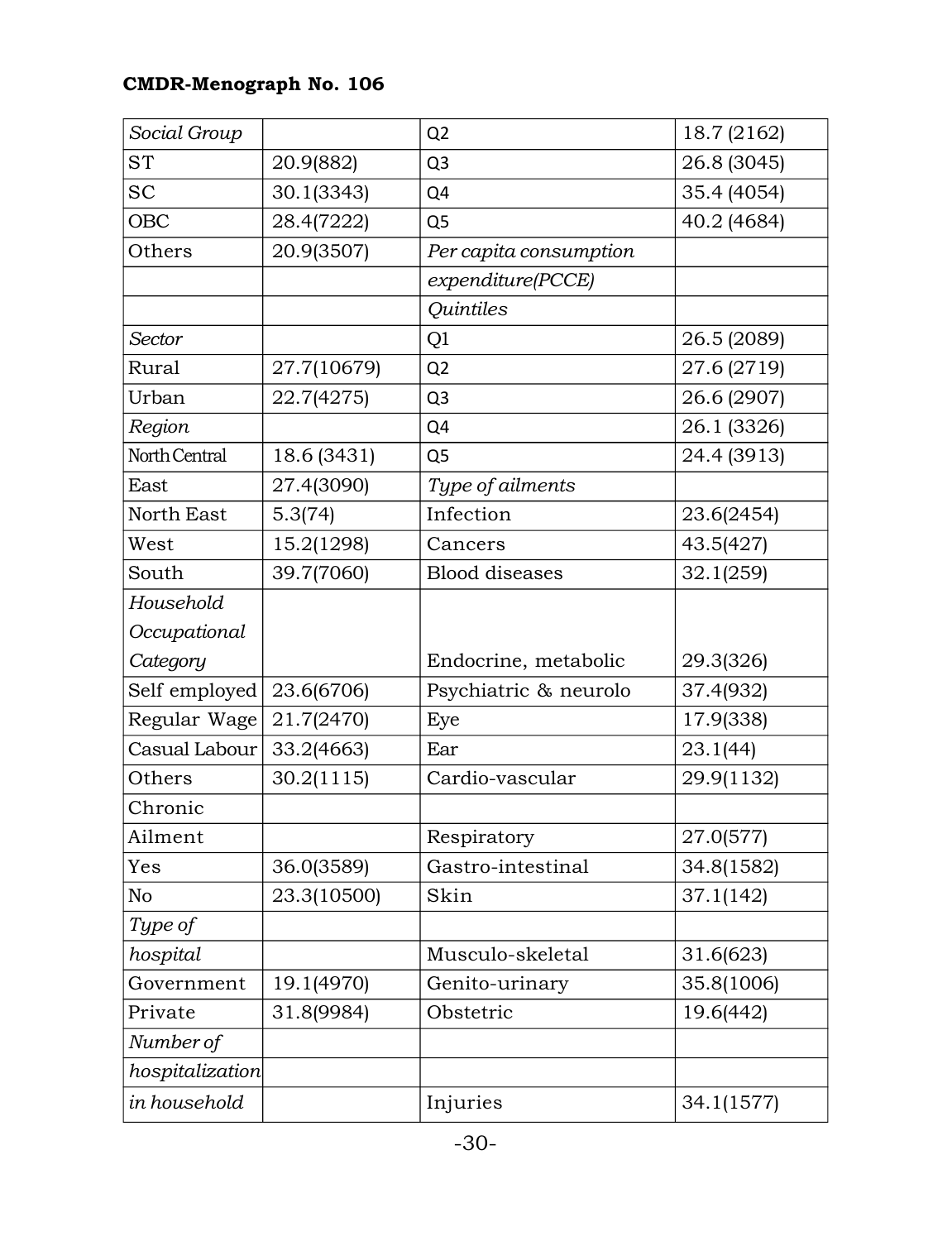|    | 21.9(22) | Others                                  | 18.4(3094)  |
|----|----------|-----------------------------------------|-------------|
|    | 31.7(32) | Total                                   | 26.2(14954) |
| >2 | 37.3(37) | Total hospitalization cases 57456 (100) |             |

Note: Figures in the parentheses are sample size

Source: Estimated from NSS 71<sup>st</sup> round (2014) unit-record data

## **Table 3: Incidence of distress financing for different types of health expenditure coverage and average hospitalization expenses across major Indian states.**

| <b>State</b>         |                   | Type of support for healthcare |                   |                   |                   |          |
|----------------------|-------------------|--------------------------------|-------------------|-------------------|-------------------|----------|
|                      | Governl           | Employee                       | House             | No                | Total*            | Average  |
|                      | ment              | Funded                         | hold              | Insu              |                   | hospita  |
|                      | funded            |                                | funded            | rance             |                   | lization |
|                      |                   |                                |                   |                   |                   | expen    |
|                      |                   |                                |                   |                   |                   | diture   |
|                      |                   |                                |                   |                   |                   | (In ?)   |
| Andhra Pradesh       | 55.2              | 32.8                           | 2.3               | 44.1              | 50.5              | 18898    |
| Assam                | 0.0               | 32.8                           | 0.0               | $\overline{4.2}$  | 4.8               | 11411    |
| Bihar                | $\overline{36.3}$ | 0.0                            | $\overline{40.7}$ | $\overline{26.8}$ | $\overline{27.3}$ | 11921    |
| Chhattisgarh         | $\overline{21.1}$ | $\overline{0.0}$               | $\overline{0.0}$  | $\overline{22.0}$ | $\overline{21.5}$ | 13682    |
| Delhi                | $\overline{2.3}$  | $\overline{1.5}$               | $\overline{3.4}$  | $\overline{5.5}$  | $\overline{4.6}$  | 31463    |
| Gujarat              | 18.9              | $\overline{1.2}$               | 2.1               | 10.5              | 10.5              | 15321    |
| Haryana              | $\overline{8.4}$  | $\overline{0.0}$               | 10.4              | 14.5              | 13.8              | 22136    |
| Jharkhand            | $\overline{0.0}$  | $\overline{0.0}$               | $\overline{0.0}$  | $\overline{23.8}$ | $\overline{22.6}$ | 9443     |
| Jammu& Kashmir       | 0.0               | 4.6                            | 0.0               | 5.5               | 5.2               | 10117    |
| Karnataka            | 44.5              | 31.9                           | 32.3              | 40.6              | 40.5              | 17029    |
| Kerala               | $\overline{32.9}$ | 42.5                           | 19.9              | $\overline{29.9}$ | 31.3              | 18295    |
| Maharashtra          | 14.3              | 7.2                            | 4.7               | 18.4              | 17.6              | 22487    |
| Madhya Pradesh       | $\overline{21.5}$ | $\overline{0.0}$               | $\overline{0.0}$  | 18.7              | 18.6              | 13806    |
| <b>Odhisa</b>        | 31.1              | 30.2                           | 6.9               | $\overline{29.7}$ | $\overline{29.9}$ | 12083    |
| Punjab               | 9.5               | 3.0                            | 0.0               | 16.2              | 15.6              | 26148    |
| Rajasthan            | $\overline{22.2}$ | $\overline{0.0}$               | $\overline{22.0}$ | 15.1              | 16.7              | 11938    |
| Telengana            | $\overline{51.3}$ | 18.7                           | 20.2              | 36.8              | 44.0              | 20864    |
| <b>Tamil Nadu</b>    | 37.1              | 14.9                           | $\overline{30.7}$ | 40.0              | 38.7              | 19265    |
| <b>Uttar Pradesh</b> | 33.6              | 7.4                            | $\overline{2.6}$  | $\overline{22.1}$ | $\overline{22.4}$ | 18499    |
| West Bengal          | $\overline{24.5}$ | 24.2                           | 6.6               | 28.5              | $\overline{27.5}$ | 15134    |
| India                | $\overline{36.2}$ | 20.1                           | 10.3              | 24.3              | $\overline{26.0}$ | 17074    |

Note: Total includes health expenditure supported by 'other' means. Source: Estimated from NSS 71<sup>st</sup> round (2014) unit-record data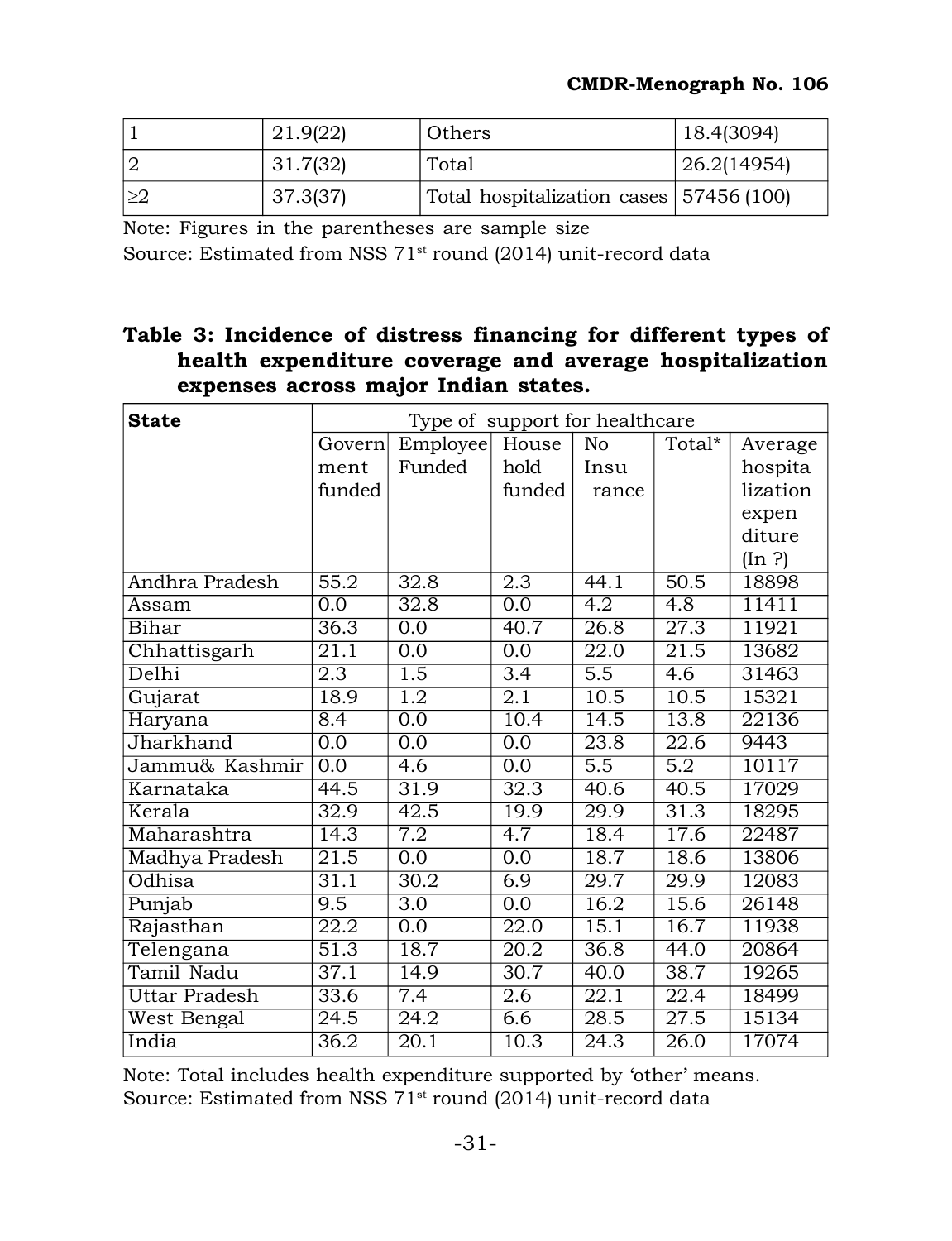## **Table 4: Mean and median medical expenses of hospitalization, average reimbursement and incidence of distress financing for different ailment categories for all India.**

| Type of ailments      | Average | Median                               | Average    | Distress         |
|-----------------------|---------|--------------------------------------|------------|------------------|
|                       | medical | medical                              | reimbur    | financing $(\%)$ |
|                       |         | expenditure( $?$ ) expenditure $(?)$ | sements(?) |                  |
| Infection             | 9367    | 4375                                 | 384        | 23.5             |
| Cancers               | 62297   | 23050                                | 5118       | 43.5             |
| <b>Blood diseases</b> | 15035   | 8950                                 | 231        | 31.9             |
| Endocrine and         |         |                                      |            |                  |
| metabolic             | 15859   | 8450                                 | 643        | 29.3             |
| Psychiatric and       |         |                                      |            |                  |
| neurological          | 26428   | 9670                                 | 1042       | 37.3             |
| Eye                   | 10770   | 5500                                 | 698        | 17.8             |
| Ear                   | 17191   | 12700                                | 474        | 23.1             |
| Cardio-vascular       | 34167   | 9350                                 | 1944       | 29.8             |
| Respiratory           | 14491   | 6670                                 | 869        | 26.8             |
| Gastro-intestinal     | 19587   | 9890                                 | 1288       | 34.7             |
| Skin                  | 12123   | 5200                                 | 390        | 37.1             |
| Musko skeletal        | 24380   | 10200                                | 1642       | 31.6             |
| Genito urinary        | 27085   | 14400                                | 2806       | 35.8             |
| Obstetric             | 13050   | 4100                                 | 218        | 19.5             |
| Injuries              | 26242   | 9300                                 | 1358       | 34.0             |
| Others                | 10148   | 3700                                 | 255        | 18.3             |
| Total                 | 17074   | 6080                                 | 896        | 26.0             |

Source: Estimated from NSS 71<sup>st</sup> round (2014) unit-record data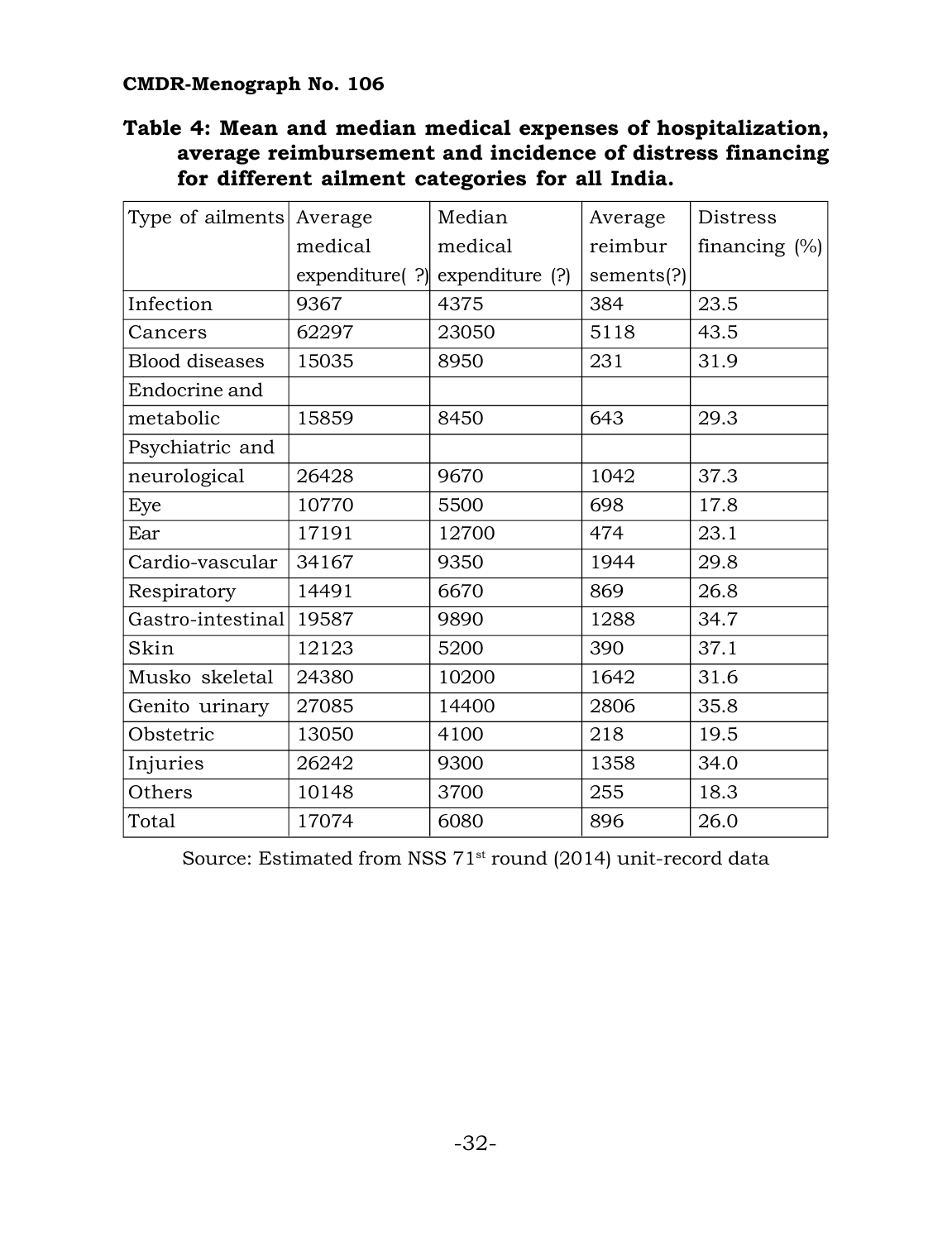## **Table 5: Results of logistic regression**

Dependent variable: Distress financing = 1 if financing through borrowing, sale of assets, help from friends/relatives, others; = 0 otherwise.

| <b>Variables</b>                   | Adjusted                                | 95%          | Unadjusted        | 95%          |  |  |
|------------------------------------|-----------------------------------------|--------------|-------------------|--------------|--|--|
|                                    | <b>Odds Ratio</b>                       | Confidence   | <b>Odds Ratio</b> | Confidence   |  |  |
|                                    |                                         | Interval for |                   | Interval for |  |  |
|                                    |                                         | odds ratio   |                   | odds ratio   |  |  |
|                                    | Type of ailments (Reference: Infection) |              |                   |              |  |  |
| Cancers                            | 1.03                                    | (0.79, 1.33) | 2.50***           | (1.95, 3.19) |  |  |
| <b>Blood</b> diseases              | $1.30*$                                 | (0.98, 1.74) | $1.52***$         | (1.13, 2.04) |  |  |
| Endocrine and                      |                                         |              |                   |              |  |  |
| metabolic                          | 0.91                                    | (0.72, 1.15) | $1.34***$         | (1.09, 1.65) |  |  |
| Psychiatric and                    |                                         |              |                   |              |  |  |
| neurological                       | $1.27**$                                | (1.05, 1.53) | 1.93***           | (1.62, 2.30) |  |  |
| Eye                                | $0.76**$                                | (0.58, 0.99) | $0.70***$         | (0.54, 0.92) |  |  |
| Ear                                | 0.72                                    | (0.42, 1.24) | 0.98              | (0.57, 1.67) |  |  |
| Cardio-vascular                    | 0.88                                    | (0.72, 1.08) | 1.38***           | (1.16, 1.64) |  |  |
| Respiratory                        | 0.91                                    | (0.74, 1.13) | $1.19*$           | (1.00, 1.42) |  |  |
| Gastro-intestinal                  | 1.38***                                 | (1.16, 1.65) | 1.73***           | (1.47, 2.03) |  |  |
| Skin                               | $1.72*$                                 | (0.91, 3.28) | 1.91***           | (1.22, 3.01) |  |  |
| Musko skeletal                     | 1.01                                    | (0.80, 1.26) | $1.50***$         | (1.22, 1.84) |  |  |
| Genito urinary                     | 1.14                                    | (0.94, 1.39) | 1.81***           | (1.50, 2.18) |  |  |
| Obstetric                          | $0.70***$                               | (0.56, 0.88) | $0.78**$          | (0.64, 0.96) |  |  |
| Injuries                           | 1.18**                                  | (1.00, 1.39) | $1.67***$         | (1.44, 1.94) |  |  |
| Others                             | $0.82***$                               | (0.70, 0.95) | $0.72***$         | (0.64, 0.82) |  |  |
| Sex(Reference: Male)               |                                         |              |                   |              |  |  |
| Female                             | $0.92*$                                 | (0.84, 1.00) |                   |              |  |  |
| Age group (Reference: 13-39 years) |                                         |              |                   |              |  |  |
| Age $0-12$                         | 1.01                                    | (0.88, 1.16) |                   |              |  |  |
| Age 40-59                          | 0.98                                    | (0.87, 1.10) |                   |              |  |  |
| Age 60 & above                     | $0.84**$                                | (0.73, 0.97) |                   |              |  |  |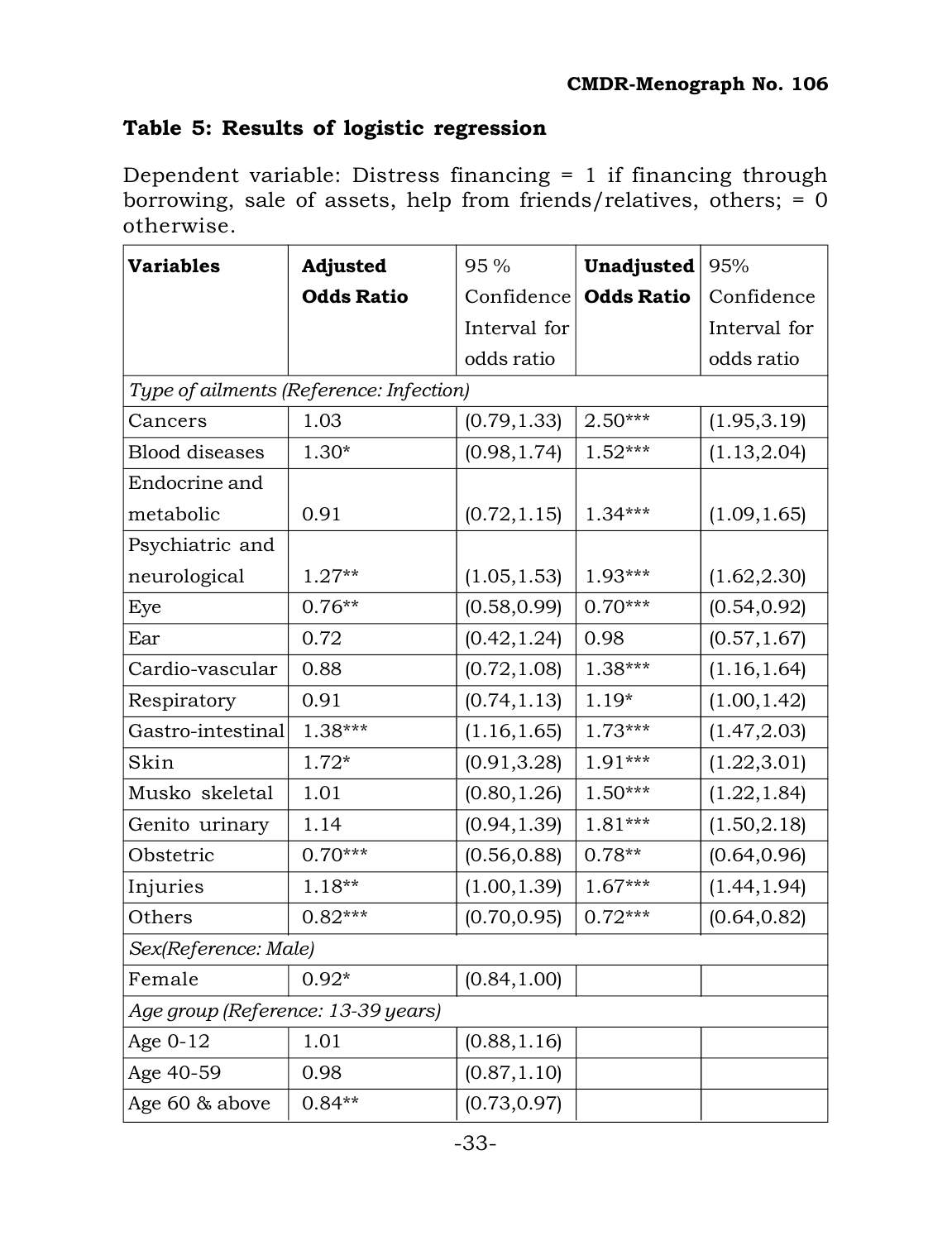|                            | Chronic illness (Reference: No chronic illness)                    |              |              |  |
|----------------------------|--------------------------------------------------------------------|--------------|--------------|--|
| Chronic illness            | $1.37***$                                                          | (1.22, 1.53) |              |  |
| no information             | $1.24*$                                                            | (0.99, 1.55) |              |  |
|                            | Type of health expenditure coverage (Reference: Not covered)       |              |              |  |
| Government                 |                                                                    |              |              |  |
| insurance                  | $1.27***$                                                          | (1.15, 1.41) |              |  |
| Private protection 0.59*** |                                                                    | (0.44, 0.79) |              |  |
| Arranged by                |                                                                    |              |              |  |
| household                  | $0.31***$                                                          | (0.22, 0.44) |              |  |
| others                     | 1.06                                                               | (0.57, 1.99) |              |  |
| log(total medical          |                                                                    |              |              |  |
| expenditure)               | $1.74***$                                                          | (1.67, 1.80) |              |  |
|                            | Type of hospital utilized (Reference: Government hospital)         |              |              |  |
| Private                    | 0.97                                                               | (0.86, 1.08) |              |  |
| log(per capita             |                                                                    |              |              |  |
| consumption                |                                                                    |              |              |  |
| expenditure)               | $0.55***$                                                          | (0.51, 0.60) |              |  |
|                            | Household's occupation (Reference: regular wage or salaried)       |              |              |  |
| Self employed              | 1.05                                                               | (0.92, 1.19) |              |  |
| Casual Labour              | 1.65***                                                            | (1.44, 1.89) |              |  |
| Others                     | 1.48***                                                            | (1.23, 1.77) |              |  |
| Caste (Reference: Others)  |                                                                    |              |              |  |
| Scheduled Tribe            | $1.35***$                                                          | (1.13, 1.62) |              |  |
| Scheduled Caste            | $1.50***$                                                          | (1.31, 1.72) |              |  |
| <b>OBC</b>                 | $1.28***$                                                          | (1.14, 1.43) |              |  |
|                            | No of hospitalization in the family (Reference: 1 hospitalization) |              |              |  |
| 2                          |                                                                    | $1.49***$    | (1.35, 1.65) |  |
| more than 2                | 1.96***                                                            | (1.76, 2.17) |              |  |
| Sector (Reference: Urban)  |                                                                    |              |              |  |
| Rural                      | 1.28***                                                            | (1.16, 1.40) |              |  |
|                            | Region (Reference: North and Central India)                        |              |              |  |
| Eastern India              | $1.73***$                                                          | (1.51, 1.99) |              |  |
| North-Eastern              |                                                                    |              |              |  |
| India                      | $0.33***$                                                          | (0.26, 0.42) |              |  |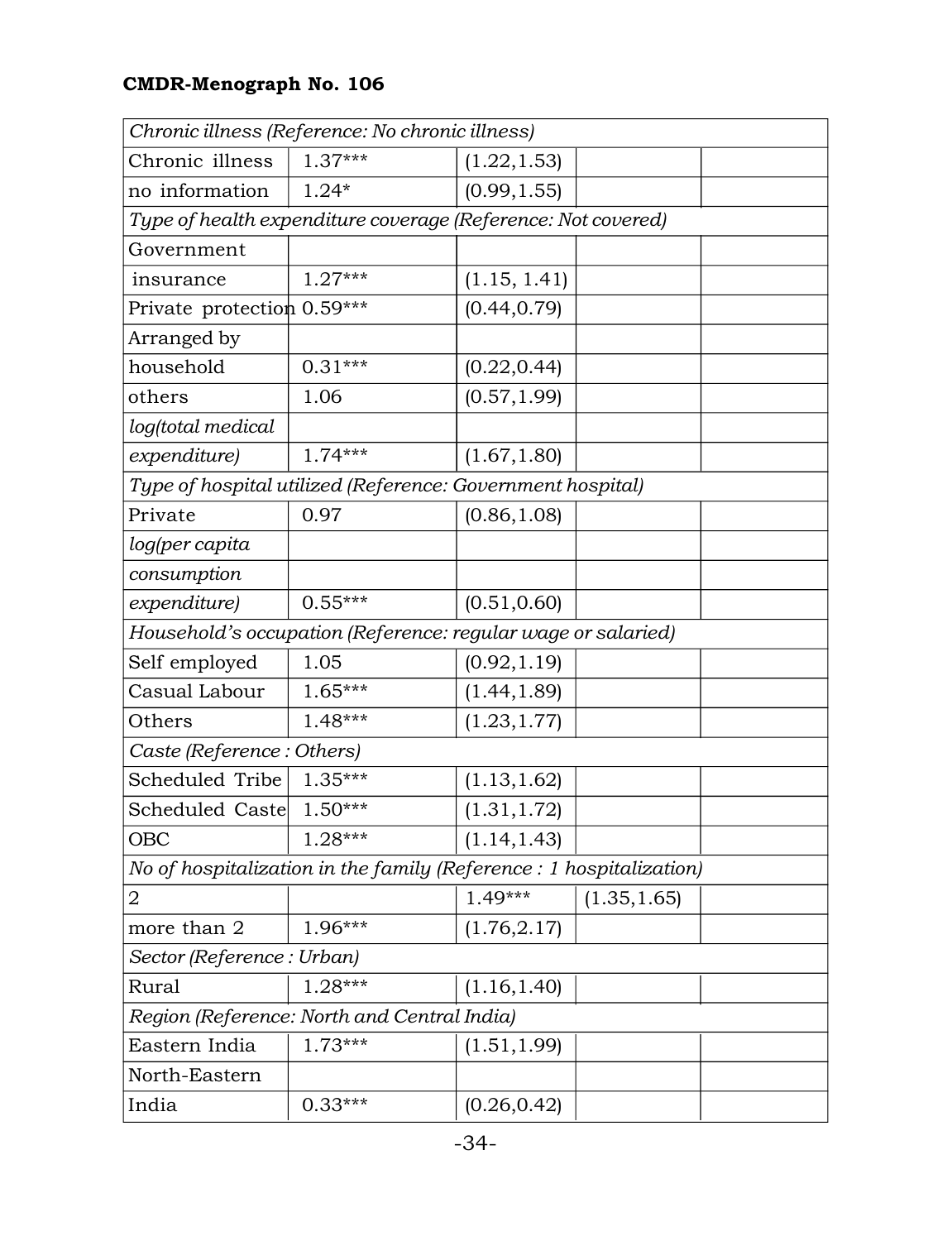| Western India | $0.81***$ | (0.71, 0.93)           |              |
|---------------|-----------|------------------------|--------------|
| South India   | $3.05***$ | (2.71, 3.42)           |              |
| Constant      | $0.06***$ | $(0.03, 0.12)$ 0.31*** | (0.28, 0.34) |

Notes: \*, \*\* and \*\*\* indicate 10%, 5% and 1% level of significance respectively. Source: Estimated from NSS 71st round (2014) unit-record data

## **Appendix Tables**

## **Table A1: Distribution of first and second major sources of financing for meeting outpatient expenses for ailments (15-day recall period)**

| First major source Percentage of | outpatient cases | Second major source Percentage of | outpatient<br>cases |
|----------------------------------|------------------|-----------------------------------|---------------------|
| Income/savings                   | 95.7 (29379)     | Income/savings                    | 2.3(697)            |
| borrowings                       | 2.8(861)         | borrowings                        | 3.2(978)            |
| Sale of assets                   | 0.01(3)          | Sale of assets                    | 0.04(11)            |
| Contribution from                |                  | Contribution from                 |                     |
| friends / relatives              | 1.3 (386)        | friends / relatives               | 2.0(612)            |
| Other sources                    | 0.2(58)          | Other sources                     | 0.9(279)            |
|                                  |                  | No second source                  | 91.6 (28109)        |
| Total                            | 100 (30687)      |                                   | 100 (30687)         |

Source: Estimated from NSS 71<sup>st</sup> round (2014) unit-record data

## **Table A2: Testing of multicollinearity**

| Variables                          | VIF  | Variables                            | VIF  |
|------------------------------------|------|--------------------------------------|------|
| Sex (Reference: Male)              |      | No of hospitalization in the         |      |
|                                    |      | family (Reference: 1                 |      |
|                                    |      | hospitalization)                     |      |
| Female                             | 1.37 | 2                                    | 1.1  |
| Age group (Reference: 13-39 years) |      | more than 2                          | 1.15 |
| $0-12$ years                       | 1.37 | Sector (Reference: Urban)            |      |
| $40-59$ years                      | 1.59 | Rural                                | 1.27 |
| 60 years & above                   | 1.86 | Region                               |      |
|                                    |      | (Reference: North and Central India) |      |
| Chronic illness                    |      |                                      |      |
| (Reference: No chronic illness)    |      | Eastern India                        | 1.37 |
| Chronic illness                    | 1.4  | North-Eastern India                  | 1.12 |
| no information                     | 1.19 | Western India                        | 1.38 |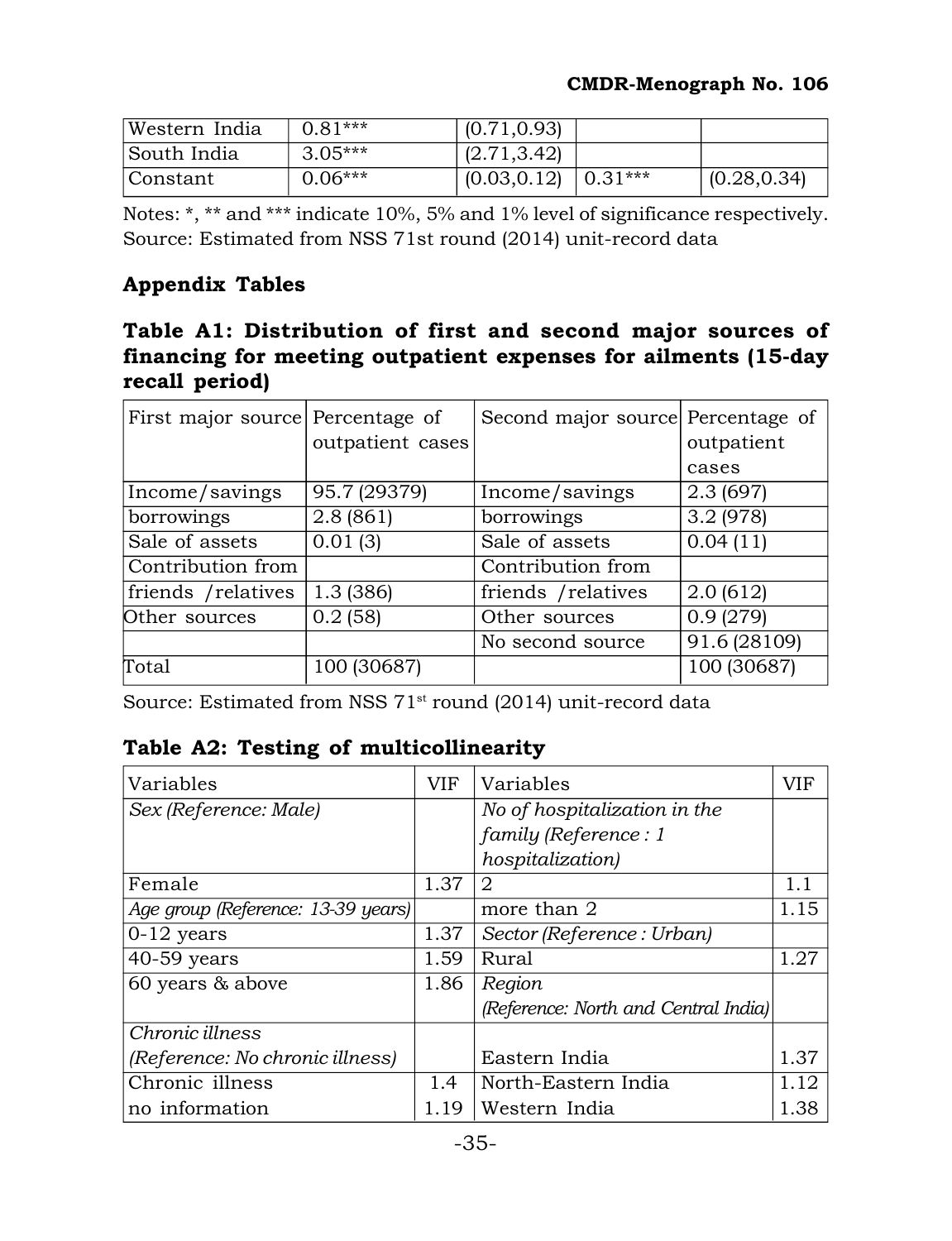| Type of health expenditure     |                |                              |      |
|--------------------------------|----------------|------------------------------|------|
| coverage (Reference:           |                |                              |      |
| Not covered)                   |                | South India                  | 1.72 |
| Government insurance           | 1.14           | Type of ailments             |      |
|                                |                | (Reference: Infection)       |      |
| Private protection             | 1.04           | Cancers                      | 1.19 |
| Arranged by household          | 1.06           | <b>Blood</b> diseases        | 1.07 |
| others                         | 1.01           | Endocrine and metabolic      | 1.15 |
| log(total medical expenditure) | 1.62           | Psychiatric and neurological | 1.25 |
| Type of hospital utilized      |                |                              |      |
| (Reference: Government         |                |                              |      |
| hospital)                      | Eye            | 1.24                         |      |
| Private                        | 1.69           | Ear                          | 1.02 |
| log(per capita consumption     |                |                              |      |
| expenditure)                   | 1.58           | Cardio-vascular              | 1.45 |
| Household's occupation         |                |                              |      |
| (Reference: regular            |                |                              |      |
| wage or salaried)              |                | Respiratory                  | 1.21 |
| Self employed                  | $\mathfrak{D}$ | Gastro-intestinal            | 1.38 |
| Labour                         | 1.99           | Skin                         | 1.03 |
| Others                         | 1.32           | Musko skeletal               | 1.2  |
| Caste (Reference: Others)      |                | Genito urinary               | 1.28 |
| Scheduled Tribe                | 1.3            | Obstetric                    | 1.27 |
| Scheduled Caste                | 1.61           | Injuries                     | 1.4  |
| <b>OBC</b>                     | 1.55           | Others                       | 2.65 |
|                                |                | Mean VIF                     | 1.35 |

Source: Estimated from NSS 71st round (2014) unit-record data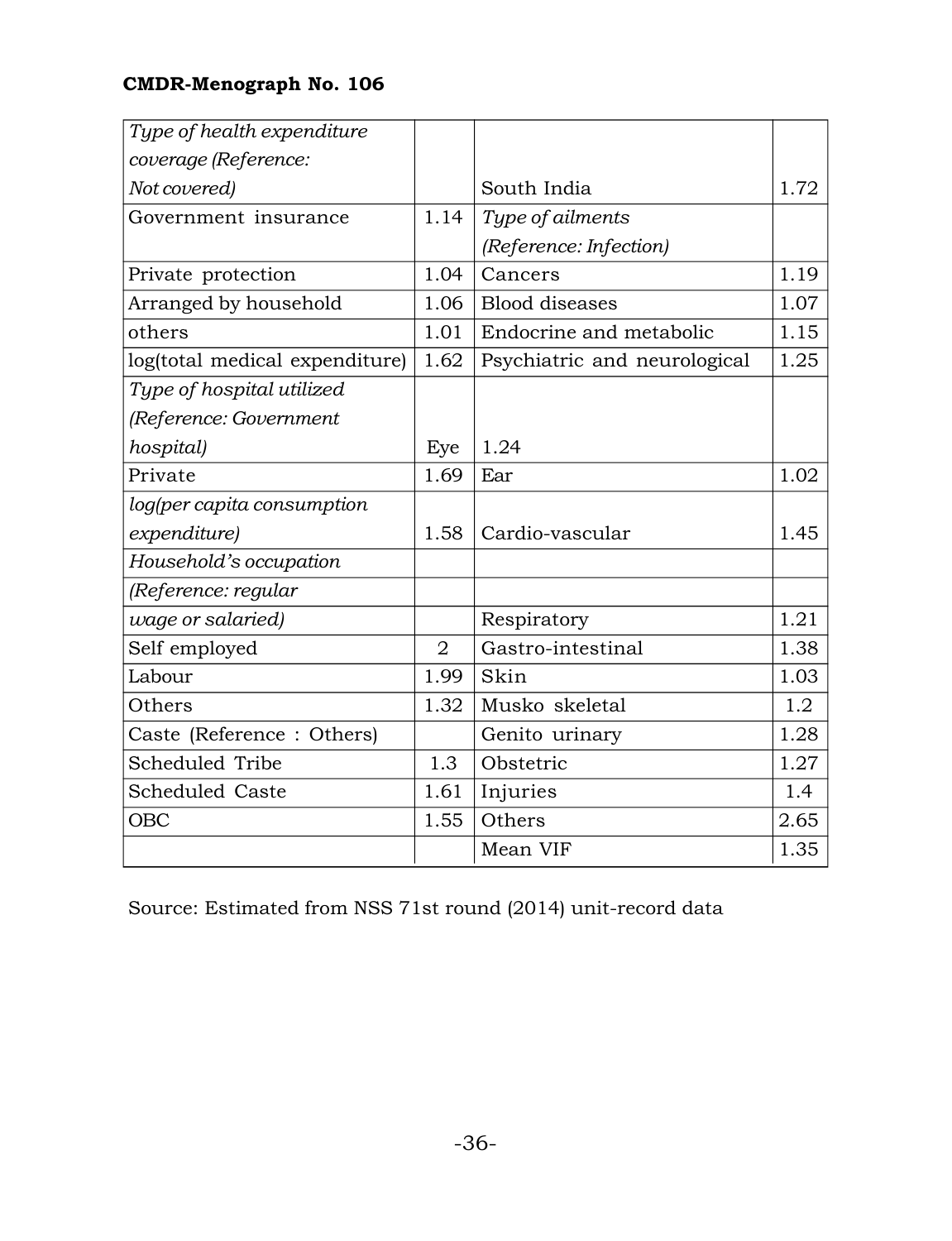#### **References**

- Adhikari, S. R., Maskay, N. M., & Sharma, B. P. (2009). Paying for hospital-based care of Kala-azar in Nepal: assessing catastrophic, impoverishment and economic consequences. *Health policy and planning*, *24*(2), 129-139.
- Asfaw, A., Klasen, S., & Lamanna, F. (2008). *Intrahousehold health care financing strategy and the gender gap: Empirical evidence from India* (No. 177). Discussion papers, Ibero America Institute for Economic Research.
- Asfaw, A., Lamanna, F., & Klasen, S. (2010). Gender gap in parents' financing strategy for hospitalization of their children: evidence from India. *Health economics*, *19*(3), 265-279.
- Berman, P., Ahuja, R., & Bhandari, L. (2010). The impoverishing effect of healthcare payments in India: new methodology and findings. *Economic and Political Weekly*, 65-71.
- Binnendijk, E., Koren, R., & Dror, D. M. (2012). Hardship financing of healthcare among rural poor in Orissa, India. *BMC health services research*, *12*(1), 23.
- fBonu, S., Rani, M., Peters, D. H., Jha, P., & Nguyen, S. N. (2005). Does use of tobacco or alcohol contribute to impoverishment from hospitalization costs in India?.*Health Policy and Planning*, *20*(1), 41-49.
- Bose, M., & Dutta, A. (2015). Inequity in hospitalization care: a study on utilization of healthcare services in West Bengal, India. International journal of health policy and management, 4(1), 29.
- Damme, W. V., Leemput, L. V., Por, I., Hardeman, W., & Meessen, B. (2004). Out?of?pocket health expenditure and debt in poor households: evidence from Cambodia. Tropical Medicine & International Health, 9(2), 273-280.
- Das, J., Leino, J., 2011. Evaluating the RSBY: lessons from an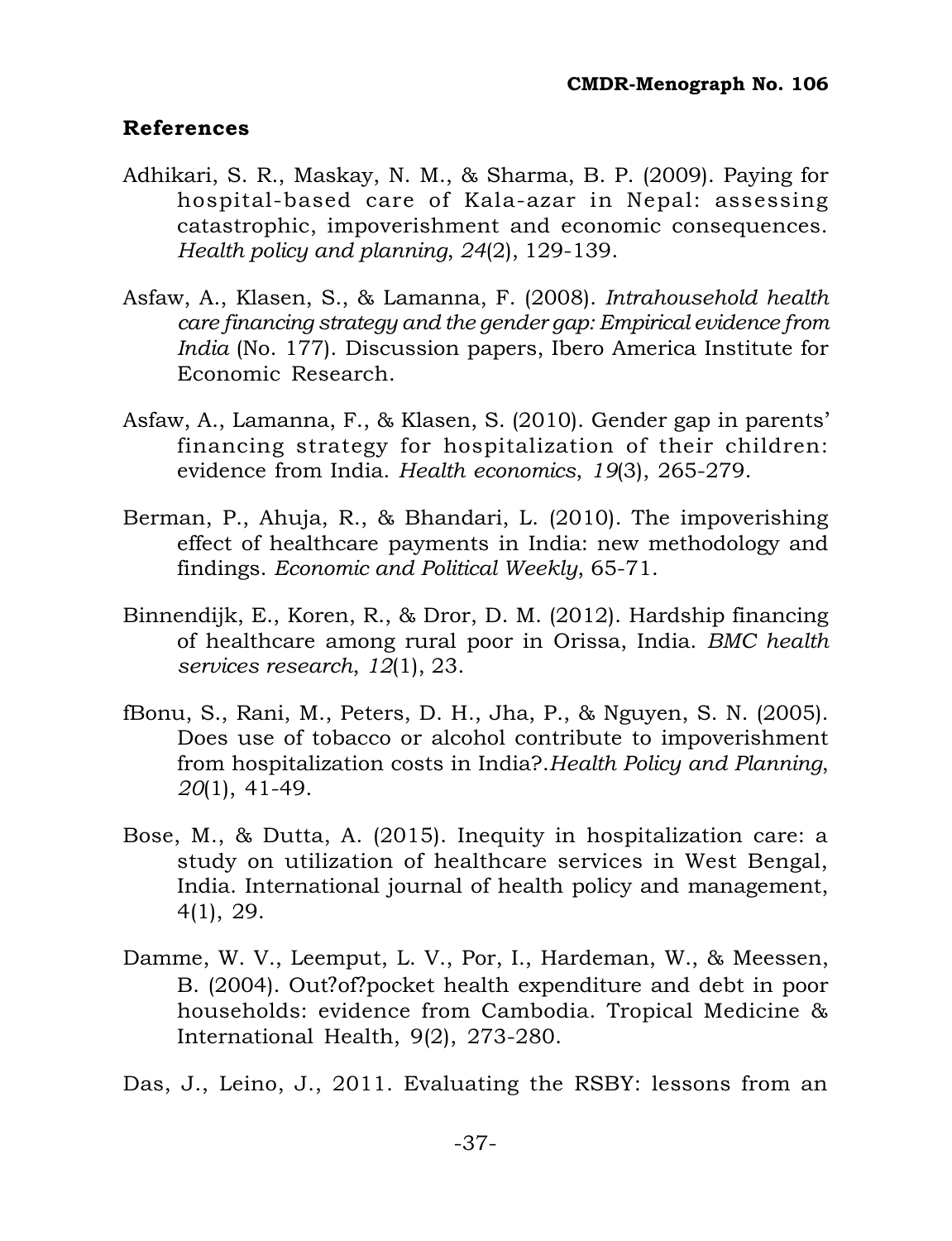experimental information campaign. Econ. Political Wkly. 46 (32), 85e93.

- Devadasan, N., Seshadri, T., Trivedi, M., & Criel, B. (2013). Promoting universal financial protection: evidence from the Rashtriya Swasthya Bima Yojana (RSBY) in Gujarat, India. *Health Research Policy and Systems*, *11*(1), 29.
- Dilip, T. R. (2010). Utilization of inpatient care from private hospitals: trends emerging from Kerala, India. Health policy and planning, 25(5), 437-446.
- Duggal, R. (2004). Financing healthcare in India-Prospects for health insurance. *Express Healthcare Management*.
- Fan, Y Victoria Anup Karan and Ajay Mahal (2011): "The Impacts of Aarogyasri Health Insurance in Andhra Pradesh, India", paper presented at "Global Health Metrics and Evaluation Conference" held at Seattle between 13-17 June, abstract published in the *Lancet* 2011; published online 14 March, DOI:10.1016/S0140-6736(11) 60169-64.
- Flores, G., Krishnakumar, J., O'donnell, O., & Van Doorslaer, E. (2008). Coping with health?care costs: implications for the measurement of catastrophic expenditures and poverty. *Health economics*, *17*(12), 1393-1412.
- Garg, C. C., & Karan, A. K. (2008). Reducing out-of-pocket expenditures to reduce poverty: a disaggregated analysis at rural-urban and state level in India. *Health policy and planning*, *24*(2), 116-128.
- Ghosh, S. (2011). Catastrophic payments and impoverishment due to out-of-pocket health spending. *Economic and Political Weekly*, 63-70.
- Ghosh, S. (2014). Publicly-financed health insurance for the poor understanding RSBY in Maharashtra. *Economic & Political Weekly*, *49*(43-44), 93-99.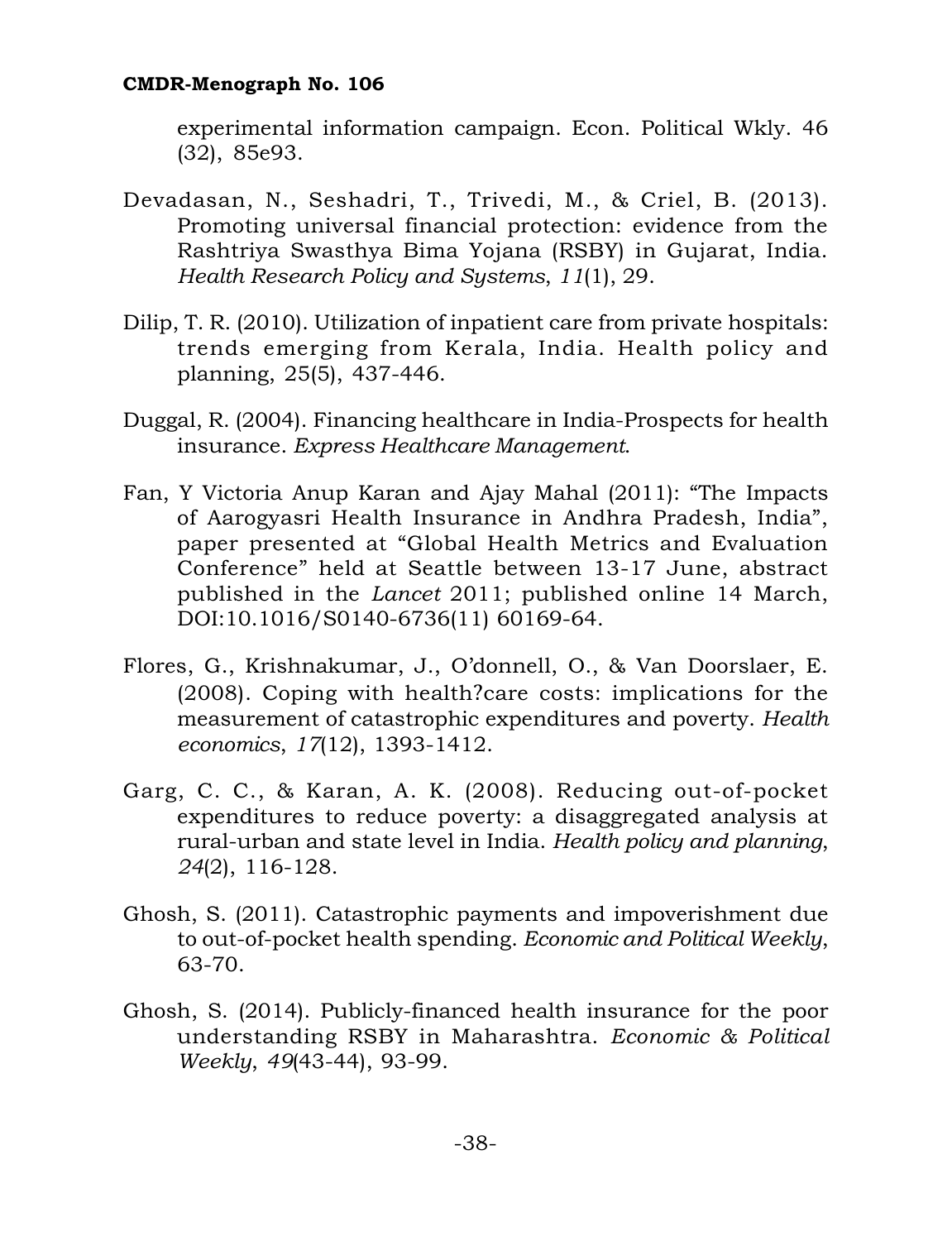- Gupt, A., Kaur, P., Kamraj, P., & Murthy, B. N. (2016). Out of pocket expenditure for hospitalization among below poverty line households in district Solan, Himachal Pradesh, India, 2013. *PloS one*, *11*(2), e0149824.
- Gupta, I., & Joe, W. (2013). Refining estimates of catastrophic healthcare expenditure: an application in the Indian context. *International journal of health care finance and economics*, *13*(2), 157-172.
- Joe, W. (2014). Distressed financing of household out-of-pocket health care payments in India: incidence and correlates. *Health policy and planning*, *30*(6), 728-741.
- John, D., & Kumar, V. (2017). Exposure to Hardship Financing for Healthcare among Rural Poor in Chhattisgarh, India. *Journal of Health Management*, *19*(3), 387-400.
- Karan, A., Yip, W., & Mahal, A. (2017). Extending health insurance to the poor in India: An impact evaluation of Rashtriya Swasthya Bima Yojana on out of pocket spending for healthcare. *Social Science & Medicine*, *181*, 83-92.
- Kastor, A., & Mohanty, S. K. (2018). Disease-specific out-of-pocket and catastrophic health expenditure on hospitalization in India: Do Indian households face distress health financing?.*PloS one*, *13*(5), e0196106
- Kruk, M. E., Goldmann, E., & Galea, S. (2009). Borrowing and selling to pay for health care in low-and middle-income countries. *Health Affairs*, *28*(4), 1056-1066.
- Leive, A., & Xu, K. (2008). Coping with out-of-pocket health payments: empirical evidence from 15 African countries. *Bulletin of the World Health Organization*, *86*, 849-856C.
- Ministry of Health and Family Welfare India: National Health Accounts, India - 2004/2005.
- Mock, C. N., Gloyd, S., Adjei, S., Acheampong, F., & Gish, O. (2003).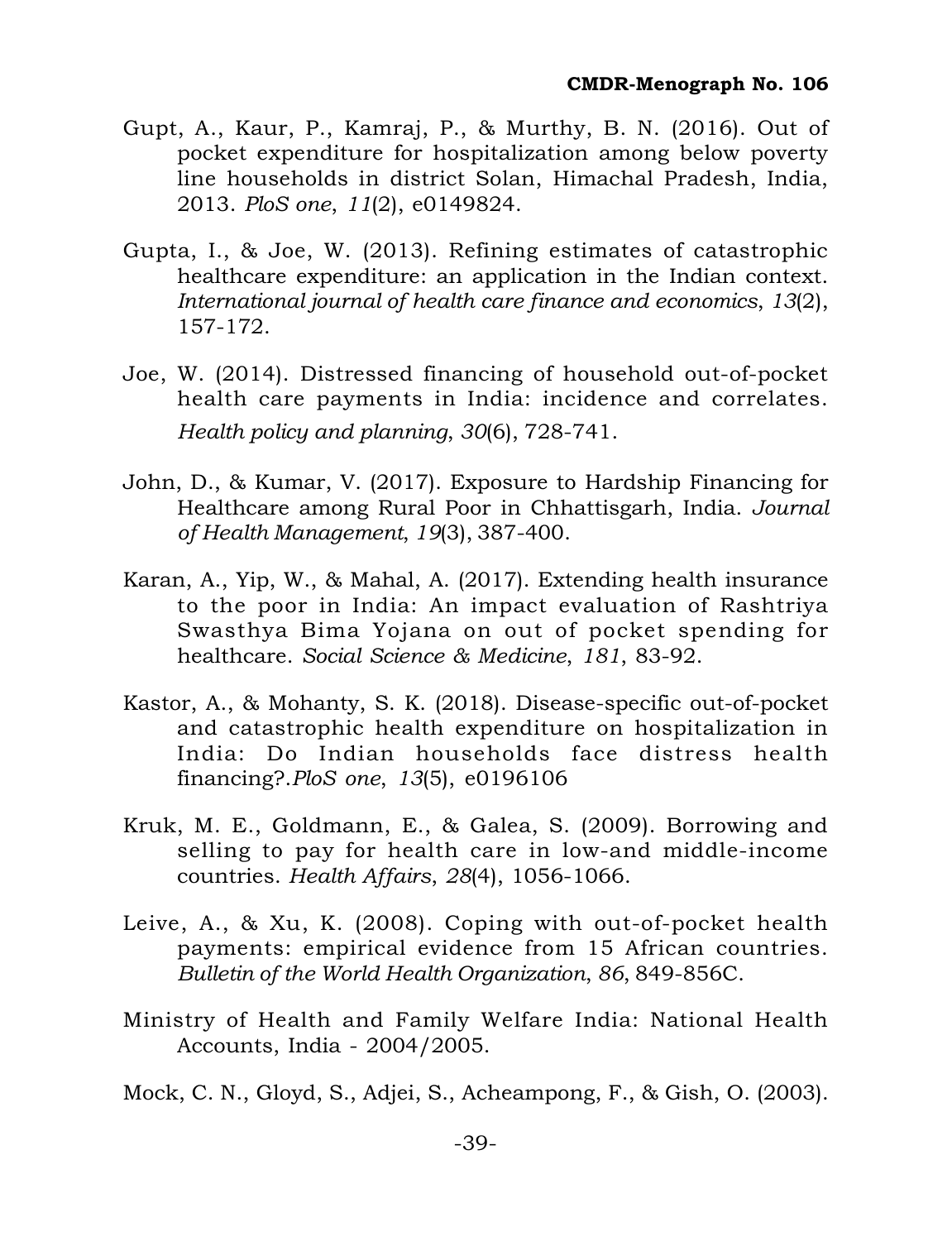Economic consequences of injury and resulting family coping strategies in Ghana. *Accident Analysis & Prevention*, *35*(1), 81- 90.

- Narang, R. (2010). Measuring perceived quality of health care services in India. International journal of health care quality assurance, 23(2), 171-186.
- National Health Accounts Cell, Ministry of Health and Family Welfare, Government of India, New Delhi; 2009.
- National Health Systems Resource Centre (2017). National Health Accounts Estimates for India (2014-15). New Delhi, Ministry of Health and Family Welfare, Government of India.
- National Sample Survey Organization (NSSO)(2006). Morbidity health care and the condition of aged. *Report No 507.* New Delhi: Ministry of Statistics and Programme Implementation
- National Sample Survey Organization (NSSO) (2014). Key indicators of social consumption in India-Health, NSS 71st Round. New Delhi: Government of India
- Peters, D. H., Yazbeck, A. S., Sharma, R. R., Ramana, G. N. V., Pritchett, L. H., & Wagstaff, A. (2002). *Better health systems for India's poor: findings, analysis, and options*. The World Bank.
- Prachitha, J., & Shanmugam, K. R. (2012). *Efficiency of raising health outcomes in the Indian states*. Chennai, India: Madras School of Economics.
- Prinja, S., Kanavos, P., & Kumar, R. (2012). Health care inequities in north India: role of public sector in universalizing health care. *The Indian journal of medical research*, *136*(3), 421.
- Rao, M., Katyal, A., Singh, P. V., Samarth, A., Bergkvist, S., Kancharla, M., ... & Renton, A. (2014). Changes in addressing inequalities in access to hospital care in Andhra Pradesh and Maharashtra states of India: a difference-in-differences study using repeated cross-sectional surveys. *BMJ open*, *4*(6), e004471.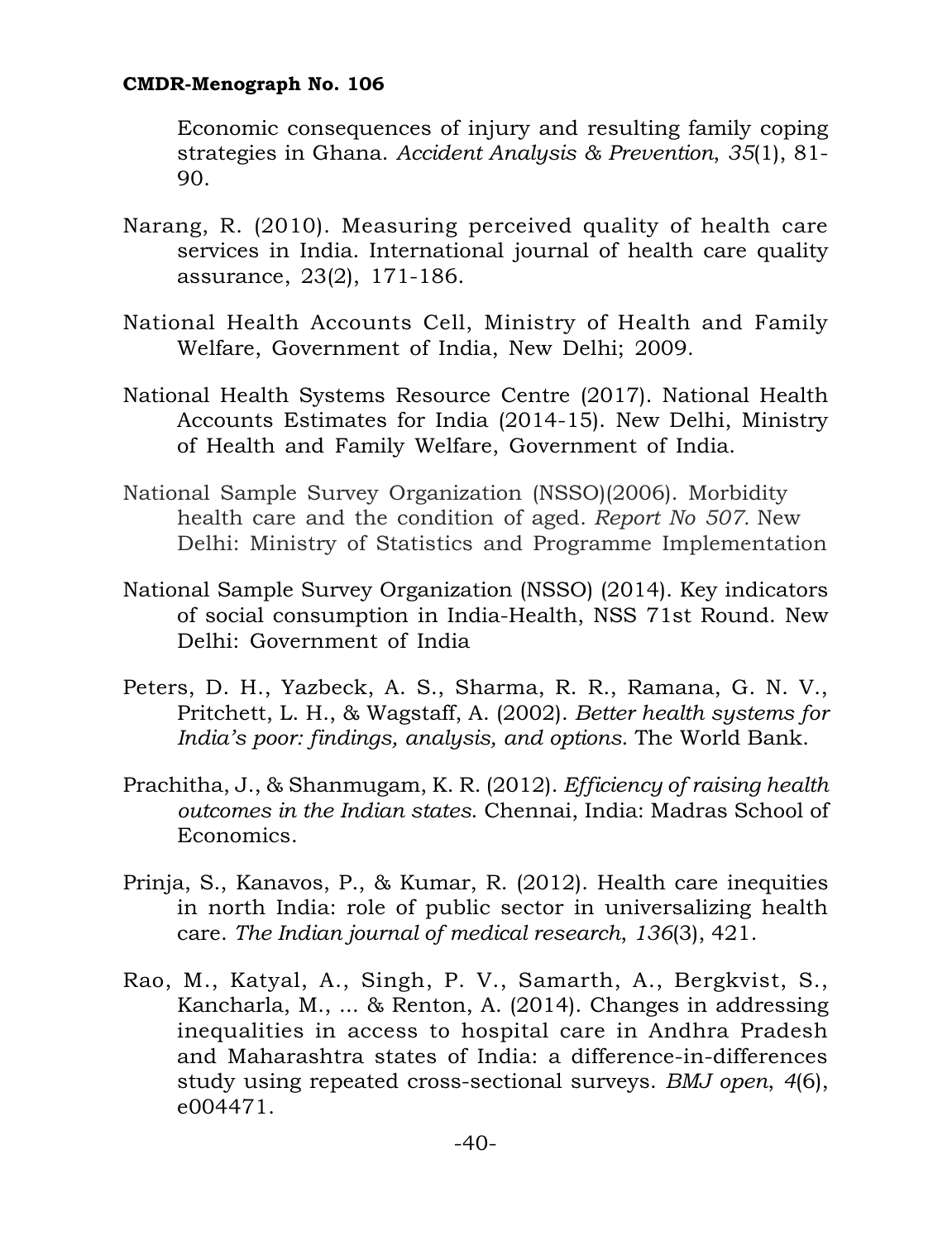- Rathi, P., Mukherji, A., & Sen, G. (2012). Rashtriya Swasthya Bima Yojana: evaluating utilisation, roll-out and perceptions in Amaravati district, Maharashtra. *Economic and Political Weekly*, 57-64.
- Reddy, K. S., Selvaraj, S., Rao, K. D., Chokshi, M., Kumar, P., Arora, V., ... & Ganguly, I. (2011). A critical assessment of the existing health insurance models in India. *Public Health Foundation of India*, *4*, 1-15.
- Russell, S. (2004). The economic burden of illness for households in developing countries: a review of studies focusing on malaria, tuberculosis, and human immunodeficiency virus/ acquired immunodeficiency syndrome. *The American journal of tropical medicine and hygiene*, *71*(2\_suppl), 147-155.
- Saksena, P., Xu, K., Elovainio, R., & Perrot, J. (2012). Utilization and expenditure at public and private facilities in 39 lowincome countries. Tropical Medicine & International Health, 17(1), 23-35.
- Selvaraj, S., & Karan, A. K. (2012). Why publicly-financed health insurance schemes are ineffective in providing financial risk protection. *Economic and Political Weekly*, 60-68.
- Sen, G., & Iyer, A. (2012). Who gains, who loses and how: leveraging gender and class intersections to secure health entitlements. *Social science & medicine*, *74*(11), 1802-1811.
- Steinhardt, L. C., Waters, H., Rao, K. D., Naeem, A. J., Hansen, P., & Peters, D. H. (2008). The effect of wealth status on care seeking and health expenditures in Afghanistan. *Health policy and planning*, *24*(1), 1-17.
- Van Doorslaer, E., O'Donnell, O., Rannan-Eliya, R. P., Somanathan, A., Adhikari, S. R., Akkazieva, B.,& Ibragimova, S. (2005). Paying out-of-pocket for health care in Asia: Catastrophic and poverty impact. *Erasmus University, Rotterdam and IPS, Colombo*.

Van Doorslaer, E., O'Donnell, O., Rannan-Eliya, R. P., Somanathan,